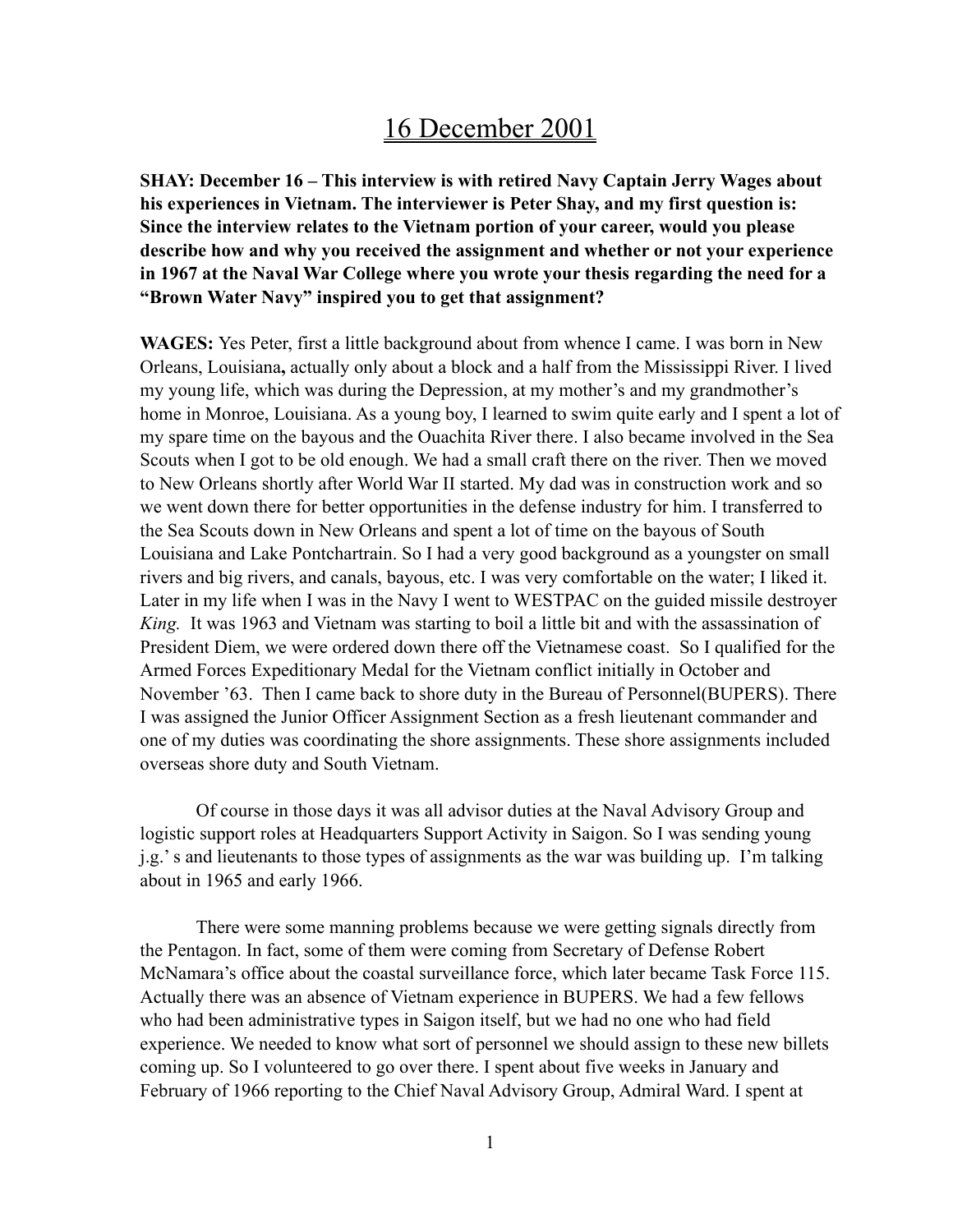least a week in each of the four corps tactical zones, and got a good idea of what we needed in the immediate future and put it in a report which was pretty well received. That summer when I got selected to attend the Navy War College, I had that experience under my belt. About five weeks field experience in Vietnam, where I went from I-Corps down to IV Corps. Got shot at as a matter of fact, once that I know of--- up near the Three Sisters---in IV Corps

#### **SHAY: Right.**

**WAGES:** Anyway, when I got to the Navy War College for the Command and Staff Course, I started looking in the library to see what they had on riverine warfare. Surprisingly, the only thing in there was one part of a chapter of the Marine Corps Small Wars Manual. That subject was non-existent for all practical purposes, so I decided that I would do my required thesis on a subject that I was interested in and that was riverine warfare. That's how the thesis came about. When I left there I had orders to a DDG exec's job, which in the destroyer navy was gravy--they don't come any better then that for lieutenant commanders. So I went to that assignment and boarded the USS *Cochrane* DDG 21, in its homeport, Pearl Harbor. I wasn't there long before we went to WESTPAC for a six-month stint, where I got a lot of experience from our shelling the shore and supporting the Marines and Army in I and II Corps**.** 

We also made a couple of soirées up to North Vietnam on Operation Seadragon, which was somewhat exciting because there were no friendlies up there. And it's quite an experience having 122mm rockets exploding in close proximity of your ship. During this tour I looked at what's next for me when surprisingly I got picked up early for commander.

About that time Admiral Zumwalt had been selected for three stars to command the naval forces in Vietnam. He and I had been friends in the early 60's when I was embarked with a flag staff on his brand new guided-missile destroyer, the *Dewey*, (DLG 14) for a Northern European cruise. I was the Flag Lieutenant and held a few other jobs. We had a small staff when we went afloat. Captain Zumwalt and I worked together closely and we developed a mutual friendship and respect for each other. So when he came through Hawaii for his briefings with CINCPACFLT before going out to Vietnam, he called me and asked me if I would like to come out to work for him. I told him I had a TDY trip out there in 1966 and where I had been. I said, "I'd be most happy to go work for you Admiral, but I want to be out in the field; I want a field command. I don't want to be on a staff up in Saigon." He said, "I'll take care of that, give me a little time." And sure enough a couple of months later I got the orders to COMNAVFORV for duty as the senior advisor to the Rung Sat Special Zone (RSSZ) and concurrently the commander RSSZ River Task Group, CTG 116.9. So I couldn't have been happier with that assignment. And so off I went!

### **SHAY: That's terrific lead in to your assignment. Perfect introduction as to how you got to the Rung Sat.**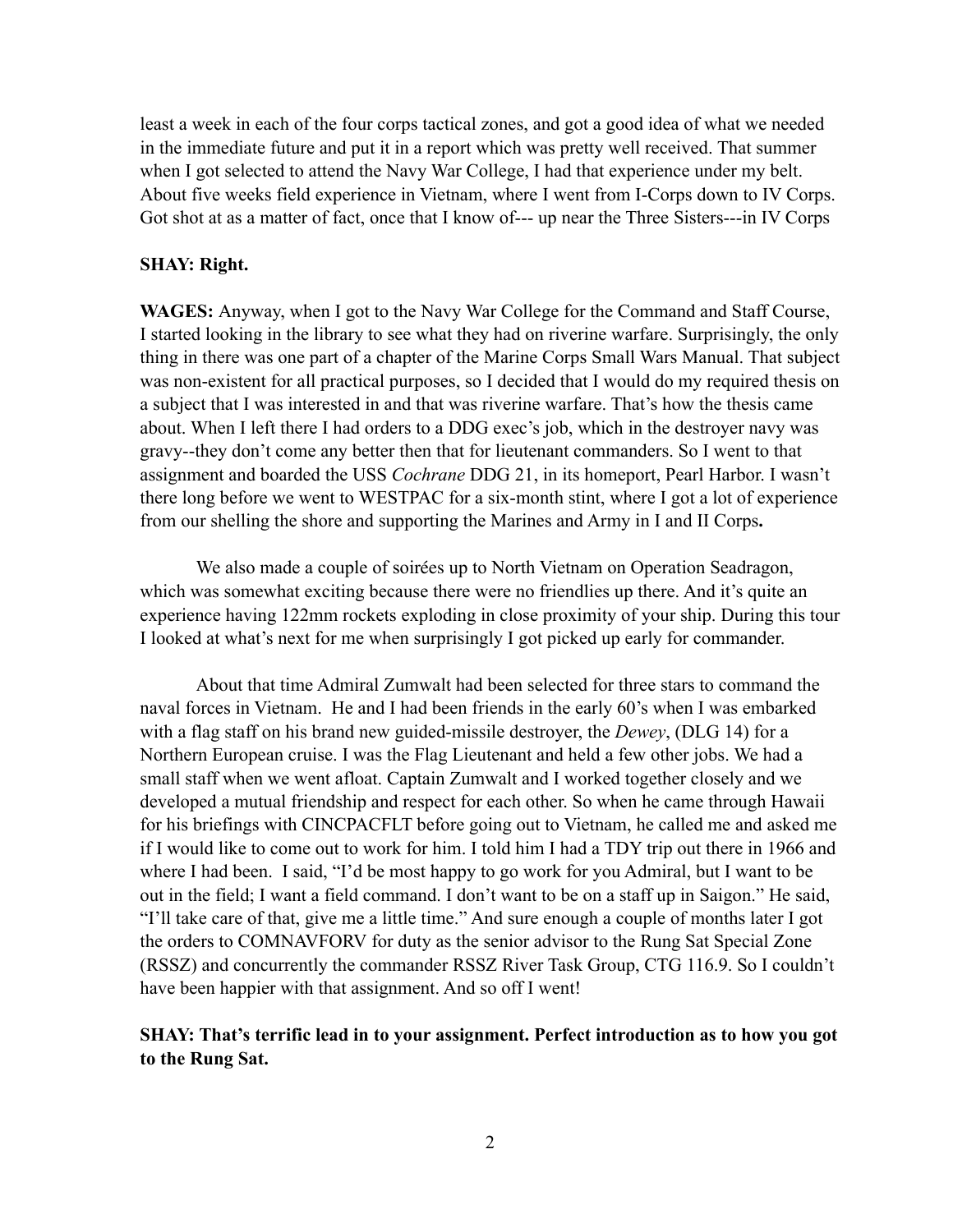**WAGES:** I had visited the Rung Sat briefly in January 66' and went on a Vietnamese Navy river patrol down there for a day and a night and I saw what it looked like. Reminded me a lot of some bayou trips I'd been on in South Louisiana, except the people weren't as friendly.

# **SHAY: Right.**

**WAGES:** That's how I got started and with that background of growing up in Louisiana, snakes and alligators and things like that were nothing new to me. I really can't remember when I couldn't swim. I probably gave my mother gray hairs by telling her I was going up to the school grounds to play soft ball and I'd end up with a couple of my buddies swimming in the Ouachita River or one of the bayous around Monroe. So I was very comfortable down there in the Rung Sat.

# **SHAY: I see. I noticed in here you… Did you take diving?**

**WAGES**: Yeah…

# **SHAY: When was that?**

**WAGES:** Peter, when I was in the mine force.

# **SHAY: Oh yes. That's a question I wanted to get back to… Thank you for bringing that up. In 1959, you attended Mine Warfare School in Charleston.**

**WAGES:** I'll give you a little more background. Before I went into the Navy as an officer, as you know, I was an active duty enlisted man for almost two years during the Korean War. Nothing exciting, I was on two destroyers as a FN & MM in the engine room. Then I got released from active duty and took advantage of my G.I. Bill and finished college at Louisiana State University. I also was a drilling reservist during that time. I made six dollars a night for being an instructor at the local Naval Reserve Unit. That came in handy for myself and my young bride. Six bucks a night times twelve, you got it every three months; it was a night we could go out on the town!

When I volunteered to go back on active duty as a reserve officer, my first ship assignment was a DER. During that time, a two-year tour, I applied for augmentation to the regular Navy and on the second time, fortunately, I got selected. My first set of orders as a regular Navy lieutenant j.g. was to be XO of the minesweeper *Exultant* MSO 441. In December of 1959 I went to Mine Warfare School in Charleston, SC prior to going aboard ship. The familiarization course was very helpful for me to learn the basics of minesweeping. Then I flew over to the Med and relieved the exec on the way back to Charleston. During that time the Navy had provided scuba gear to the MSOs. Later in 1960 when we were down in the Caribbean as the Cuban thing started to grow hot, we were in several ideal places to go scuba diving like St. Thomas in the U.S. Virgin Islands. Our ship had several crewmen who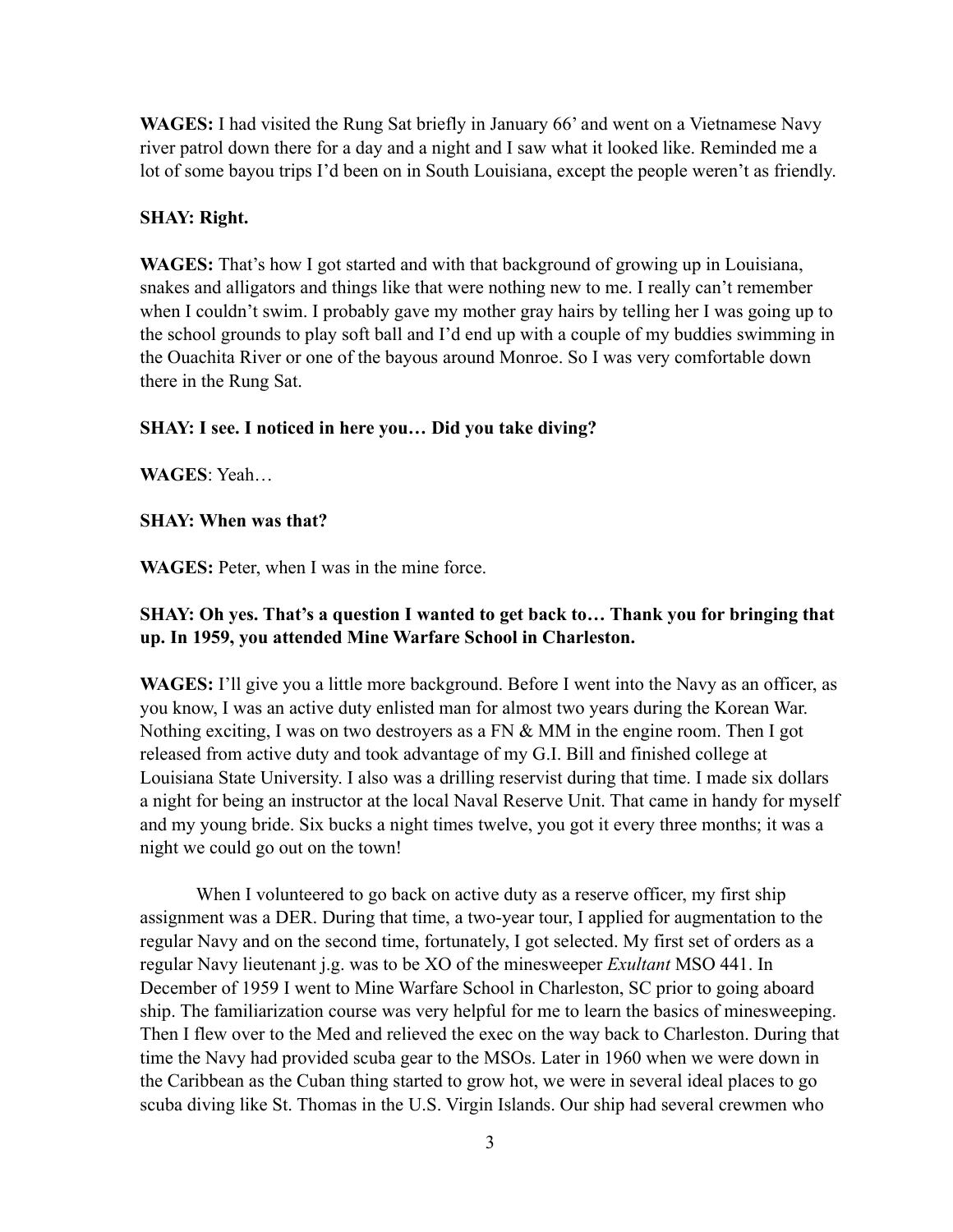were qualified divers and one of them, a first-class petty officer, gave me some instructional dives, which I enjoyed very much. We dove in shallow water with him right by my side to make sure I was doing things properly.

Later when I went to MINELANT Staff on my next tour of duty I had an opportunity to take a formal Scuba and Shallow Water Diving course. Right next to the MINELANT headquarters was Explosive Ordnance Disposal Unit Two and they were qualified to by the Bureau of Personnel to give shallow water and scuba courses. So I took a two-week course there, but only to prepare myself for my next assignment, which was chief engineer of a guided-missile destroyer. I was sure there would be occasions then as a chief engineer when I would need to get underneath the ship for inspections, and survey different things, rudders, propellers, whatever. So I took that course.

# **SHAY: Oh really! I didn't know that was part of that job description as an engineer officer to learn how to scuba dive?**

**WAGES:** I'd known from personal experiences as a machinist mate that there were going to be occasions when divers had to go under and look at problems relating to engineering. I felt as chief engineer, that I would rather go under there myself then have someone go under and then report to me. Anyway, I was glad I had that qualification because later in my assignment on the USS *King* (DLG 10), I had occasion to go under the ship to do some survey for the CO and it was very appropriate that I was fully qualified to do that.

# **SHAY: I see.**

**WAGES:** So that's where the diving came in.

**SHAY: I'm going to come back to a question about minesweepers in a little bit. At this point could you describe to me… You served two functions in your assignment in Vietnam. One was Senior Advisor Rung Sat and the other was Commander RSSZ River Patrol Group 116.9. Could you explain the nature of each assignment briefly, exactly what each one entailed, and how they were different? How you merged them into your activities.** 

**WAGES:** Yes, again a little background. The RSSZ consisted of two districts, whereas a province in Vietnam normally consisted of about six. The Rung Sat, because of it's uniqueness of having the Saigon River come right down its middle had a senior U.S. advisor there for some years prior to the time that operating U.S. Navy units came into Vietnam. We strictly had an advisory role then. In fact the earliest senior advisor there was a U.S. Marine major. As the political situation changed in Vietnam and the Vietnamese Marine Corps went off to be a separate service, the powers to be assigned that area of responsibility to the Vietnamese Navy, so we, then sent our USN advisor down there.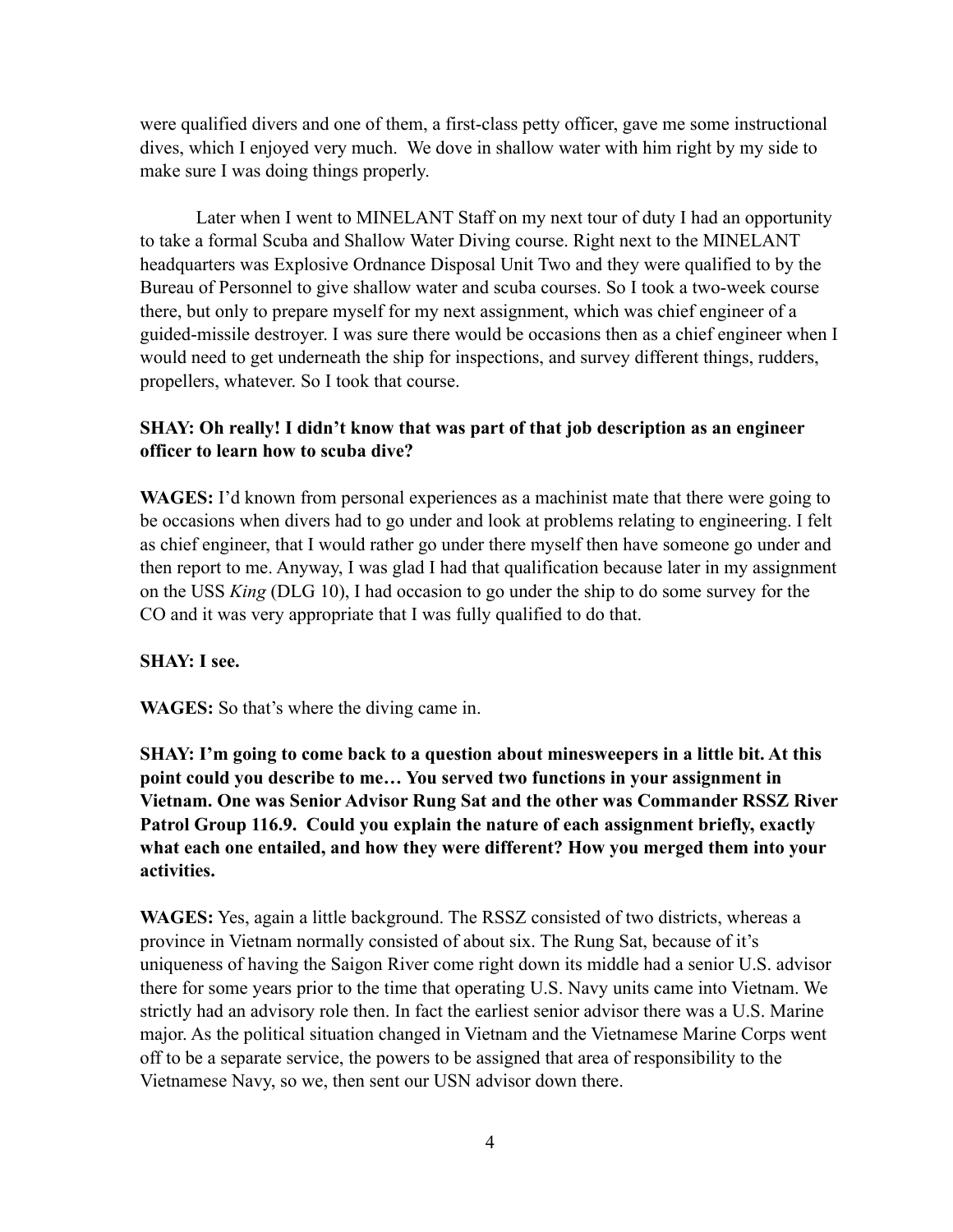Now during the buildup there this advisory role got to be quite important and as some dynamic people were coming in to run the pacification side of our effort over there, like Ambassador William Colby for instance. The tempo really picked up in the advisory role, which also included doing away with the Viet Cong. A lot of people didn't think advisors did that, but that was the main function of the advisory role in the RSSZ. Anyway, you had a full time job for the Navy commander there to take care of an area of almost five hundred square miles in the two RSSZ districts. I had a staff where over half were U.S. Marines, because of the role we had for the training of the Vietnamese Regional Force units in those two districts. These were Vietnamese military that were somewhat similar to our National Guard. They were on active duty but they were assigned only to this area. When you enlisted in the Regional Force you didn't have to serve in some other area. They were guaranteed to stay right there in the Rung Sat, which was very good because they knew the soldiers knew the local terrain, and morale obviously was better.

So I had a full time job as the senior U.S. advisor there. The Senior Advisor, RSSZ billet was a full time assignment that eventually went up to commander. It had been a major and then lieutenant commander and then moved up to commander about that time the U.S. operating forces started coming in. Task Force 116 was the command that assigned the PBRs, the HA(L)3 Detachment, the SEAL teams and the minesweeping craft there, all under CTG 116.9. So it made a lot of sense to give one individual the responsibility for both the pacification and the tactical command of the task group, TG 116.9.

#### **SHAY: I see. And the advisory group operated also out of Nha Be?**

**WAGES:** Yeah. As a matter of fact I had two offices, one was the old advisory team building that was reportedly built by the French. Of course anything old over there that was Europeanlooking, they would always say, "the French built this," and I'm sure they did. That was the building that existed for the advisory group. Then I also had offices and a Tactical Operations Center (TOC) located on NSA Compound.

#### **SHAY: Was that close to the waterfront?**

**WAGES:** Yeah, right there at the waterfront. In '66 a construction project contract was awarded to an American firm and they came in they dredged a lot of land fill up and built the U.S. Navy Support Activity Support Base, right near the U.S. advisor's headquarters. The building was there for many years where the advisory team was housed, so I had really two offices. They were real close to each other. This was an ideal situation because the Rung Sat was very unique in a number of ways. One of them was that I was the only naval advisor in Vietnam that actually had a large portion of land to be concerned about in addition to the waterways. That assignment, that person who had that job, including me and people shortly before and after, they also had their reporting requirements to the Two Field Force Victor three-star general in the pacification role. Admiral Zumwalt obviously was my boss, but I also had reporting roles to Two Field Force Victor for the pacification effort, including responsibilities to the general's deputy for CORDS (pacification), Mr. Charles Whitehouse.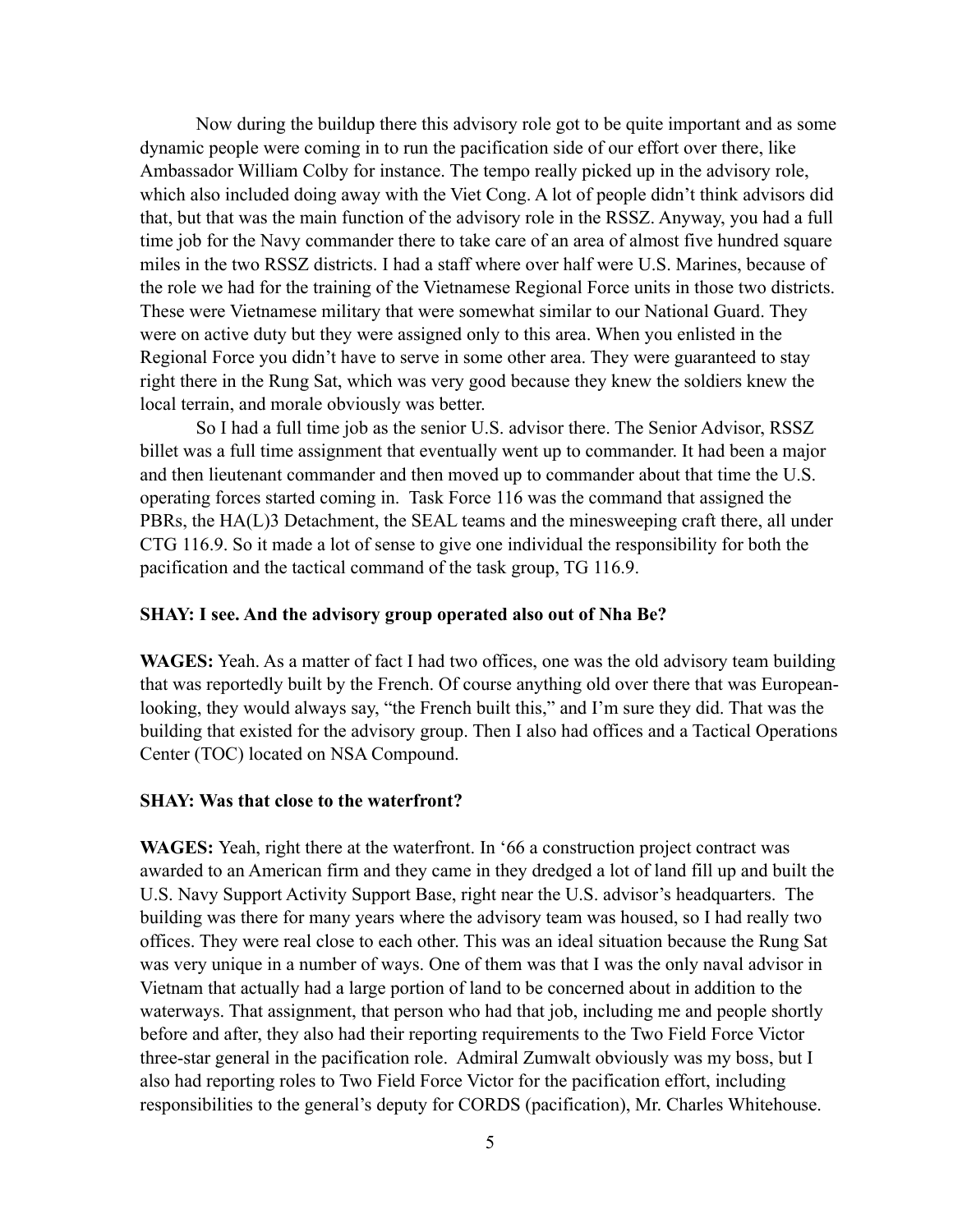# **SHAY: I see, so you had two people you were reporting too, but primarily Zumwalt. Right?**

### **WAGES:** Right.

### **SHAY: In other words that was your main job?**

**WAGES:** Being Senior Advisor was my main job and Admiral Zumwalt was the main man.

# **SHAY: Of course.**

**WAGES:** As you know, Admiral Zumwalt was under General Abrams' command and he met with the General at least once a week. Of course the progress in the Rung Sat as well as the other areas in which the Navy was involved, was always discussed. It was very interesting; it was, in my mind the ideal organizational arrangement in the RSSZ for me to have the two hats. Because, the Navy's riverine forces in all of Vietnam were limited to, I think fifty yards, or maybe a hundred yards of riverbank and that's it. I'm sure it varied somewhat in the different provinces. The province chief made the call on that. In my particular case I had free access as long as my counterpart concurred with our operations anywhere in the Rung Sat. So I didn't have to worry about where the riverbanks were.

# **SHAY: I see. That covers your assignments pretty well. Could you tell me who your predecessors were in each job and your successors? In those two jobs.**

**WAGES:** Let me start with my successor first, Commander, now retired, Captain James G. Williams, whom I had served with previously at BUPERS. When I was asked by Admiral Zumwalt to give him a recommendation for my relief I said, "Well, if I had my choice of any officer in the Navy to relieve me, it would be Commander Jim Williams, for this reason. Like myself, as a youngster he left high school and joined the Merchant Marine. He got extensive combat experience in World War II in the Merchant Marine" and I said, "he later got educated at Cal Maritime Academy and received a USNR commission, and was in the destroyer force, and worked his way up to command. He also spent some time in the Mine Force including going through EOD training." So he was a diver, EOD qualified, and all of these backgrounds were ideal for the Rung Sat job, because the primary mission there was to keep the shipping channel open from the South China Sea up to Nha Be, where the Shell Oil Company had their big tank farm, as well as the cargo ships going on up to Saigon itself. So, to know that business, the merchant marine experience, and the minesweeping experience, that's the ideal background for the Rung Sat job.

# **SHAY: He was your successor. And this was in your job, your operating job?**

**WAGES:** No, they were concurrent.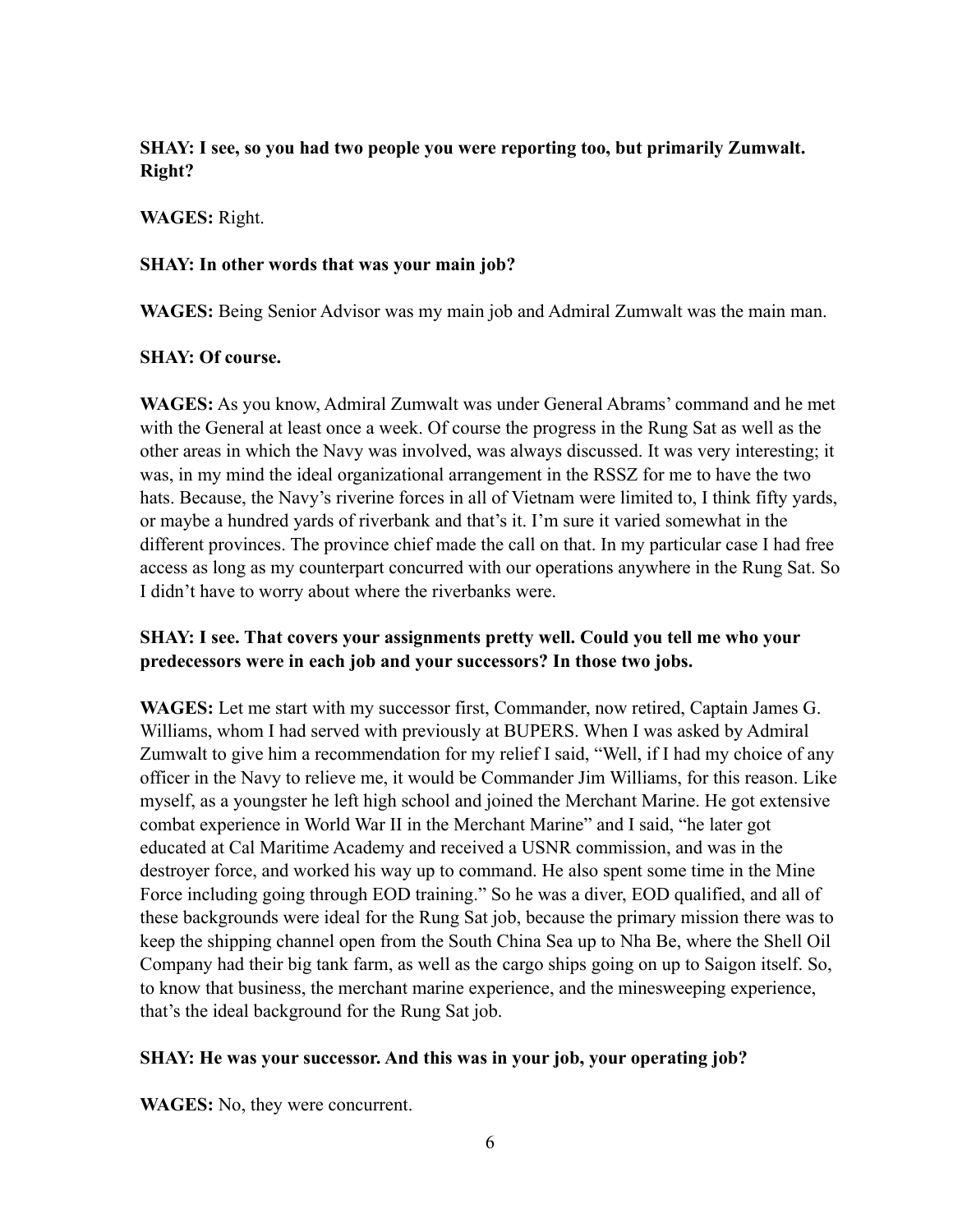#### **SHAY: Both jobs.**

**WAGES:** You get one job; you get them both. And of course you had responsibilities to the Commodore over in Binh Thuy, concerning the Task Force116 units that he chopped to you, like the PBRs, SEALS, etc… You were involved in commanders' conferences and saying I need more of these or things like that. So you had a responsibility to the Task Force 116 Commodore too. But Jim Williams was the perfect person to relieve me. The fellow that I relieved, Commander Straney, I really knew nothing about him professionally. I understood that he was a research and development sub-specialist because he went to an R&D lab assignment after Vietnam. I only saw the fellow about five days or so during the turnover and the change of command ceremony. I don't really know much about his background. I do know that when Admiral Zumwalt came in as a three-star there were a lot of changes at NAVFORV Headquarters. In many of these command jobs, including the Rung Sat, you had to have been command cleared in the formal process at BUPERS if you did not have actual command experience. Of course, in my case, I had not had command before, but I had been selected to command a destroyer escort. Then I got selected for commander and I command cleared at the first look in that rank. So I don't know what operational experience Commander Straney had. He was a nice fellow but I had very little time with him, so I don't know any specifics on his operational background. Someone did say he had a research and development background because he went to an assignment in New London, Connecticut, where they required engineers.

**SHAY: The other question I have regarding those two jobs is: reporting to seniors, to superiors, in the sense how often did you meet or report to Admiral Zumwalt or to the senior advisor? Do you remember what his name was, the general that was running that, at that time when you were there?** 

**WAGES:** Commanding general of Two Field Force Victor…

#### **SHAY: I mean, did you see him often?**

**WAGES:** Yeah, I saw him fairly…regularly. I'll tell you his name in just a minute.

#### **SHAY: Was he also located in Saigon?**

**WAGES:** No, he was at Long Binh.

#### **SHAY: Long Binh.**

**WAGES:** I frequently got called in to meetings, with Lieutenant General Julian Ewell, who had previously commanded the Ninth Infantry Division. They operated with the Navy's Task Force 117 in the Delta and had very successful operations there. Then he got promoted to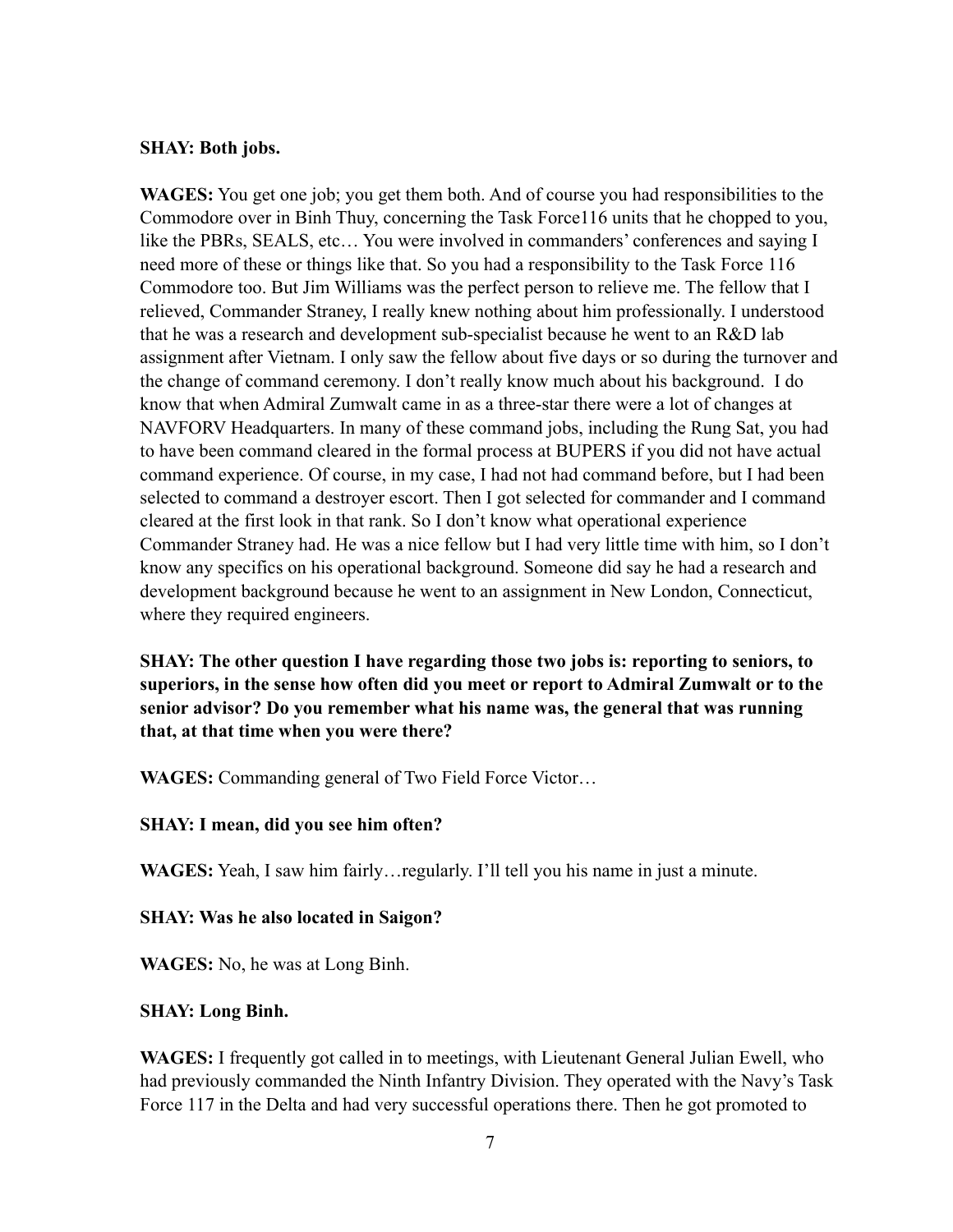three-stars. I had a fair amount of direct meetings with him because he was the supplier of the helicopters that we used for our Vietnamese troops, as well as having oversight for the pacification efforts in the Rung Sat.

#### **SHAY: Oh, I see.**

**WAGES:** Where we got our…

#### **SHAY: You went through him to get the aircraft assignments?**

**WAGES:** Yes. For the slicks and also the assault helicopter companies. When I reported aboard, I did an assessment on what we needed in the Rung Sat and Admiral Zumwalt said, "Jerry, as soon as you get down there, spend a few weeks learning the ropes and determine where the strengths and weaknesses are and then give me a personal report on what the Vietnamese need. Admiral Zumwalt and Commodore, later Rear Admiral Chung, the CNO of the Vietnamese Navy, worked together very closely. So in a few weeks I was able to present the Admiral with the things we needed and one of them was to get the thirteen RF companies qualified for helo assault operations, and which for my Marines was one of the top priorities. Those helo resources came from the Army, from the Commanding General, Two Field Force Victor, Lieutenant General Ewell. He was a good person to have a command relationship with because he was familiar with riverine warfare. He had been involved in it with the Navy in the Mekong Delta when he commanded the Ninth Infantry Division. General Ewell also had a very good relationship with Admiral Zumwalt. He was a tough, combat experienced leader who really understood the problems that a field commander could encounter.

We had an organizational change down there in the two districts that composed the Rung Sat. For a long time the district advisors were Army personnel and they reported to a full colonel in Gia Dinh Province. They were in my Special Zone and I wasn't their immediate boss. Of course in Vietnam I learned there's a lot of that. That, unlike being on a ship, where you know who the captain is. There are other factors involved when you're on joint operations and you have other forces involved. It's kind of delicate to make my case because I didn't want to say the Army wasn't doing a good job, but at times they were not. They had good personnel but the command structure was about as confused as you could design it. So I talked to some Marines on Admiral Zumwalt's staff, then I talked to the Admiral and, of course, I had to talk to General Ewell too. Obviously I didn't want to tell a three-star general that his people weren't doing a good job. I just said the command relationship is far from ideal here and he agreed. Admiral Zumwalt agreed, so we ended up replacing the two Army district teams with Marine/Navy teams, about the same ratio that we had at my headquarters, about 60% Marine and 40% Navy.

#### **SHAY: I see. So when you needed some helos, how did you do that?**

**WAGES:** Well…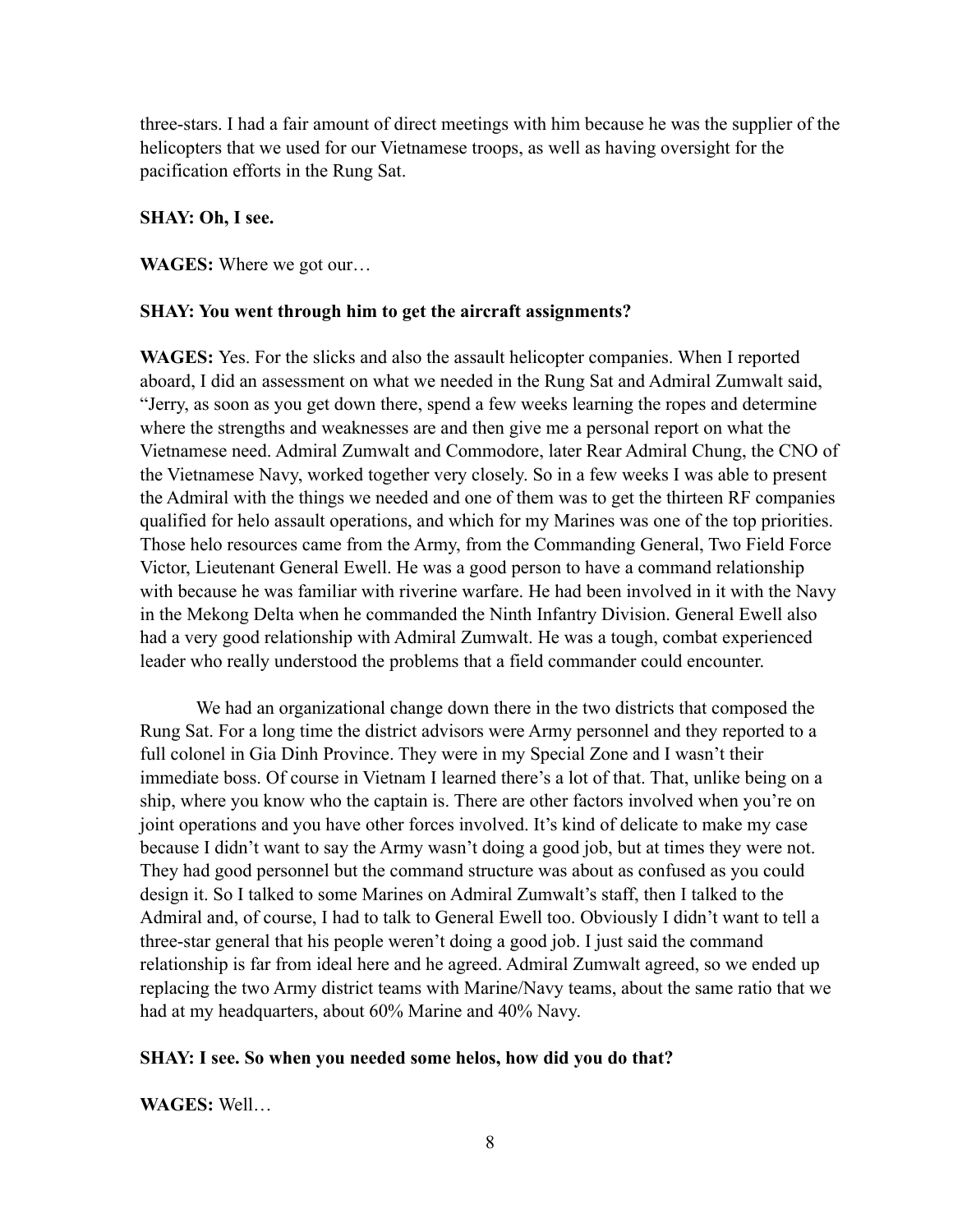**SHAY: You just…**

**WAGES:** First of all…

### **SHAY: I assume that came out of Bien Hoa.**

**WAGES:** First of all I had the Navy…

**SHAY: Right. HA(L)3…**

**WAGES:** A gunship fire team---light helicopter fire-team.

### **SHAY: You had two, right?**

**WAGES:** HA(L)3. The Admiral told me early on of the importance of keeping the channel clear and as soon as they were able to have enough helicopters for a heavy fire team – four gunships, that I was top on the priority list, that I would get them. Of course a lot of other field commanders in TF 116 were telling the Commodore, you know, that they needed four gunships too.

#### **SHAY: Of course everybody would have wanted that.**

**WAGES:** Everybody wanted them. But I didn't say anything to the Commodore or his staff.

# **SHAY: Did that ever materialize?**

**WAGES:** Oh sure.

#### **SHAY: It did? You had four**…

**WAGES:** Definitely…

#### **SHAY: You had two fire teams**.

**WAGES:** I had a heavy fire team there – four gunships. I think I was the only task group commander to have four.

#### **SHAY: Four Navy gunships?**

**WAGES:** Navy HA(L)3 gunships.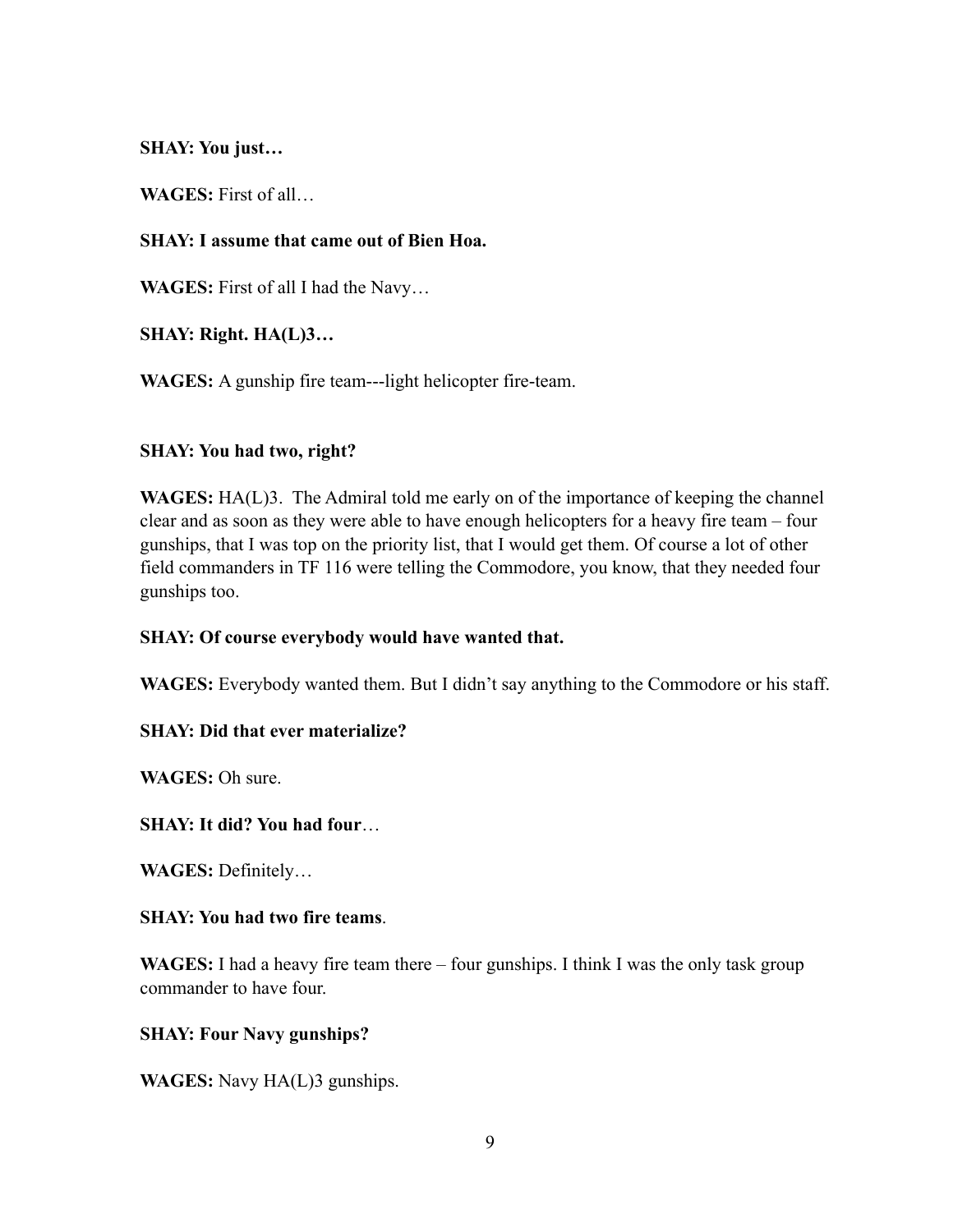# **SHAY: No kidding. That's incredible. When did that start? At what point in your assignment?**

**WAGES:** I can't pinpoint the date. I'd say after I'd been there about three or four months, I got the heavy fire team.

### **SHAY: That's interesting.**

**WAGES:** And had it the rest of the time.

### **SHAY: So you didn't need the Army too often after that, the Army gunships anyway.**

**WAGES:** You've got to remember Peter what was the heavy fire team's top priority. That's one thing I was somewhat critical of the situation in my Rung Sat Assessment Report, the need for more helos because Admiral Zumwalt made it very clear to me as soon as I reported onboard… "Your top priority is keeping the river open to our shipping."

### **SHAY: Of course.**

**WAGES:** First and foremost. If I had a planned operation for using the Vietnamese troops, the TF 116 units would support them and often put them in position in a river or canal but I would also go to the Army for helo assets to support that land operation. I wouldn't take the Navy gunships that were on the strip alert to support the freighters coming up or going down the Saigon River and assign them to an operation in the woods.

# **SHAY: So you'd be tying them down**.

**WAGES**: I couldn't do that. Now when I got four Navy gunships I did have an opportunity to. I was convinced early on in that job of mine, that you had to be efficient in a counterinsurgency war, that you had to go and not just spend a one or two-day operation in the woods and then withdraw back to the support base You had to establish the place, and occupy it, because if you didn't, the bad guys would come right back to where they were, where they had been. So having the Army assets, yes, that's their gunships and slicks – assault helo companies who were there specifically for the operations with the Vietnamese ground people, it made it ideal. As far as my spare Seawolf fire team at Nha Be, of course I'd use them on the operations too, but I'd also have two birds there on strip alert in case anything happened on the river. I also was able to get the Vietnamese authority and I worked between myself and Admiral Zumwalt to temporarily enlarge the area of operations (AO) so that we could send our RF troops into the adjoining districts, one of which was Nhon Trach. There was a lot of intelligence that Nhon Trach had base camps for the Vietcong Doan Ten they called it. It was a Viet Cong main force sapper regiment, and they were the ones that had given us so much trouble, firing rockets at our merchant ships on the Saigon River. By getting this authority to expand our AO over there, it gave us much more tactical flexibility.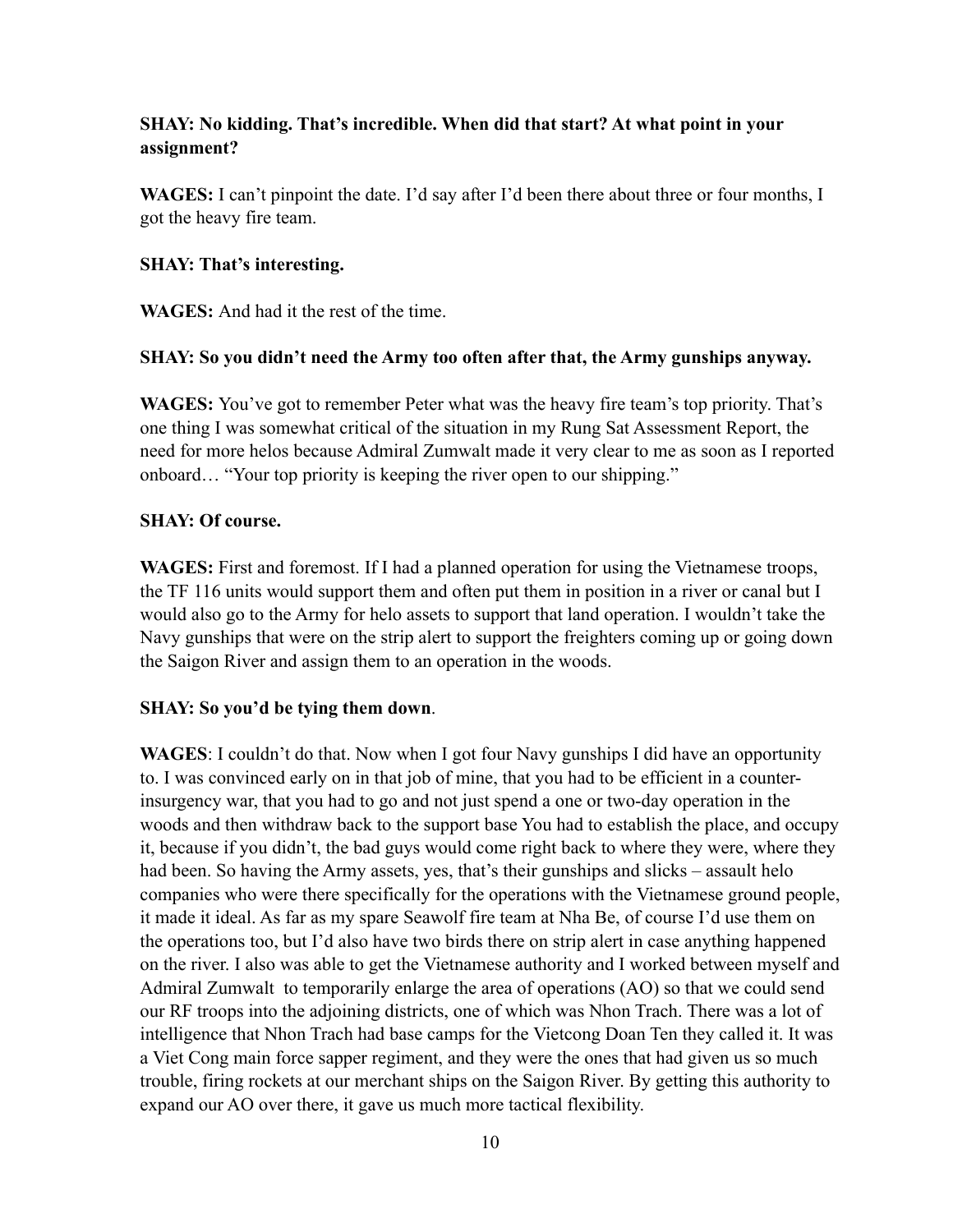### **SHAY: Wasn't it to the east, no?**

**WAGES:** Yes it was.

### **SHAY: That was the famous T-10 area.**

**WAGES:** Yeah, exactly.

### **SHAY: The wooded, heavily wooded…**

**WAGES:** Yeah, T-10 was the area where the Doan 10 had their headquarters, so we had a lot of action there. This was, of course, primarily on my advisor side. I worked very closely with my counterpart on these operations. We had a lot of success there, especially with the RF troops and our Navy SEALS.

# **SHAY: Did they ever clear that area? When I was there in '67 and '68, they were mainly using defoliants on the main rivers. They didn't try and defoliate that area did they?**

**WAGES:** We defoliated with Agent Orange mostly along the river and canal banks.

# **SHAY: I'm saying, up in the T-10 area though.**

**WAGES:** Up in the T-10…

# **SHAY: There was so much vegetation.**

**WAGES:** Up in the T-10 we got the Rome Plow. Are you familiar with the Rome Plow?

#### **SHAY: No Sir.**

WAGES: It's the... It must be the biggest bulldozer in the world. It's a huge thing and it just comes and clears trees and shrubs and everything.

#### **SHAY: It's called a Rome Plow?**

**WAGES:** Rome Plow, because the company that makes them is in Rome, Georgia.

#### **SHAY: How did they ever get it in there? This thing, as I recall was so developed…**

**WAGES:** It came up at a meeting and the Army fellows, as it was Army asset, an engineering outfit, and they came up, "do you think you could use the services of a Rome Plow?" A Rome Plow! I turned to my Marine major and said, "what's he talking about?" He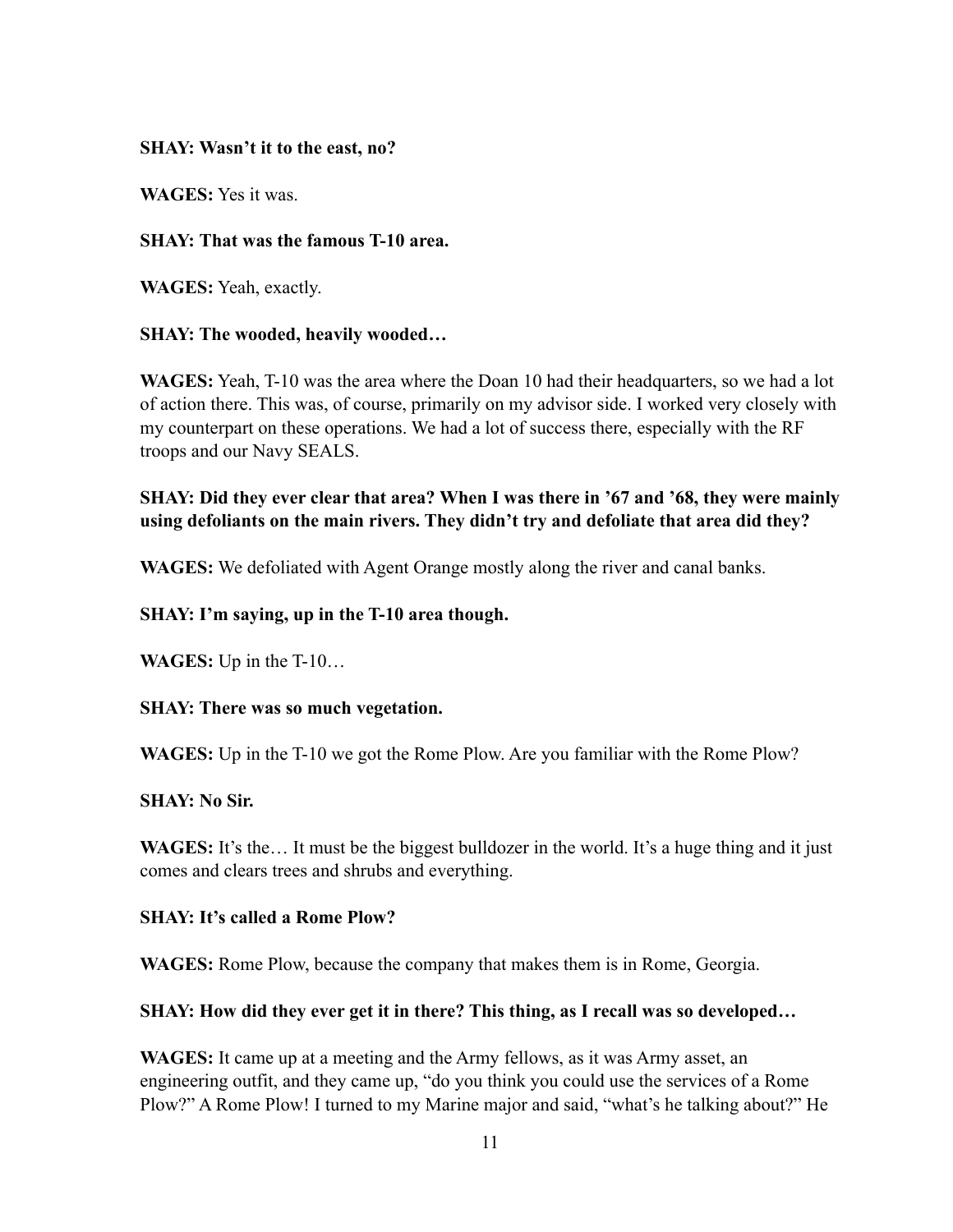said, "he's talking about a super, super, bulldozer." Anyway, there was a lot of clearing there and mostly over in the T-10 area… If you remember from your days there, if you spent much time there, that the terrain began to stop being marshes. Again, it reminded me of Louisiana where in the deep southern part of Louisiana you have the tidal marshes and the further you go to the north the more the ground got solid. Well, that was the same thing there. So yes, we did a lot of operations there.

### **SHAY: Did you ever feel that you had it cleaned out?**

**WAGES:** I don't like the term "cleaned out." I think that we hurt them in the worse sort of way. In fact after I got relieved and got back to Washington, my relief, Cdr. Williams, sent me a Chicom Model 51 Automatic, legally as a war trophy, that they had gotten off the executive officer of the Doan Ten Regiment. It couldn't be confirmed that we killed the regimental commander, but we destroyed his headquarters and got his exec and some other key staff people. Because their MO there was to not have a face-to-face…

### **SHAY: Of course not.**

**WAGES:** …confrontation with us; it was to try to escape. That's why it was so important for us to expand our AO so we could continue to chase them. They would, of course, when they had no other alternative, then they would stop and we got them in a position where we were able to destroy their headquarters complex. I have to also say, we can't forget the support from the U.S. Air Force. I had a small forward controller detachment there in my headquarters from III-DAS, Direct Air Support Center, headed by an officer and about three NCOs. One was on watch all the time. So when we had contact with the enemy on an operation, and we needed additional air support, then we could plan on getting the USAF Fast-movers down from Cam Ranh Bay.

#### **SHAY: They came all the way down from Cam Ranh Bay?**

**WAGES:** They came all the way down. It worked real well. Also we had VAL-4, the OV-10s from their detachment in Vung Tau which were in direct support of the Rung Sat operation. So if we ran into fortified bunkers or something like that, the HA(L)3 guys, they were the first ones on the scene, first ones there and they were there real quick. Of course, their time and ordnance was limited, so as they would be peeling back to return to Nha Be to rearm and gas up, then the OV-10s would be there and with their rocket and strafing support… In the meantime, the duty officer or myself, whoever was in the TOC would have just turned around to the Air Force captain and said, "hey, we need iron bomb support here, they've got bunkers" and so the F-100s would be coming down the pike. And it worked real well.

# **SHAY: Did four HA(L)3 aircraft ever go on an operation at the same time, from Nha Be?**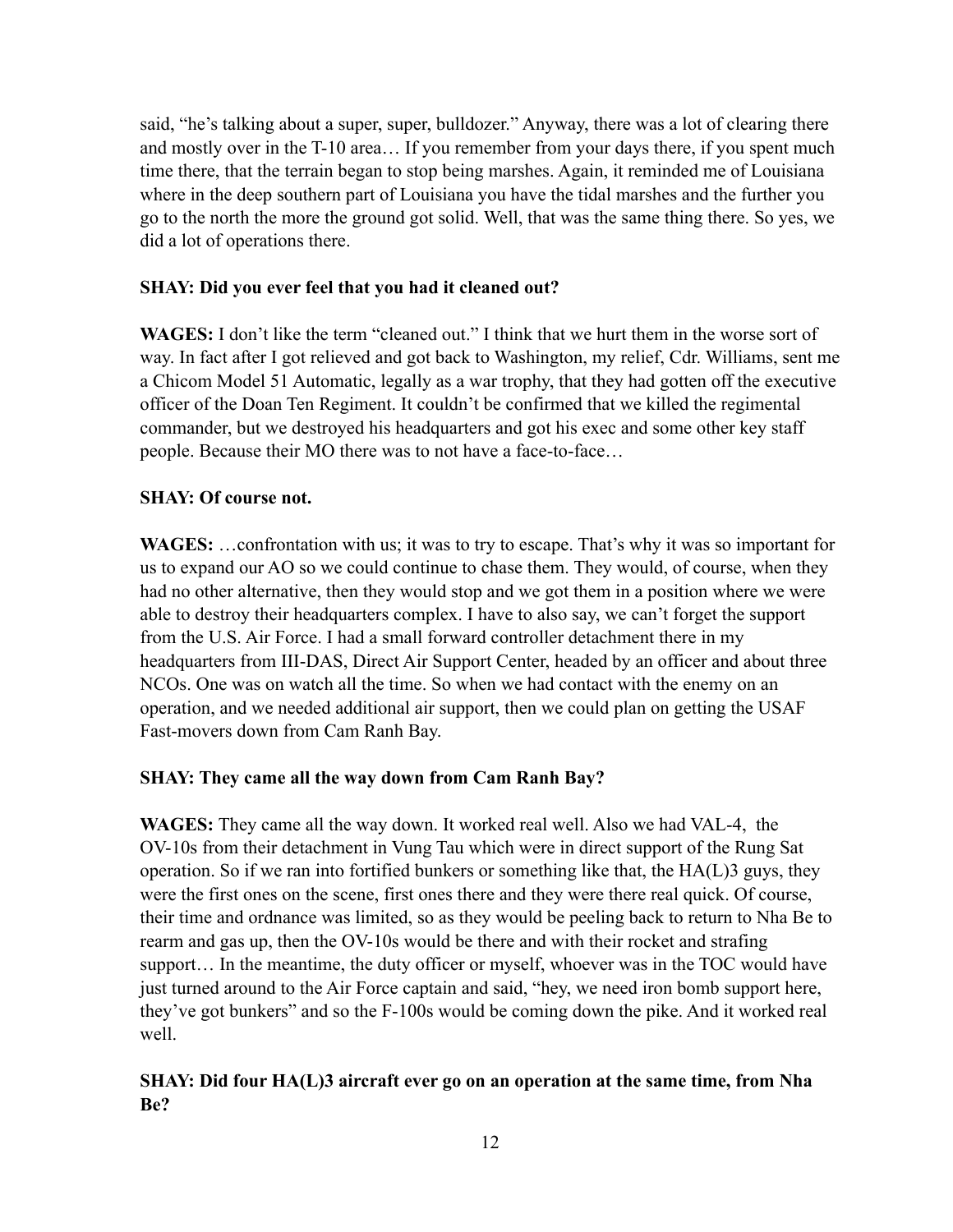**WAGES:** Well yes, there were occasions. I'm trying to think.

### **SHAY: Would that be a little bit too confusing, especially at night?**

**WAGES:** There often were two up at one time, then the HA(L)3 LHFT would be relieved on station. We later started a process where we called "high-value or special interest ships", ammunition ships or tankers that would come up the river, and we would give them constant…

### **SHAY: Oh, you would.**

**WAGES:** …helo coverage to make the trip up**.**

### **SHAY: Oh, you would. That's interesting.**

**WAGES:** Also, there were times when we had contact with the enemy in more than one location, then there would be two HA(L)3 gunships involved in each location, or flying over the river escorting a special interest ship. We also had some special requirements for the PBRs on the river too; they would escort those ships, that we called "special interest ships."

### **SHAY: Now for night scrambles, I assume they only sent up two?**

**WAGES:** Yes, normal scramble would only be two.

#### **[Change tape--side two]**

**SHAY: Concerning your minesweeping school experience. Did you feel with that experience it gave you a better idea of what the minesweeper's role was and how they performed? And the other question that I had about minesweepers out of Nha Be, do you think were they still performing a vital role when you had that assignment?** 

**WAGES:** Yes to all above. These minesweepers, the small MSB 57 ft long minesweeping boats that we had there and the lieutenant that commanded that division, in my opinion, had the most important job of any lieutenant or O-3 in Vietnam. Keeping that Long Tau (Saigon) River clear of mines was vital. And yes, my background in the mine force certainly helped. I did have the benefit of a formal school, and then a year's sea time as XO of an ocean minesweeper, then that staff assignment at MINELANT. I think that was a very meaningful background for that Rung Sat job. It gave me, for instance, the knowledge and ability to appraise the value of boats called MSRs (Mine Sweeper River).

It was an idea that the Navy came up with in the early days of taking one of our rivercraft and converting it to a minesweeper by using what they call a chain drag gear. That was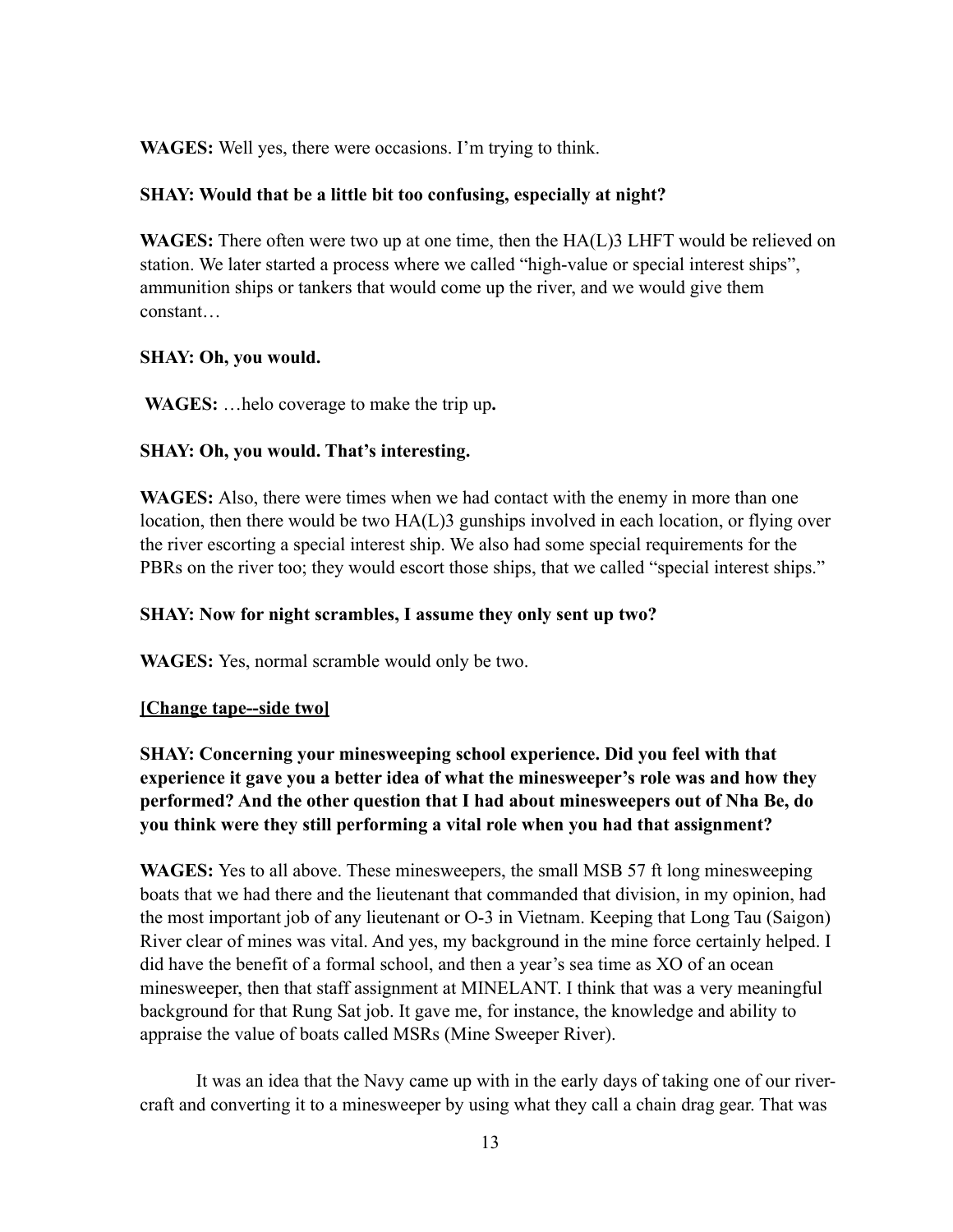okay for the small bayous where the riverine craft would transit and operate, but that type of sweep was not appropriate for the big Long Tau River, better known as the Saigon River, because of the strong currents. With my minesweeping background, I could confidently say, " I don't want those boats here. They're not going to help me. They'll probably help some other task group commander in another area, but they won't help me."

### **SHAY: The little vessels you mean**?

**WAGES:** No. I don't mean the MSR minesweeping boats. The MSB minesweeping boats were perfect.

# **SHAY: You mean the MSBs.**

**WAGES:** Yes, the MSBs.

### **SHAY: You said there were smaller ones you had also.**

**WAGES:** The MSRs were about the same size. They were ASPB (Armored Support Patrol Boat) hulls. They just didn't have the capabilities. The MSBs however, are miniature ocean minesweepers. They've got the same equipment, both mechanical sweep and the influence sweep gear. In fact, we used them for both type sweeps. Typically we ran a two-boat patrol 45 miles down the river, then back around and up the river in a twelve-hour daylight run. Once every three days we'd do what we called a check sweep for bottom mines, with influence gear, so the MSBs were perfect for that mission.

# **SHAY: You couldn't go up the small rivers in the other boat, in the MSRs. You couldn't take them up any small, narrow rivers because they were too shallow, unless it was just at high tide?**

**WAGES:** Well, I guess you could, but those other areas of the Delta were not under my cognizance, there were you know, we're talking about the Bassac and the Mekong…

#### **SHAY: Oh, I know that, right.**

**WAGES:** They may have been effective there but I told the commodore, "there really is no requirement to put the MSRs down here under me. They'd probably be much more helpful in some other areas." So I actually gave them up. Then I said, "Oh, by the way, I could use some of these Alpha Boats (ASPBs) for troop carriers." By having a background in the mine force and having a good familiarity about what you needed really helped me. It probably gave me a jump on a lot of officers who didn't have that previous experience. But I can't over emphasize the job that the minesweeping boats did there. They were, as far as operating U.S. Navy units, the first ones there in the Saigon River, and they had some tough times in the early days. The Vietcong inflicted heavy damage on them and sank several. But they did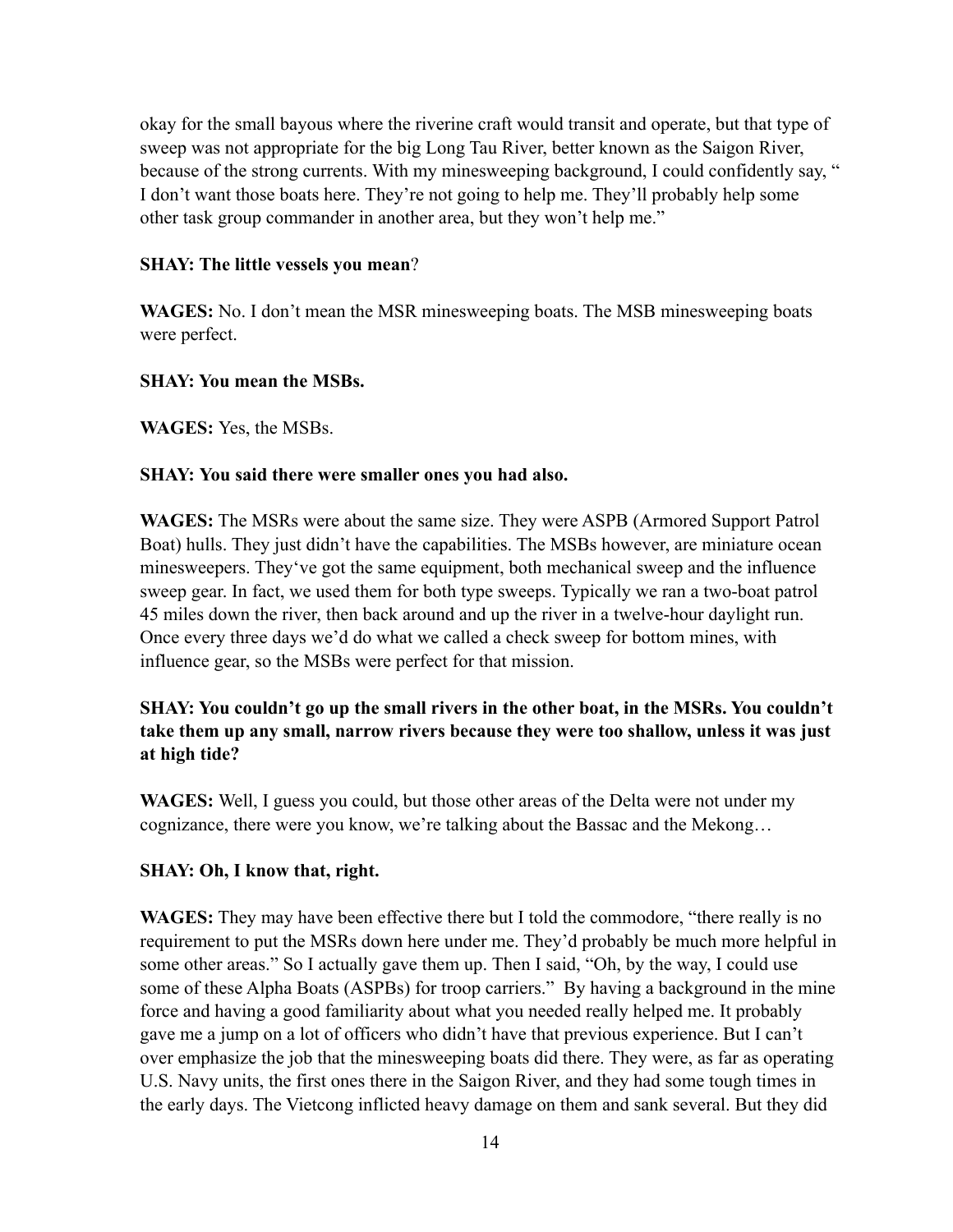a tremendous job. Minesweeping is not exciting. In fact, it can be a dreary job, every day going down the river and then coming back up. Every once in a while, Bango!, you're into a lot of excitement. It's a very important job and as the history of our great Navy shows, it's often a requirement that's overlooked until you really need them, and then, "where are those minesweepers?" the admirals say.

# **SHAY: I have the book here someplace, mid-70's, when we went back to Haiphong to clear the mines. Did you know any of those people? It was a whole operation?**

**WAGES:** That operation was after I left Vietnam.

**SHAY: I forget what it was called. But one of my OINCs at Nha Be was Roger McPherson. He wound up being the CO of that squadron that were using the minesweepers.**

**WAGES:** The MH-53 Squadron?

# **SHAY: Oh yeah, oh yeah. So I saw his name in that book, I thought that was quite interesting. He went back a number of years later and he was clearing the mines.**

**WAGES:** Of course we had the book on all those mines because we'd laid them. They were all influence mines and we knew when the batteries were going to expire. I wasn't involved, but I talked to some experienced people who had been. The thing about the mines, they don't always produce as advertised. Sometimes you think the batteries are no longer any good and you go in there and surprisingly, they may be. This is not official, but the one influence mine that we laid and later successfully swept, there still remains the argument whether it was the MH-53 or an MSO that swept it. Both units were in the area when it exploded!

# **SHAY: I see.**

**WAGES:** But I wasn't involved in that operation at all.

**SHAY: You were saying, "it's a tough job running those minesweeping boats, which were boring and tedious." Can you imagine being in a helicopter, maybe they were flying at a hundred feet or less, dragging some heavy piece of metal out there, trying to clear some mines. Basically in a hover, in a high-power hover, they lost a couple of them because the strain on that aircraft, being that it's a big aircraft, they were using big monster aircraft, but I can't imagine a job more boring than that, dragging. Flying in a hover and pulling top power the whole time is a truly boring task.** 

**WAGES:** It is tough and dangerous, whether it's a helicopter or a surface minesweeper.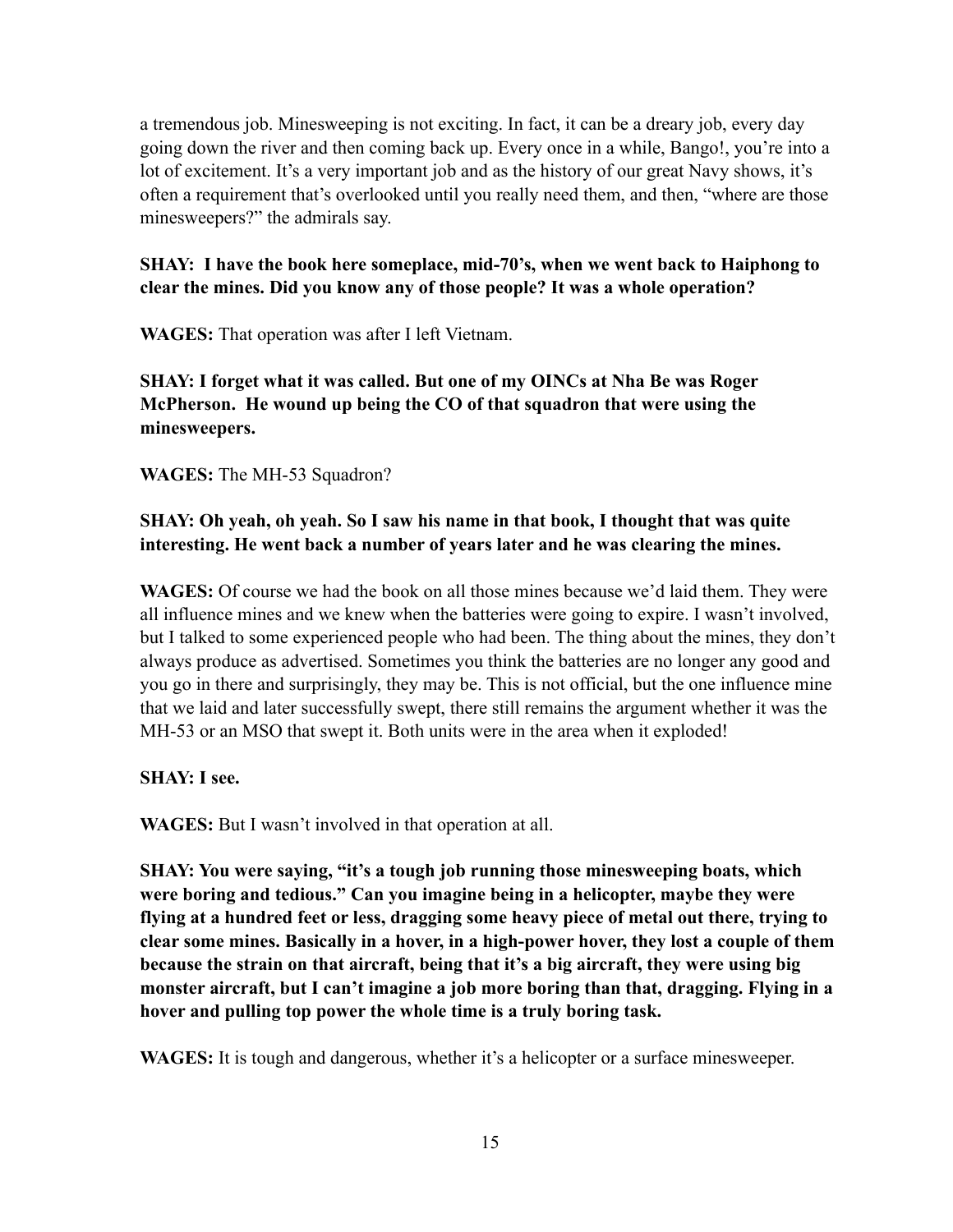# **SHAY: It's just waiting for hell to break loose, especially when you're operating at high power.**

**WAGES:** When I was as exec of an MSO I was involved in annual readiness exercises we had down at Vieques off Roosevelt Roads, and it's tedious too for the ocean going MSOs. You have to be sure you get in close enough to sweep the mines, but you don't want to get in so close that you run aground. It's like you say, very tedious and very boring and also very dangerous.

# **SHAY: As long as we're talking about craft, can you describe the support of the PBRs. Where did the Strike Team Assault boats, or Seal Team Assault Boats, the STAB boats, fit in? Were they the fastest boats down there?**

**WAGES:** To answer that easy one. No, they were not the fastest boats there. The fastest boats, and it weren't even close, were the PACVs, the patrol air cushion vehicle boats that were assigned to the TF 116 for a while. I was involved at BUPERS in assigning the officers to that division when they first started.

# **SHAY: Was that out of Nha Be?**

**WAGES:** No.

# **SHAY: The PACV?**

**WAGES:** They were originally over at Phu Quoc Island and then they moved over to Binh Thuy. The PACVs were air cushion vehicles and we had three for the Navy and three for the Army. Well the Army later gave those three to the Navy. And as you know from your own experience, when the Army gives the Navy something . . .

# **SHAY: Watch out.**

**WAGES:** There's a hidden message there. They were, without a doubt, the fastest craft in the Mekong Delta or the riverine operations. In their three years there, the STAB boats really didn't work out well for several reasons, but I don't want to talk down about anybody that was assigned to them.

The STABs are another boat. I never had personal experience with that Strike Boat squadron or division. I did however have experience with the same vessels that the SEALS had. They also had the STABs -- SEAL TEAM ASSAULT BOAT. In my command at Nha Be, TG 116.9, for the most part of my time over there, I had two SEAL 14-man teams assigned, and they usually had STABs. These particular vessels were not popular though with all the SEALS themselves because they were gasoline-powered. While I was there, we didn't have any destroyed but some of the fellows riding them were a little apprehensive about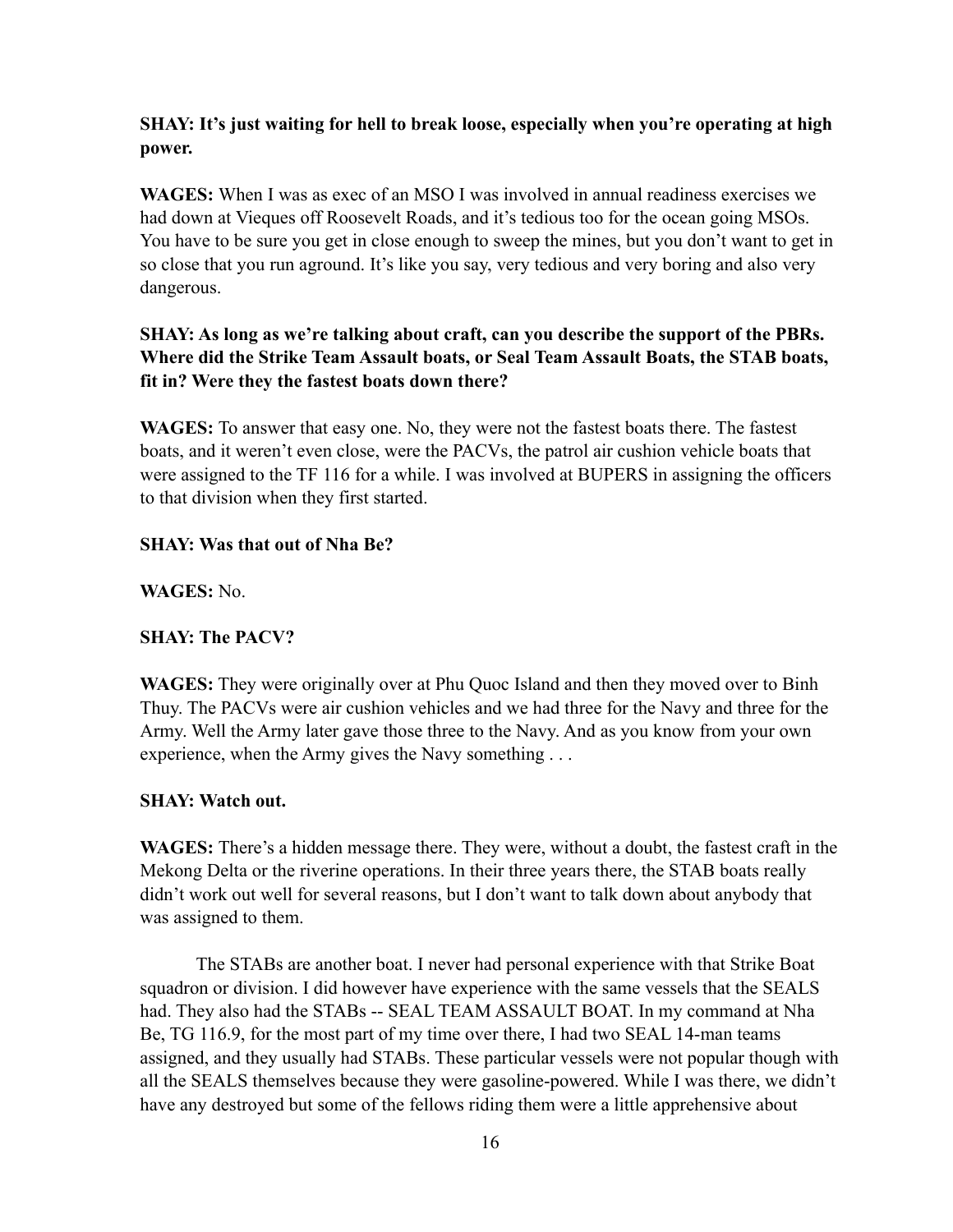being on a gasoline-powered boat. In fact, one of the SEAL OINCs asked me if I could, he would prefer to use the PBRs as the vessels that inserted and extracted them on their operations. His reasoning was that the PBR had more firepower and although it was a little tougher to crawl up the PBR gunwale, these young men were all in real good shape. They also didn't have to worry about being hit in the gasoline tank on a PBR.

#### **SHAY: Well that's what we had of course in '67 and '68.**

**WAGES:** The operational situation however, may well involve using helicopters. My guess is that was the SEALS favorite craft by which to be inserted/extracted, it would have been slicks, and number two would have been the PBRs and number three would have been the STABs. I'm sure, if you asked experienced SEAL officers, most would agree with me. As far as the STAB strike unit, it's my understanding from TF116 people in the Mekong Delta, out of my area, that they really never operated as a squadron. They operated as two ten-boat divisions. Their biggest problem was that they were gasoline burners. The availability of gasoline was really difficult in the Delta and they were the only combat craft around that were gasoline-powered. There's no doubt in my mind that the PACVs were the fastest, but after a while they were found to be very hard to support logistically. This is based on my talks with Commodore Roy Faulk who was the Task Force 116 commander during most of my time in the Rung Sat.

#### **End tape No. 1**

#### **Begin tape No.2**

That was his feeling. There were some missions that the PACVs could do quite well, but their speed really was not something that made them better than our other craft. Yes, they could skim over the water at 50 knots or whatever. Now in some places that's a very good to have, especially when used as a MEDEVAC. They could clear walls and obstacles that were in the neighborhood four of five-feet high. Later they ended up being moved up to I Corps and assigned to CTF 115. They felt that on the Perfume River, which is the river that goes from the South China Sea up to Hue, they could provide some help. They had a command up there called Operation Clearwater that had primarily PBRs. However, with the heavy VC harassment along the banks of that river, the PACVs were more helpful there than they were in the Delta. However, parts availability became a problem and in less than three-years, it was decided that they no longer were needed. When they went over there initially, I think it was an experiment more than anything.

As I said, the Navy had three initially and the Army had three. That's my feeling about the fastest ships in the Mekong, the PACVs. The other craft, ship's I should say, the PGMs, the gunboats that came on the line in the '68 period, they had turbo-charged diesels and were quite fast too. They too had parts problems. None were assigned to my command,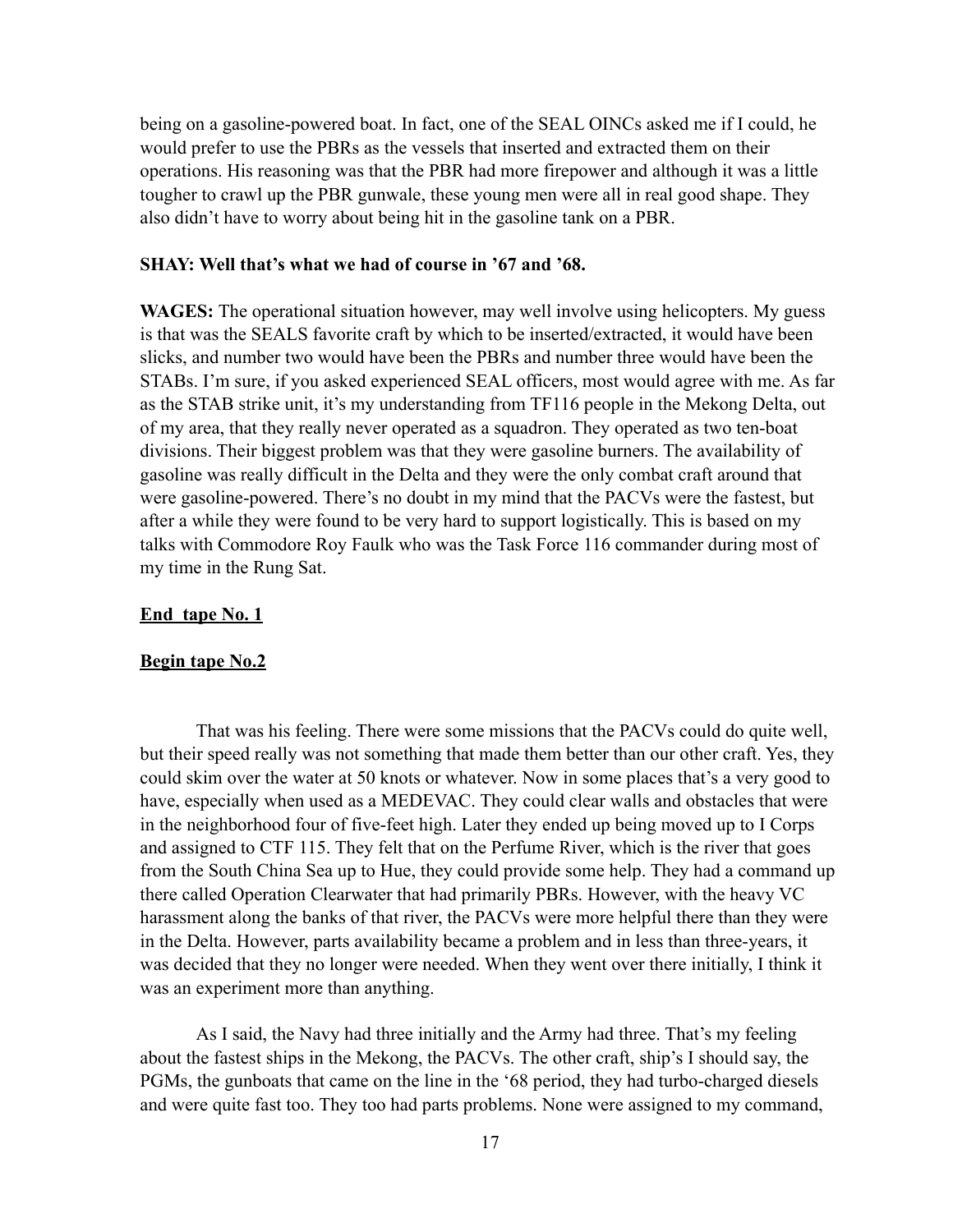but they were quite effective in some operations and they were fast too. You know the public affairs people always put out how fast they'll go and it's always under ideal conditions with flat water but I think a PGM was capable of about forty knots. I'm not sure what the STABs were. With the one's we had in the Rung Sat supporting SEALS, I never saw any indication that they went any faster then the twenty-six knots or so that the PBRs could do. The PBRs had a much higher gunwale so they were more effective when there was any kind of a chop on the water.

#### **SHAY: I see.**

**WAGES:** Is that about it?

**SHAY: That's about it with the craft. Could you tell about, early on in your first assignment to Vietnam as a detailer, when you went in to try and determine suitability and what was desired for assignments. Can you tell me what you thought about predeployment training for Vietnam assignments for both officers and enlisted? Did you give that much consideration on making any recommendations back to CINCPAC or to the States on what you were looking for over there, due to the nature of the entire operation, "Brown Water" operation being something not germane to the Navy?**

**WAGES:** Yes… It became quite obvious that the early advisors, the Army and the Marines assigned to the South Vietnamese forces, were probably better trained than the Navy people assigned to Vietnam. This was in the early days. The Green Berets in particular were really well trained. At their training center at Fort Bragg they had a number of courses available for field advisors. They also worked closely with the Defense Language Institute out at Monterey, California. They were provided with very good training before they went in country, and the Marines were getting those courses too. One of the Marines who worked for me down at Nha Be, Captain Bill Cowan, had gone through several of the courses at Fort Bragg. He also had the language course and was quite fluent in Vietnamese. Some of this training wasn't appropriate for Navy support people, but for the advisors it was. I came to this opinion because I was in BUPERS at that time when we got the sudden build up of forces in Vietnam. I felt that there were times when we could have sent candidates to a longer training pipeline than we did. Now when we started sending operating units, i.e., TF 115, TF 116 and TF 117 over there, we built a riverine training school at Mare Island, California. It was a fine facility and had a number of training courses available for people going to riverine operating units. Surprisingly, they allowed us to fire live ammunition up there. I don't know how long that lasted, but that's the way it was when I went through the course. When they started getting people returning from operational tours in Vietnam, the school was able to tune up the curriculum so you would get the right kind of training for the environment you were going to, whether it was TF115, 116 or 117. Yes, I think in the later period we did have real good operational training.

#### **SHAY: You thought they might have been adequately prepared for the assignments?**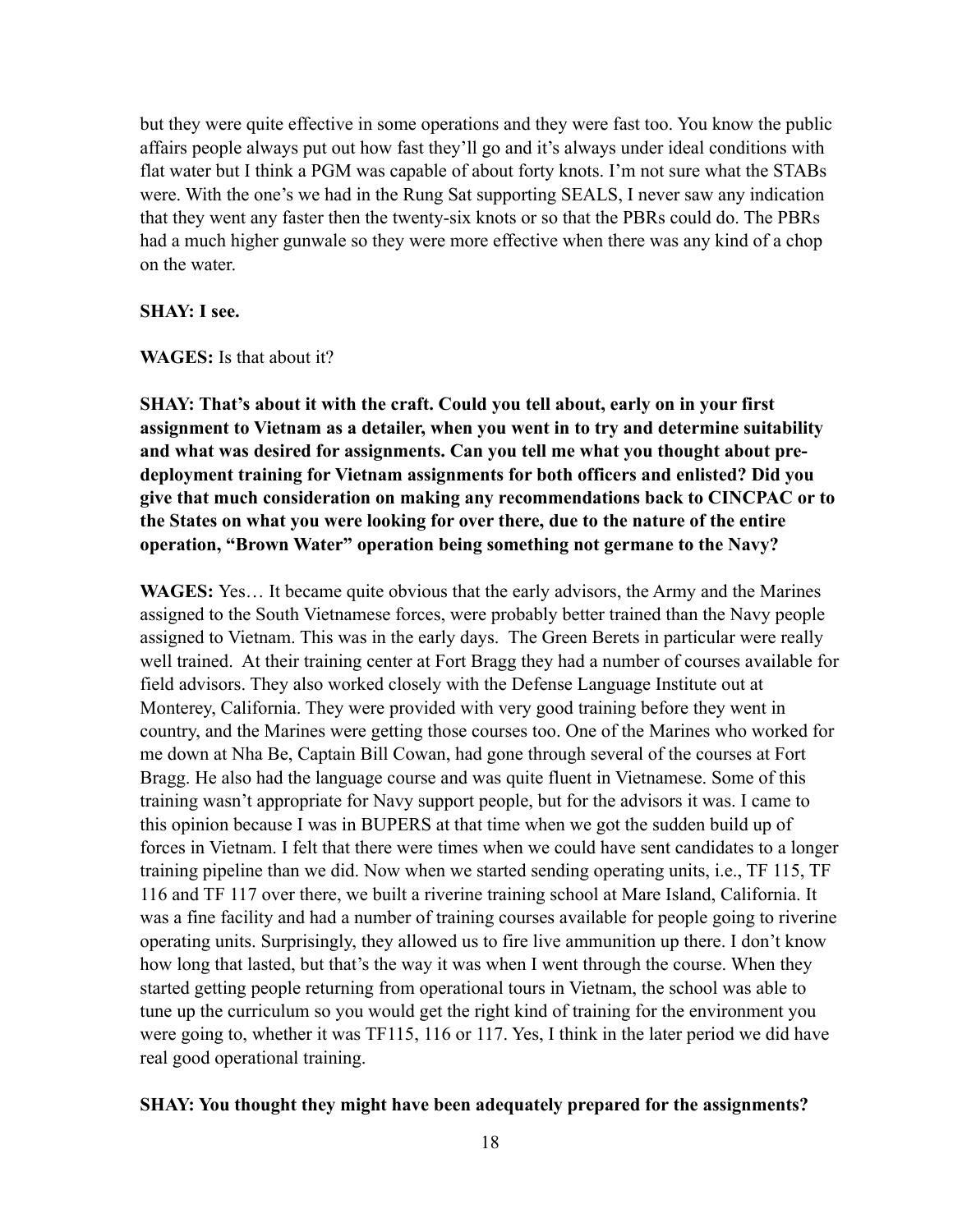**WAGES:** In the early days…

### **SHAY: No, no. In the early days there was no training.**

**WAGES:** As I said, in the early days I don't think the training was adequate.

**SHAY: I trained for HA(L)3. We had, I think fifteen hours at Fort Benning, GA in the UH-1. That was it. That was about one week or ten days of training.** 

**WAGES:** And you came from what…

**SHAY: This was right from the training command. I had 300 hours of flying time, 20 or so hours in UH-1, and there I was out in the Rung Sat. We were all being trained by the Army at that time. I wonder if there was any more extensive training by the time you were there, which was two years after I left.**

**WAGES:** I don't know about the air side, about what training they had. When I had my training package it included a couple of weeks at Coronado at PHIB School and we had a very basic counter-insurgency course. I had learned more about counter-insurgency at the Naval War College then I did at that course, but that's understandable. Then I had, because I was going to a command job, some special sessions at COMPHIBPAC with some staff officers –ops and intelligence. Then I went through the tough-way-to-loose-weight course up at Warner Springs SERE (Survival Evasion Resistance Escape) school for a week. Included in that package down in Southern California was a week of small arms training at Camp Pendleton. The Marines are very good; the interesting thing there was that I learned all about the M-14 rifle, how to field strip it, how to shoot it, etc. Then when I got to Vietnam, I never saw one! It had been replaced by the M-16 rifle!

# **SHAY: I know. They train on the M-14, and use the M-16.**

**WAGES:** This sometimes happens. Then I went up to Mare Island to the Riverine Warfare School for three weeks for a special commanders course. So I felt comfortable when I went over there--it was very adequate training. If I hadn't had the minesweeping experience though, my training would not have been adequate. An officer going to that Rung Sat position who had not had minesweeping experience would have been in a hole in the mine countermeasures business, because he was going to be exposed to it right away. During my tour, I participated in live mechanical and influence minesweeping and mine laying. The Navy R&D office in Saigon received some experimental canal mines and I got tasked to provide four PBRs to act as minelayers, so I went out on the operation. It was a long night. After we laid a dozen mines, we had to stay nearby so we could record the mines' firing devices. While beached there on a canal bank, keeping very quiet, a small VC unit showed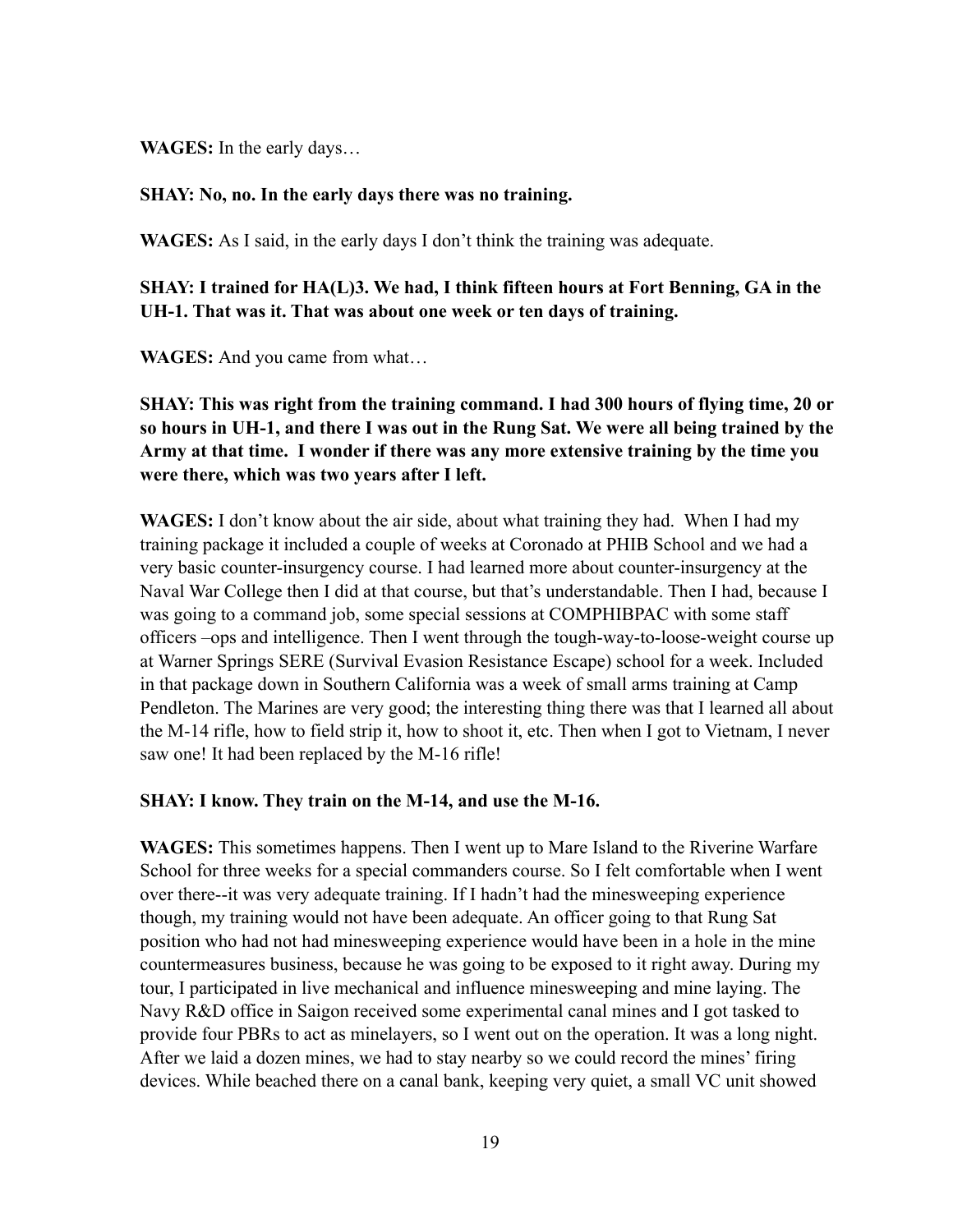up. So a firefight prevailed. One PBR was hit, but we didn't have any personnel casualties. The VC were not expecting to see us---or our forward 50 calibers.

#### **SHAY: You're not talking about Claymore Mines, you're talking about water mines?**

**WAGES:** Yes, MK 110A water mines designed to be used on canals and small waterways. To answer your question, in my case I thought the training was quite adequate. It could have been better, I could have learned about the M-16 instead of the M-14, little things like that. I did not feel particularly confident with our pre-deployment training when I went out there the first time for BUPERS in early 1966. I put in my report that we still had to take another look at training. The interesting thing was that in the basic mission of pacification out there, that was the Army's mission and they had their people well trained. The Navy did some, what I call collateral pacification, but basically they weren't in a pacification role like the Army and the Marines were. The Army had some very good schools. It was just a question of getting the Navy people ordered to them and establishing requirements, getting quotas and this sort of thing.

When the Navy got into the Mekong you initially had a high rate of casualties, so oftentimes you had to get replacements out there ASAP. I particularly liked the way that Admiral Zumwalt made command assignments. He typically did what was to be known as the "Army system", in which you don't get assigned by some detailer in Washington to a command in the field. You go out there and you go to the Staff and then he decides from there where you'll go. That's the way Admiral Zumwalt often played it. Most of the people, and I'm talking about O-5s in particular, would come out there and they'd be on his staff for a while learning what was going on. Then he would size them up. So when a field commander either got hit or had to be MEDEVAC'd or his tour was up, then the Admiral had a chance to pick someone on his staff who could fill this job with his confidence. It worked quite well.

### **SHAY: Something else about personnel I'd like to ask you. When you were detailing. Let's see, what year was that, when you were in Washington detailing for Vietnam?**

**WAGES:** We shouldn't call it just for Vietnam, because at that time Vietnam was included with the other overseas shore assignments junior surface officers.

**SHAY: Here it is, 1965 and '66. Were you getting a lot of volunteers at that time and when you ultimately were assigned to your job in the Rung Sat were you still getting a lot of volunteers. In the beginning it was my understanding it was almost an allvolunteer Navy in Vietnam at least in the Game Warden Operation. What are your thoughts about that, and your knowledge?**

**WAGES:** The all**-**volunteers for Game Warden was applicable to both enlisted men and officers. I saw the figures at one time…kind of fuzzy over thirty years later. I think we were talking about in the neighborhood of at least 94 - 95%.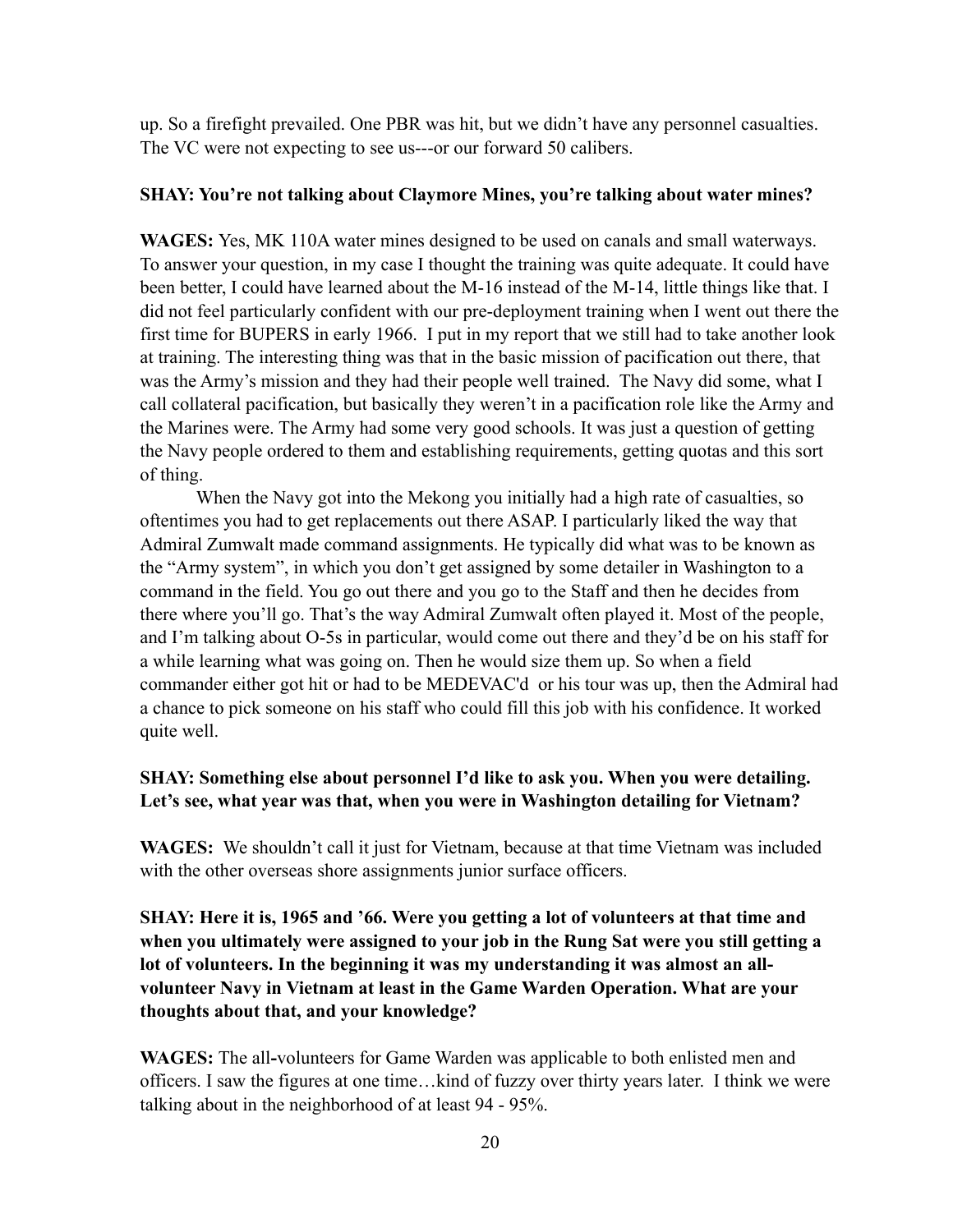### **SHAY: When you were there?**

**WAGES:** Officers and enlisted people were nearly all volunteers on Task Force 116.

**SHAY: No, I wanted to ask you about two different times, time periods. Back in '65 and '66 and then '69 and '70. A spread of almost four years.**

**WAGES:** I'm talking about in the early mid 60's initially. You know we went out with ALNAVs and asked for volunteers.

# **SHAY: In '66?**

**WAGES:** Yeah. I wasn't actually involved with enlisted assignments, but it was my understanding that we filled nearly all of those billets with volunteers.

### **SHAY: What about officers?**

**WAGES:** Now officers…

# **SHAY: This thing was advertised… You remember how this was advertised – the hottest thing ever to happen in the history of the Navy – the "Brown Water Navy."**

**WAGES:** When I was out there on that special assignment in January and February of '66, there were some people there in which it was obvious why they had volunteered. They had big bumps in their career, like punitive letters in their jackets or a poor performance that would prevent them from getting selected for their next rank. I think there was an attitude that prevailed that… this is before the U.S. operating units got out there. This is when it was strictly an advisory or logistical support role, that there were people out there who said, "This is my last chance. If I go over there and get decorated, I'll get promoted."

#### **SHAY: Okay.**

**WAGES:** There were some people over there in that category.

# **SHAY: There were a lot of people like that.**

**WAGES:** I don't know…I can't give you empirical data on how many, but there were some officers like that. When the operating units started going in, i.e. TF116…The quality made a sudden change for the better.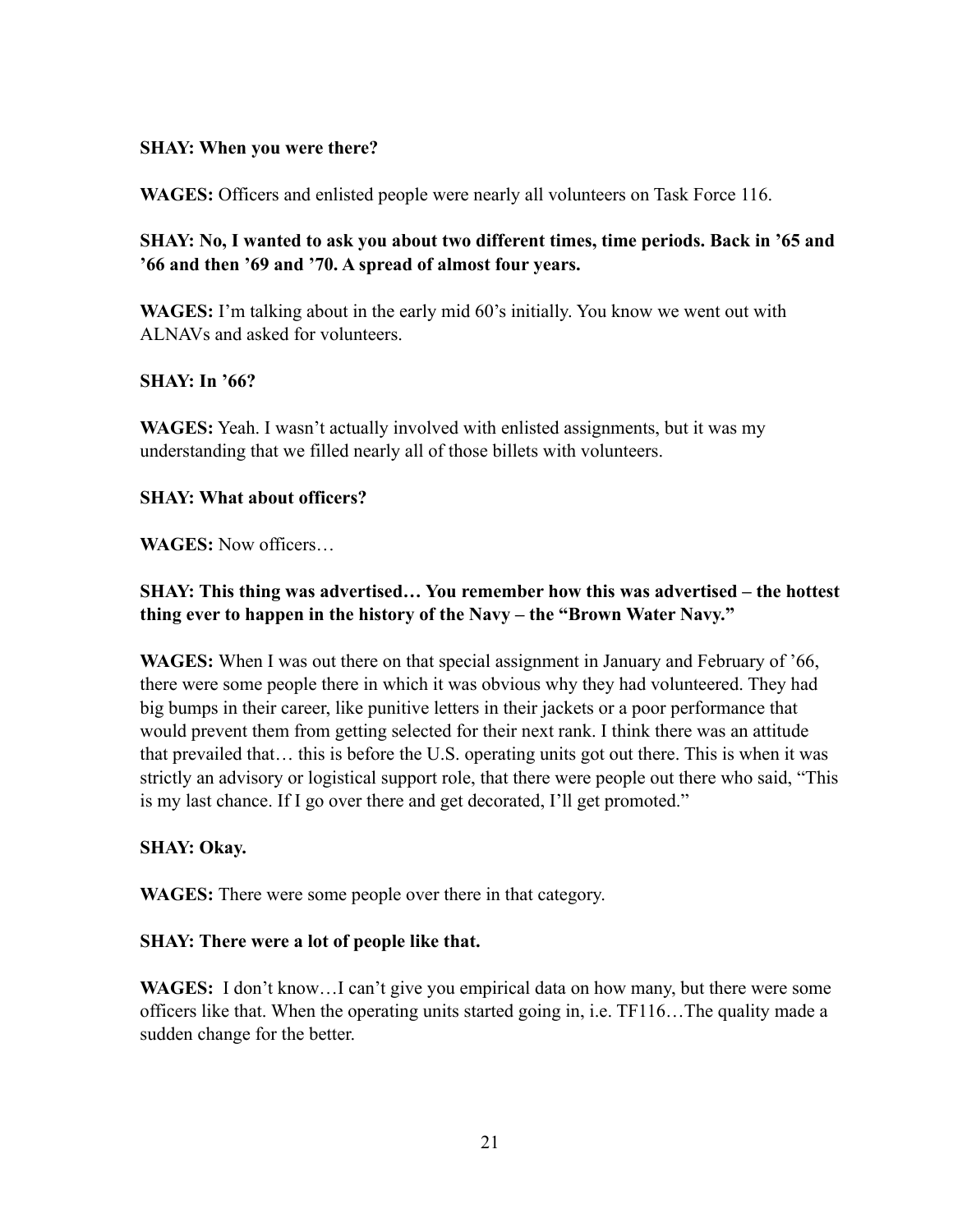# **SHAY: But did you also have people that were sincerely interested in going out there, because…, or they just didn't know enough other then just to go out there as a career saver?**

**WAGES:** Oh, there were people who were sincerely interested, some top-notch officers. You know Admiral Mustin's son, Hank, he later retired as a three-star himself, he went out there quite early as a lieutenant commander. I understand that some of the assignment people in BUPERS tried to talk him out of it.

# **SHAY: I believe that was the same with Saltzer, you know that name, Robert Saltzer. I read his oral history done at the U.S. Naval Institute, and I believe that was the same. They tried to dissuade him from going out there. He went out there twice.**

**WAGES:** Yes he was… I know from later working for Admiral Zumwalt in the Pentagon, that Admiral Saltzer was really held in high esteem. Of course Admiral Zumwalt sent him out there the second time, after he'd made flag... But, yes, there were a lot of people out there who were not top performers in the earlier days. Once TF 116, 115 and 117, started gearing up, you really had high quality officers. In the TF116 units many were in some level of command. They were…lieutenants in command, lieutenant commanders had squadrons, and some lieutenants had divisions. And so these people went through scrutiny by the detailers just like they were going to command a ship.

# **SHAY: So they had tremendous opportunity.**

**WAGES:** Yes, very much so.

# **SHAY: Just to volunteer for this.**

**WAGES:** And that's right. Get a responsible job in combat and be in command.

# **SHAY: And you can start off having command of a small boat instead of a big ship.**

**WAGES:** Sure. Or a group of small boats. And it's going to be all action, it's really going to be an "action-Jackson" assignment. A number of people have asked me after I retired what I did in the Navy. I said, "In the operating Navy I started out as a firemen in the engine room of a destroyer and my last job at sea was a commodore of an eight-ship destroyer squadron." But I said, "The best job I ever had was in Vietnam when I was a commander and had a senior advisors job and concurrently a river task group command. In combat for about 14 months....and that was the best job I ever had."

# **SHAY: Do you think Zumwalt would have said the same thing, that was his best job, was that his favorite job? You knew him pretty well.**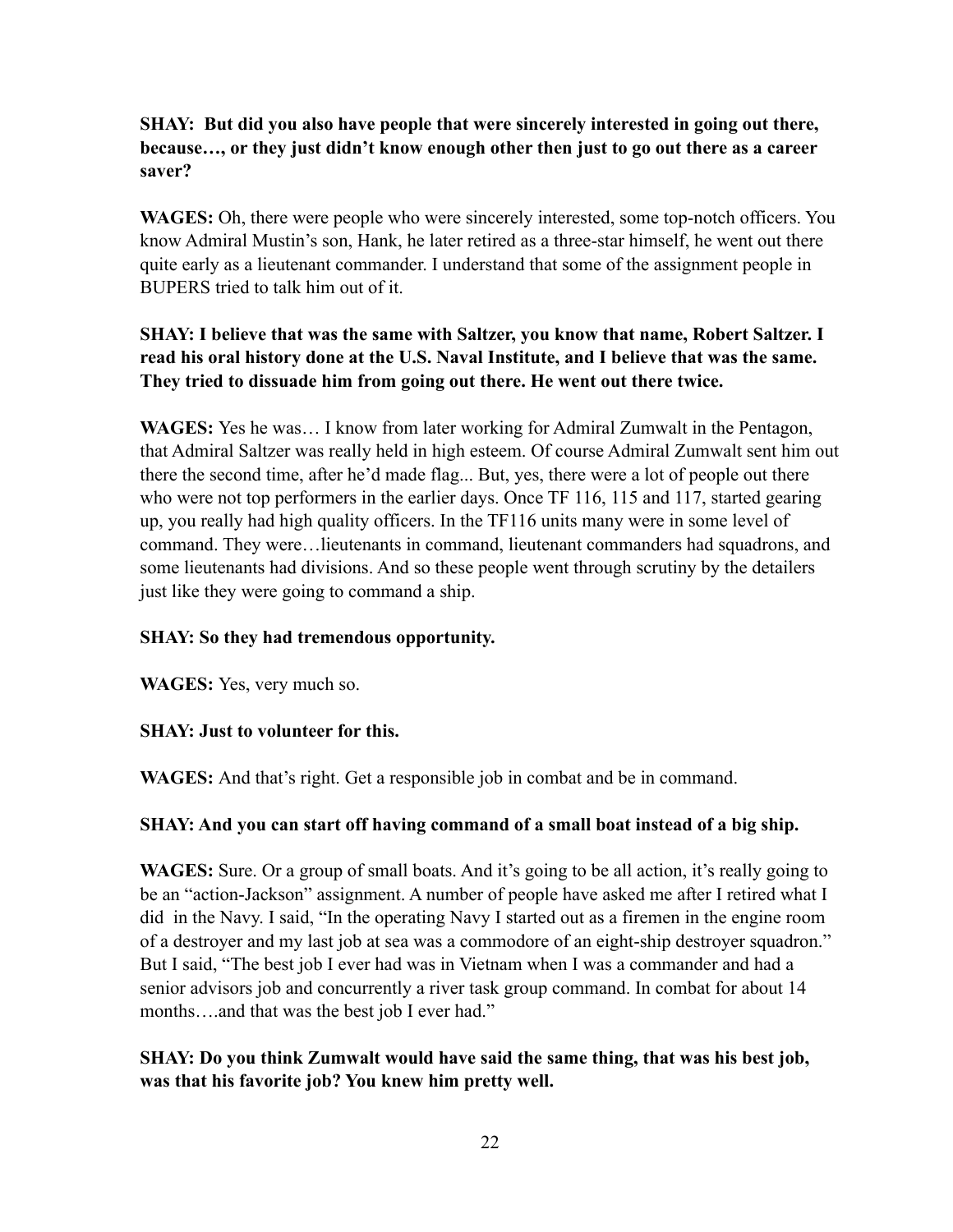**WAGES:** I think so. Admiral Zumwalt was a real operator. I'd been with him at sea up in Northern Europe, in the Baltic. At MINELANT, one of the admirals I worked for there had been Admiral Zumwalt's commanding officer on the USS *Robinson* in World War Two. In fact, Admiral Grantham said to me when he learned that I had made that cruise on the *Dewey*, "You watch Bud Zumwalt. One of these days he'll be CNO." He also told me that he gave Bud Zumwalt full credit for successfully attacking a Japanese cruiser. It was a torpedo attack. They hit it and caused major damage. He was the CIC officer…and was running the whole show from CIC. Admiral Grantham said, "I put him in for the Navy Cross" but, "the fleet staff downgraded it to a Bronze Star. They gave me the Navy Cross. Bud should've gotten it." Grantham said he was a real operator. He was an ideal guy…to work for…I should say, the ideal commander to work for in a combat environment. He knew what was important and if you had any complaints about not having support somewhere, boy, he would personally get involved real quick.

**SHAY: So back to that same question of course. You said just now it was your favorite assignment. Yet here you, yes you were a squadron commander of destroyers but you were also commanding officer of a guided missile destroyer leader?** 

### **WAGES:** Yes.

### **SHAY: The** *Josephus Daniels***?**

**WAGES:** That was a DLG then. Later during my tour it was re-designated a CG—a guided missile cruiser.

**SHAY: I see, so that's a pretty important job, but yet you still would say that the Vietnam experience was even more to you, a favorite, looking back in your career. Now, why do you think that is? Do you think it's because you could actually do something there and see results and because it was of course in combat you could measure activities and assignments on a daily basis and see progress? Of course there was no progress generally overall but, is that the reason, and you had the power to call in something and get it done immediately?**

**WAGES:** In Vietnam**,** you are involved full time in the planning for war and for battle and conducting combat operations. You do some logistic planning, of course, but no responsibility for maintaining your craft and the reams of paperwork that you have on a ship. And the INSURV I just saw in a paper yesterday they relieved of command a skipper of the JFK, a thirty-three year old carrier.

#### **SHAY: When was this?**

**WAGES:** It was in the paper yesterday.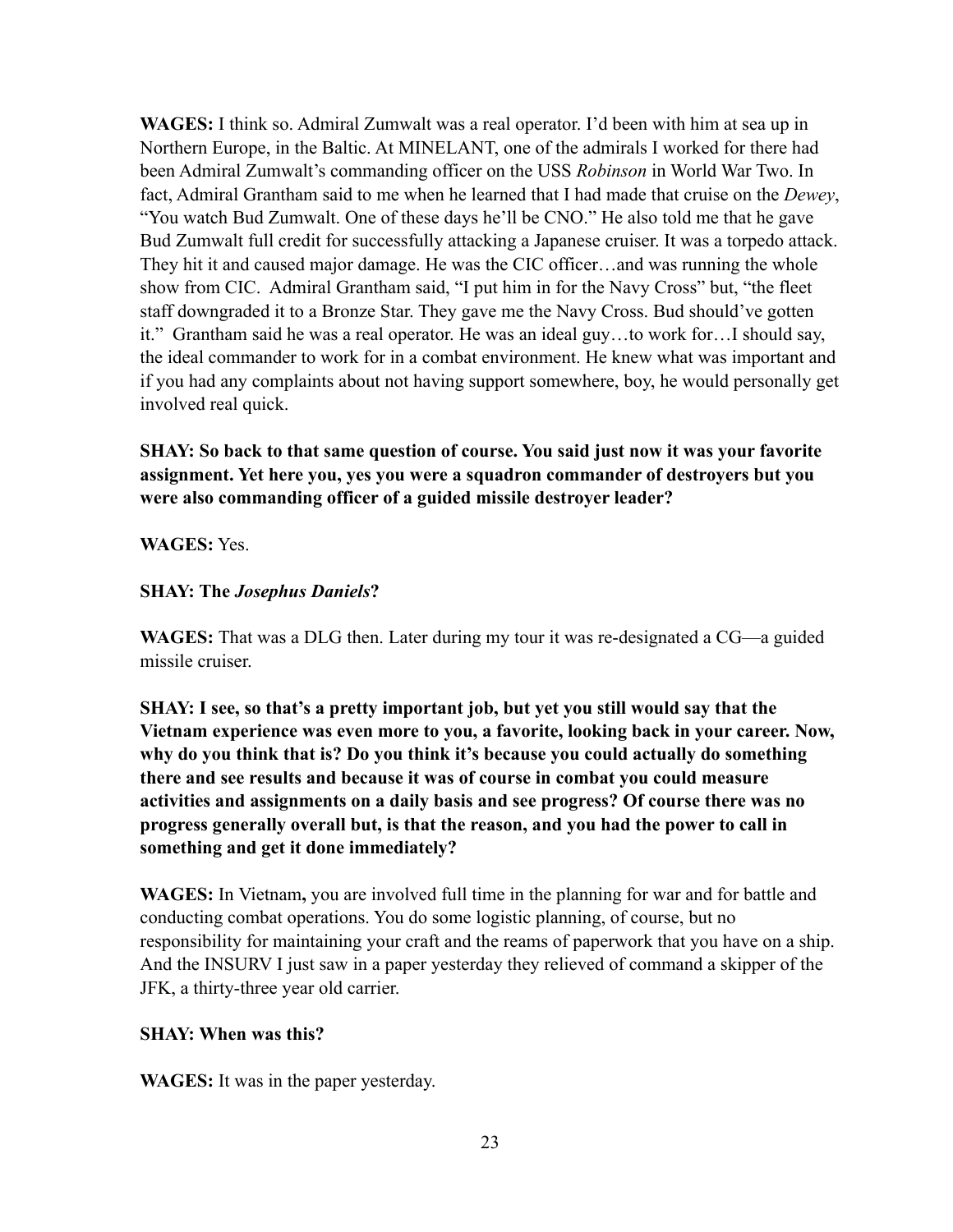# **SHAY: It just happened?**

**WAGES:** He failed his INSURV inspection. The JFK was supposed to deploy in two months.

# **SHAY: No kidding.**

**WAGES:** I've been through these INSURV inspections successfully, fortunately, two or three times on surface ships. The preparation, it's almost like, a month. That's all you do for a month is prepare for the INSURV inspection, and things like that. Now as an operator on a guided missile cruiser deployed to the MED, it's fantastic. Its part of your dreams as a career officer, but all of the logistic and the maintenance requirements hung on you and the reports you're required to do, you didn't have that in combat. You wake up every morning knowing my prime job is to find the bad guys and do away with them, etc., etc. And if we've got problems with one of the boats, or one of the minesweepers, you make a report to the people that are responsible for their maintenance, the support activity. They did a real good job. It wasn't your job to concurrently be an operator and then worry about maintenance requirements, inspections and the paperwork that went along with that.

**SHAY: So it was kind of a break in your career from the standard Navy stuff. In other words, somebody on assignment to the Sixth Fleet in the Mediterranean was doing some standard things, having inspections every day, general quarters, drills… Thank God, in Vietnam, you didn't have any too many general quarters drills, you had "General Quarters", even in a place like Nha Be.** 

**WAGES:** I felt as a ship's skipper, there was nothing more important, as long as we weren't firing at the bad guys, than to have drills. I am a big believer in that. I've had some training assignments as I said. I often had nighttime GQ and I had my destroyers fuel at night and practice being towed and towing; all these sort of things that can happen in combat. I don't have any problem with doing that. It's just the maintenance related inspections and maintenance related availabilities and the many reports you have to do. That seems to gnaw away at your time when you're in command of a ship, or whether you're an XO or a department head, it's part of the regime.

**SHAY: The question I have for you now is. It's a side question about Admiral Zumwalt. When he became CNO, do you think the Vietnam experience, of course it had an impact on all of us, had a particular impact on him, because he came out with a new series of Z-grams.**

**WAGES:** Yeah.

**SHAY: They turned out to not be too popular. He started to, how to do with the enlisted uniforms. He made a lot of changes as CNO. Quite a few of them were not popular with the standard regular Navy. But do you think it was the impact from the Vietnam**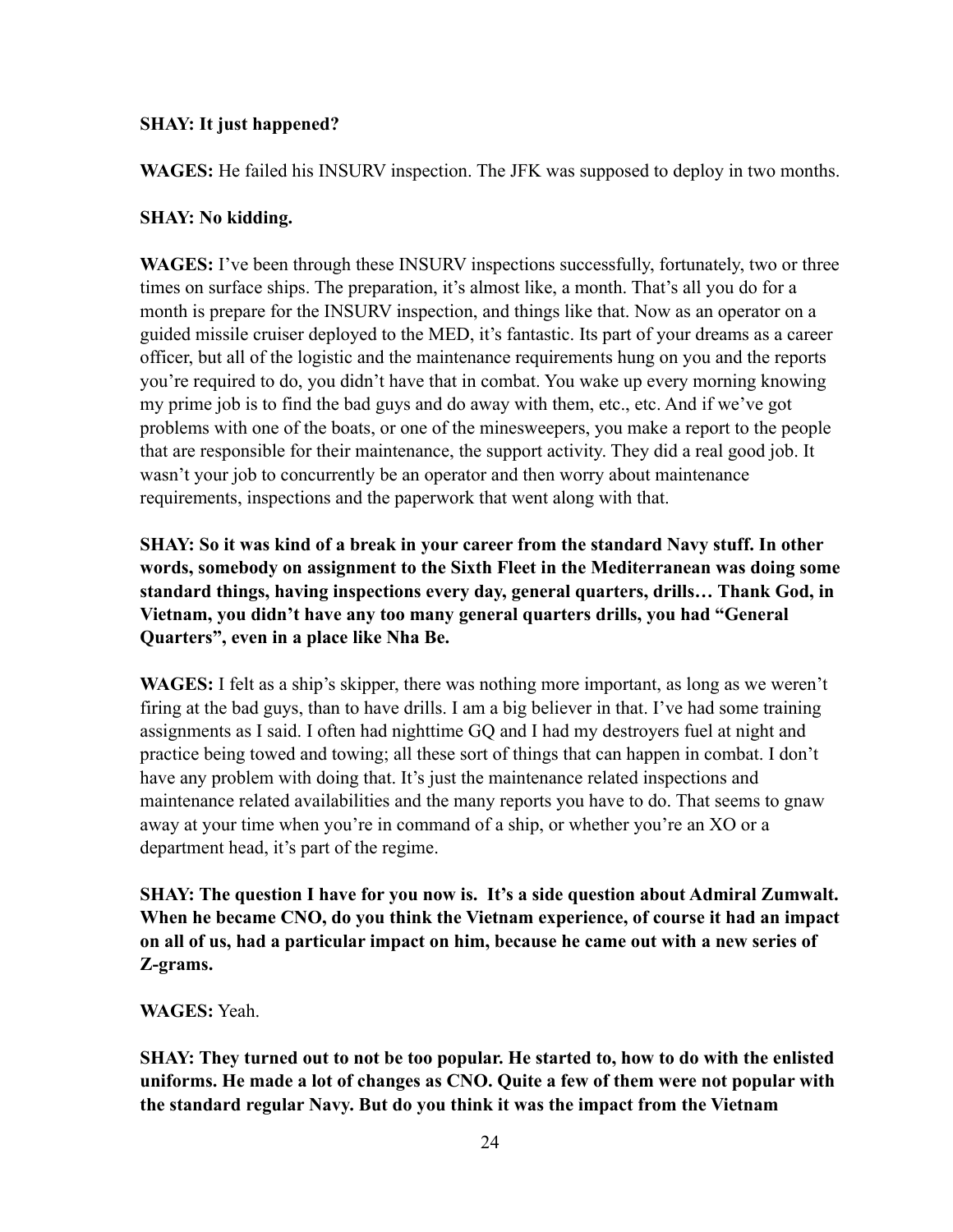#### **experience that brought this about? And from knowing him personally do you think that?**

**WAGES:** I'm sure that was a factor. For instance, beer machines in the barracks. He knew that what these young guys, eighteen, nineteen years old, go out on the rivers, often at night on these little 32-foot boats made of fiberglass, and go through what they had to go through day in and day out. When they came back to the support base, they all liked to have a couple of cool beers. He felt that if you could put your life on the line for the Navy, that certainly little things like having availability of a couple of beers at the barracks was nothing out of the ordinary. In fact it was well deserved.

His nature both in the combat environment in Vietnam, as well as when he was CNO, is that he moves out among the troops. He talks to the senior officers, he also talks to the junior officers, the chiefs and he talks to the lower enlisted men. He got a number of inputs from them and some were eye-openers for him. But that's his nature and then he'd quickly follow up on it. Some of the issues that were quote 'not-popular,' it depends on who decided they were not popular. Let's just take beards for instance. You know I was in the Navy and the Naval Reserve for over thirty-four years and the Merchant Marine before that and in my mind (I never had one myself), beards were often typical of sea-faring men. You look back at pictures of the battleships in the Spanish-American War and all these sailors sitting in front of the guns, they all had beards. I have a little hobby of collecting Blue Jacket's Manuals. I've got I think eleven or twelve. Some of them go way back; one of them is the 1918 edition. They all discuss military appearance and it doesn't say you can't have a beard, but it says if you have one it has to be neatly trimmed. I know a lot of sailors told him that, quote "the captain won't let us grow beards," or words to that effect, unquote. Where the regulations said they could, unless they were involved in something that a beard may interfere with, maybe divers couldn't.

There were commanding officers that not only did not allow beards. Some I knew tolerated XOs restricting officers to the ship--the old term "you're in hack." Well there's nothing legal about being "in hack." It is something that doesn't exist in our regulations. If you have work to do and you haven't finished your work, if you're main propulsion assistant and your overseeing the tearing down and cleaning out the debris inside of a main circulator pump, you have to stay there with your men until that job is complete. If you miss going home, that night, so be it. But for an exec or department head, who supposedly is speaking for the commanding officer, says "your in hack lieutenant or ensign", this is illegal. You must make charges against an officer, a disciplinary charge, then you should follow the proper procedures. Hold mast on him. But to deprive an officer or an enlisted man of his opportunity to leave the ship without due cause is illegal. Oftentimes in the Navy, when I was an enlisted man, the chiefs would dole out the liberty cards and there were times when a chief wouldn't give an individual his liberty card, even though he rated liberty. That's not right, and the Admiral heard a lot of these stories---first hand!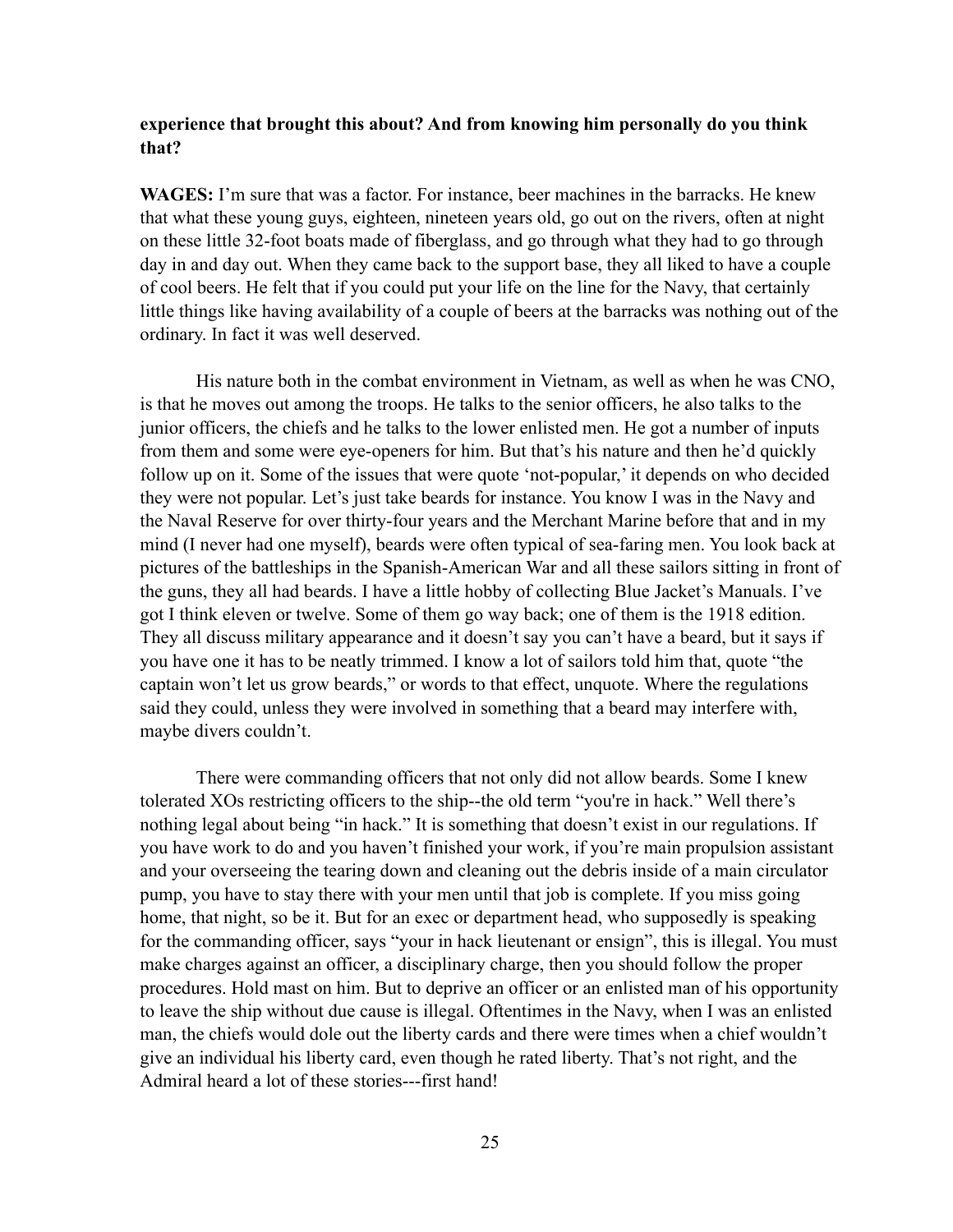# 30 December 2001

**SHAY: December 30, 2001, and this is the second interview with Captain Jerry Wages, Part Two Interview. We finished off, just about finished off discussing Z-grams and Admiral Zumwalt's influence on the Navy after Vietnam. And I want to switch topics today and start out fresh.**

 **You were very active as the commander of the Rung Sat Special Zone River Patrol Group TG116.9, and it seems from your record, that you went out with units on operational missions, apparently quite a few. Please tell me about June '69, August '69, April '70, three selected dates during which you received medals. So tell me about how active you were and what you felt that it accomplished, if you can do that. So the first in June '69 you received the Bronze Star, then August the Silver Star, then April '70 a Purple Heart, which was I guess April '70, a month or so before you were to leave, you were pretty short at that time, so to speak.**

**WAGES:** Actually it was a week before I was pulled out of the field.

# **SHAY: A month before I was scheduled to leave Vietnam, three weeks after my replacement came in, in April of '68 we became short timers and we let the new guys fly. So tell me about these please.**

**WAGES:** Well Peter, first of all, I had been to Vietnam previously as I told you in part one. Actually, part of that time, I was doing an official report, but I had a wonderful opportunity to get around and see the various areas that the Navy was involved in and I particularly wanted a field command. I talked with Admiral Zumwalt when he got his third star. When he came through Honolulu he called me and we talked about me coming to work for him. I made my point that…I said, "I'm sure most of the naval officers feel the same way but I don't want to be in a headquarters job, Admiral." And he said, "Well, don't worry about that. I'll take care of that." And of course, as always, he kept his word. Again without dwelling on it, because we talked about it in the previous interview, the uniqueness of the Rung Sat job. In fact, I actually commanded a task group under TG116 of various units which had various officers in charge or in some cases COs and I wanted to set the example for them. And then I had the other hat, of being the senior advisor, not the senior naval advisor, but the Senior U.S. Advisor for the entire Rung Sat, and in that role I had a Navy/Marine staff.

The staff was closer to two-thirds Marine, one-third Navy, in the advisory role, and I had to advise my counterpart and his headquarters staff. Also the Regional Force troops under his command, thirteen RF companies. So I had a full deck of cards there to keep me busy. I just felt in my role as a leader and a planner, I couldn't do either one without getting out in the field. I didn't spend all my time out there obviously, but getting out there having a good feel for what the various units were doing was necessary in my opinion. I was also very fortunate during most of my Rung Sat tour to have two highly professional deputies. LCDR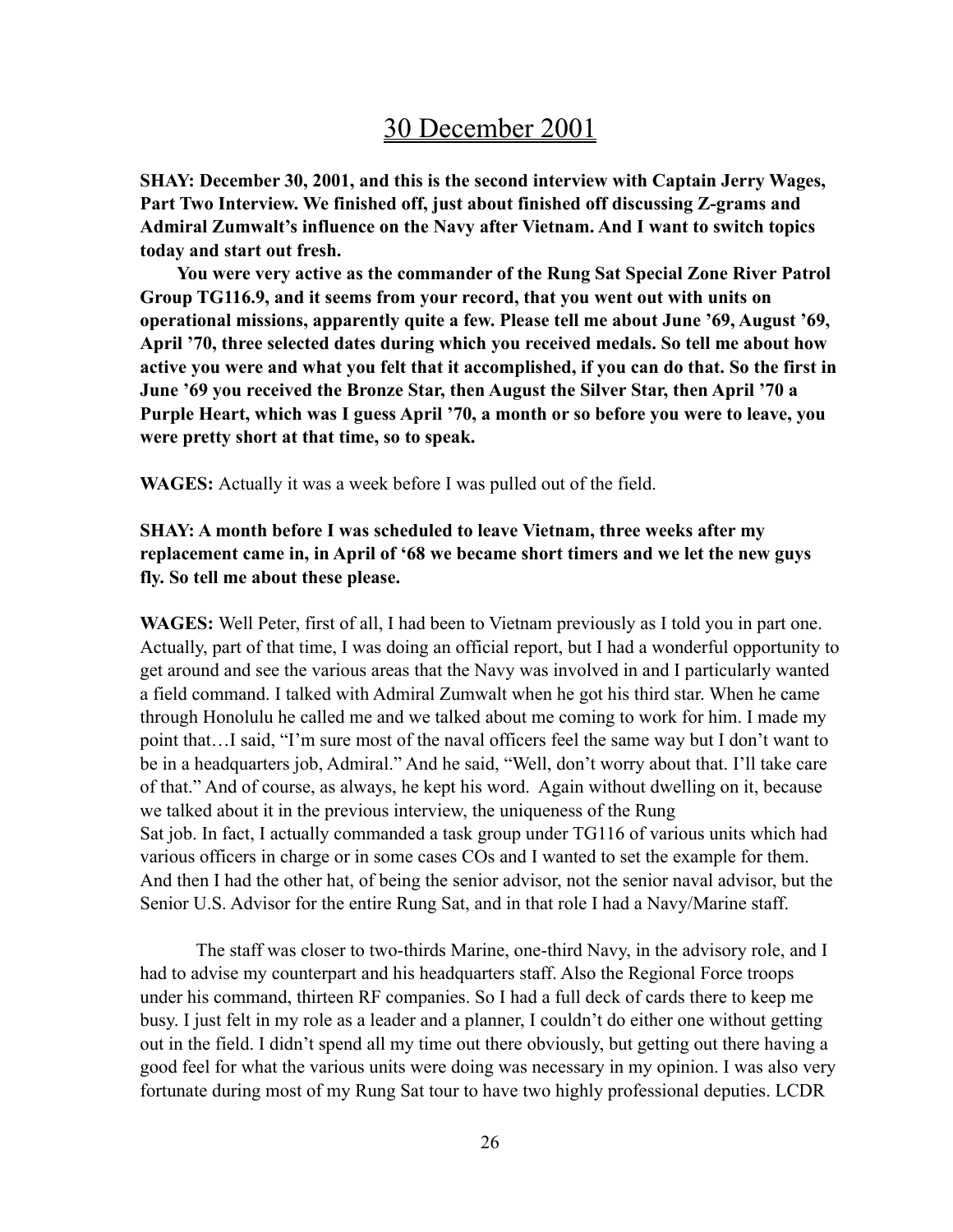(now Captain USN Ret.) Lewis Thames was my TG 116.9 CSO and Major (now Colonel USMC Ret.) Edward Badolato was my Assistant Senior Advisor. Both of these officers were seasoned combat veterans on their second VN tour. They were good guys to run the store when I was out in the field! They had my complete confidence.

With the mine division there, or I should say plural, mine divisions, for a while I went out with them on the Saigon River sweeps. I wanted to see how a twelve-hour sweep, a mechanical sweep, how they did it and how these sailors handled themselves, etc. So I would go out with them. Early on I spent a lot of time on the PBRs, but then later I learned I had to be selective of how much time I went out on something like a PBR, because I may have problems getting back to the headquarters. So I started to spend more time in the helicopters. Incidentally, my BUPERS PCS orders authorized me to fly as a "technical observer." I didn't rate AO wings, but more importantly, I got 150 dollars monthly hazardous duty pay, plus Air Medals. The slicks were provided by Two Field Force Victor. In fact, most of the time that we had operations with the multiple RF companies, we had Army helo support as well as the TF116.9 assets. Often I would be in a helicopter with my counterpart and I had direct communications with the tactical operations center there at Nha Be in case we needed additional air support or a MEDEVAC.

#### **SHAY: Who was your counterpart? Do you remember who your counterpart was?**

**WAGES:** Commander Tan.

#### **SHAY: Tan.**

**WAGES:** He was a commander for the most part, but later made captain.

#### **SHAY: Do you remember his first name?**

**WAGES:** Yes, Nguyen Van Tan; he was a very dedicated officer, very professional. In fact, he had transferred from the ARVN to Vietnamese Navy (VNN), so he knew about ground warfare. As to the several times when I got into hectic action was when Admiral Zumwalt had asked me to deploy some of my assets to the upper Saigon River north of Saigon. The VNN were having problems for a while during the turnover getting adjusted to the craft that we had given to them and with our tactics. Although they had U.S. advisors embarked, these basically were hands-on technical enlisted men and junior officers, teaching them how to run the boats, how to fire the guns, etc. As for the tactics, we had to beef em' up with officers initially. So several times I was up on the upper Saigon River area for that reason. The Admiral asked me to keep a close eye on our progress there. The VNN by then were in command of these former TF116 assets, but we were still the combat experienced experts. For some reason, it seemed that every time I went up there, I had more action then anticipated. On the particular day that you asked me about, 18th of June of '69, I actually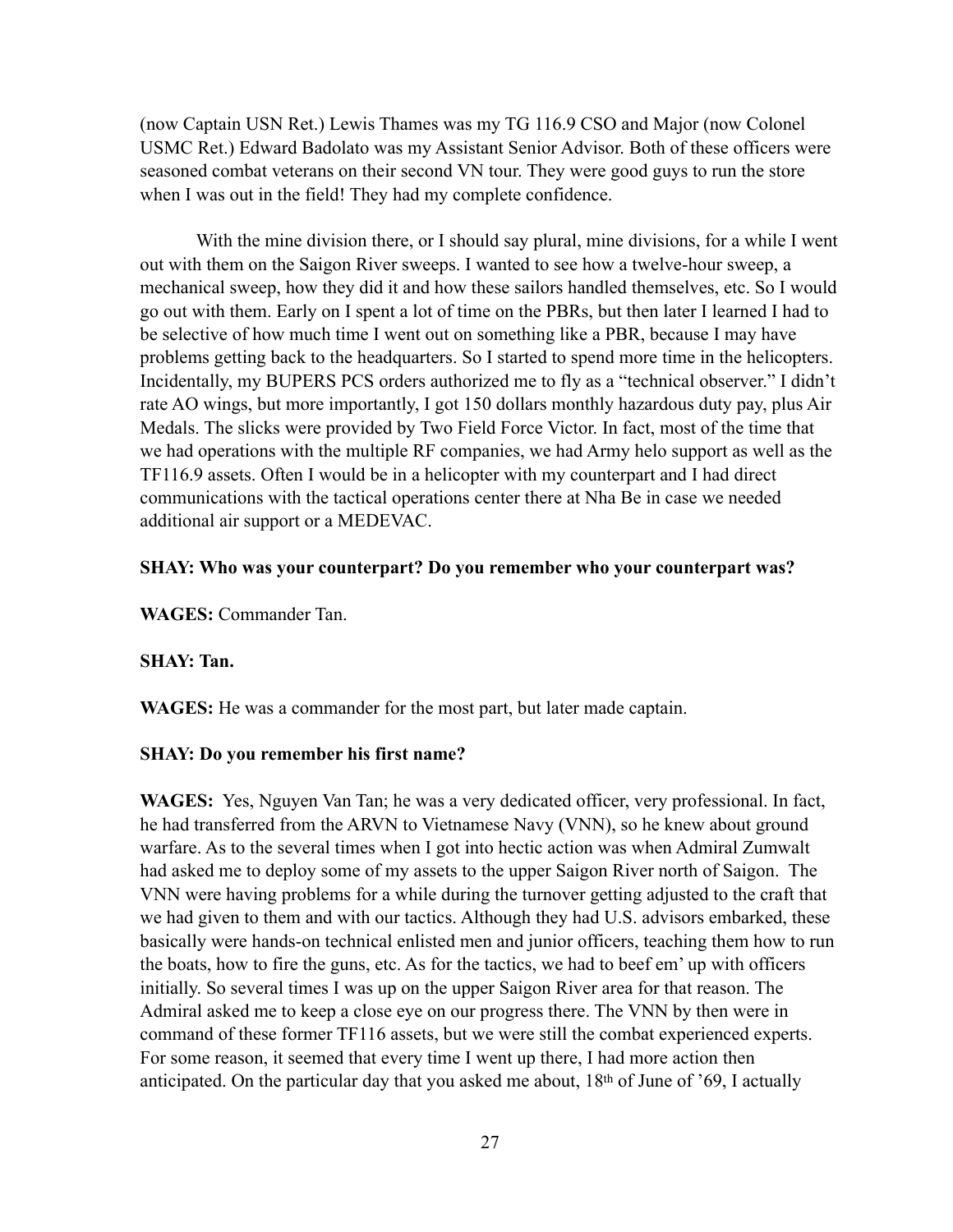went on a "milk" run to see one of my PBR division commanders, who had eight PBRs up there supporting a company of the First Infantry Division- the Big Red One!

# **SHAY: And what rank was he?**

**WAGES:** Lieutenant Commander.

# **SHAY: A PBR division.**

**WAGES:** Yes. He was under my operational command. I had sent his division up there…to beef up the PBR unit that a Vietnamese commander recently took command op. The USN crews had been living in pretty extreme circumstances. They actually camped underneath a bridge up there most of the time. Of course this was an area where there was a lot of enemy activity known as the "Iron Triangle."

# **SHAY: Do you remember his name?**

**WAGES:** It was a long time ago – over 30 years… I'm not sure. Anyway, I went up there to take them their mail from home and to tell them as soon as they finished supporting the U.S. Army units that day they could return to Nha Be. After putting the U.S. troops ashore, our PBRs moved to the other side, and they stayed there in support until the Army units got inside the tree line. Our PBR Sailors were really looking forward to going back to Nha Be because there were hot showers and hot food at the mess hall, etc. After being put ashore, the Army units proceeded inland thru a somewhat marshy area and then into the tree line.

# **SHAY: This is now the U.S. Army?**

**WAGES:** The U.S. Army; yes.

# **SHAY: Part of the Mobile Riverine Force?**

**WAGES:** No. The First Infantry Division; the Big Red One.

# **SHAY: Oh, they weren't accompanied by the boats? Were they coming off of boats?**

**WAGES:** Yes, they were coming off the PBRs.

# **SHAY: Oh, they were.**

**WAGES:** The boats were standing by across the river with their weapons ready for close support. Once the troops got to the tree line and began to go inland they couldn't be supported by the PBRs anymore. That was the old Michelin Plantation area and there were a lot of trees.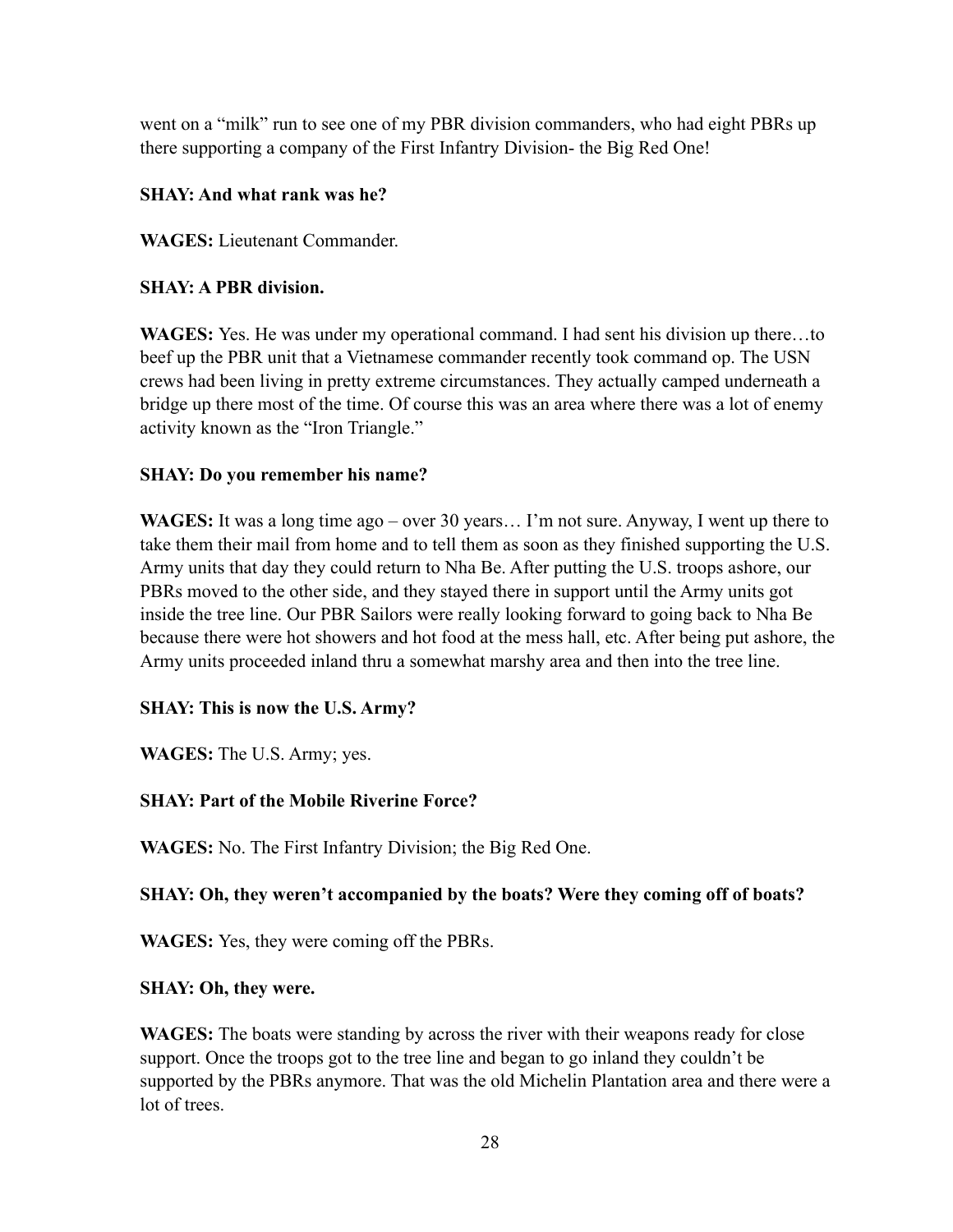#### **SHAY: So how were they transported, what kind of a boat, Mike Boats?**

**WAGES:** No, no, PBR's.

#### **SHAY: Oh, you brought them, this whole group. How many men were there?**

**WAGES:** It was a company.

#### **SHAY: A company. A hundred…**

**WAGES:** In the neighborhood of 150; maybe fewer.

#### **SHAY: Oh, wow, so that was a lot of transporting to do.**

**WAGES:** Well, for a short trip across the river it's just load up and run across. Then, they would go back and get another load. The PBRs prepped the bank, but there was no contact with the enemy, so things were fairly routine. As I said, the PBRs were standing by on the other bank to support them with heavy weapons if needed. The U.S. Army guys are now across the river and they are proceeding inland. I'm with the PBRs on the other side, and things there are somewhat relaxed. I'm talking to the lieutenant commander saying. "Okay, as soon they release you here and proceed inland, you're to come on down the river today and tomorrow when you show up at Nha Be take a few days off. Fix what needs fixing and get your guys cleaned up, and get some hot meals." I also brought them some personal mail and a couple of cases of cold beer. There were two beers per man that wouldn't impede their action but it would give them a morale boost. Small things like mail from home and a couple of cold beers really help morale These young men had been living on their little PBRs for a number of weeks. I was just getting ready to leave when we started hearing fire coming from inside the tree line. The US troops had made contact with the enemy! Since we were on the same radio frequency as the Army unit, we heard a lot of excited requests for MEDEVACs due to multiple casualties. So right away I walked over to my slick pilot, a U.S. Army warrant officer, and I don't remember his name, and I said, "Look I think we can help them out over there."

#### **SHAY: You were in a slick?**

#### **WAGES:** Yeah.

#### **SHAY: That day.**

**WAGES:** The U.S. Army slick brought me from my headquarters in Nha Be up to the PBRs on the upper Saigon River.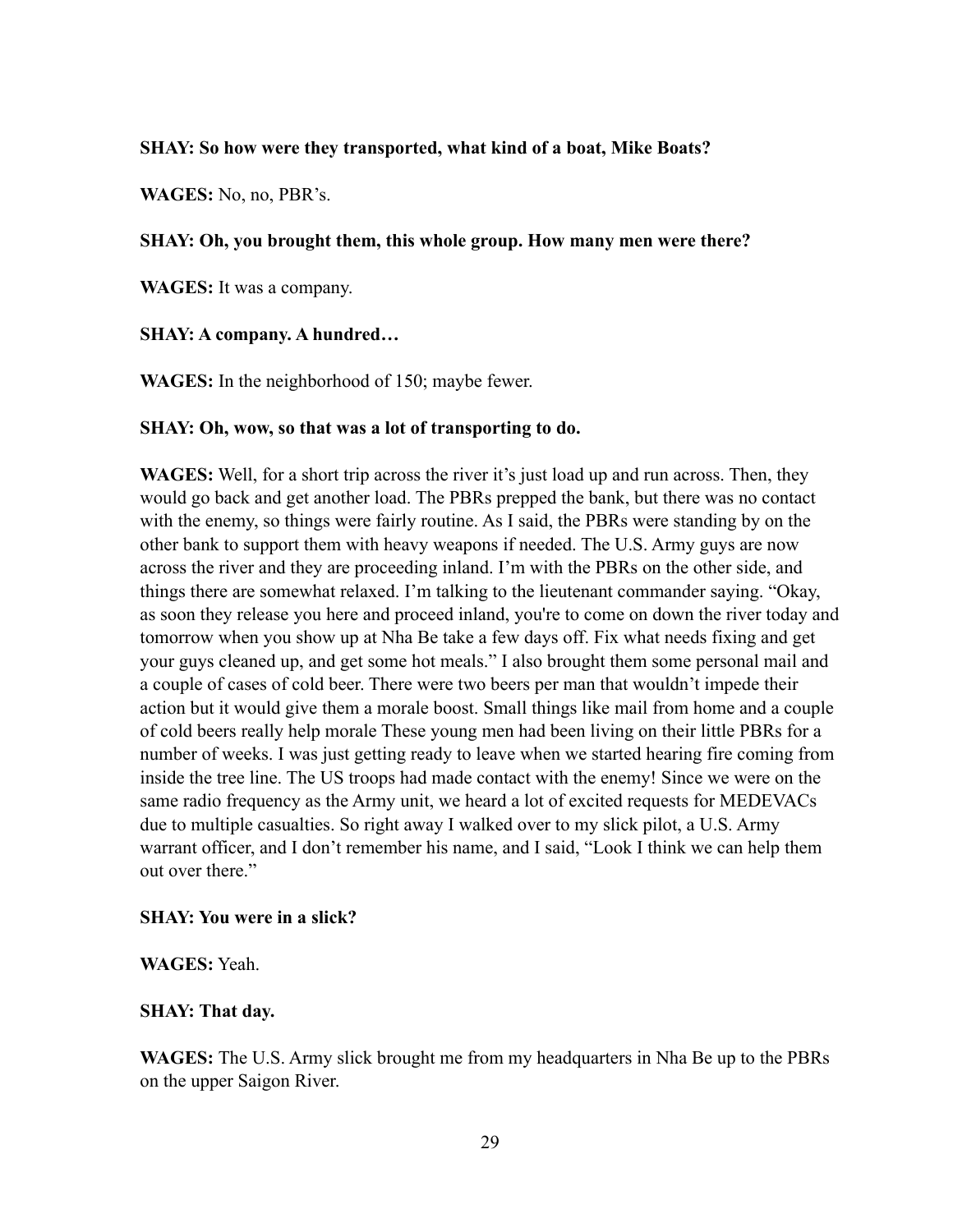# **SHAY: Ah, okay. I had the idea in the beginning that you had gone up in a boat.**

**WAGES:** No, I went up in the slick to the improvised LZ on the riverbank.

# **SHAY: On other side of the river**

**WAGES:** Yes, on the safe side of the river. When this action started, I knew we were not far from the Cu Chi Army Field Hospital. It didn't sound good for the U.S. infantry boys. So when I said, "how about we crank up and go on the other side of the river and see if we can help," he said, "sure Commander, let's go." I then told the PBR DIVCOM, "be on the standby with your boats armed and ready." Then I said, "of course there's not much you can do unless they end up retreating back to the river bank, but right now we wouldn't know who we'd be shooting at." Agent Orange hadn't been sprayed up there like it had in the Rung Sat. So the warrant officer flew me over to the other side of the river.

# **SHAY: So you went solo with one aircraft, no gunship?**

**WAGES:** No gunship, right. We were just up there on administrative flight and didn't anticipate this. It wouldn't have been my role to request gunships. The U.S. Army commander on the ground was in charge of the fighting. All I was going to do was offer my assistance. When I saw there were a number of casualties, I asked the crew chief if he would throw away the chairs in the slick. I told him I'd buy some new ones from the Navy. So he cleaned up the deck anticipating we would be putting wounded there. Then I went over to the tree line with a couple of other Army fellows.

# **SHAY: So you were in the back of this aircraft; you were seated in the back in the cabin?**

**WAGES:** Only to get on the other side of the river. Then I got out.

# **SHAY: I've known some people to go for a ride in the right seat, or the left seat actually.**

**WAGES:** No, no. I didn't do that with the Army. Now I did that a few times on HA(L)3 recon flights. I sat up front with the plane commander. I always sat in the back with the Army. So as soon as we got to the other side of the river, I went into the tree line, right at the edge. I had to assess how many wounded we had. We ended up with more wounded than anticipated. We ended up putting eight seriously wounded GIs on that slick, and the pilot was quite cool about it. He said he could handle that. I had also had the chief storekeeper with me to take orders for what my PBRs would have needed when they got back to Nha Be the next day.

# **SHAY: So you mean there was a total count of twelve people? A total of twelve or fourteen people went on the plane?**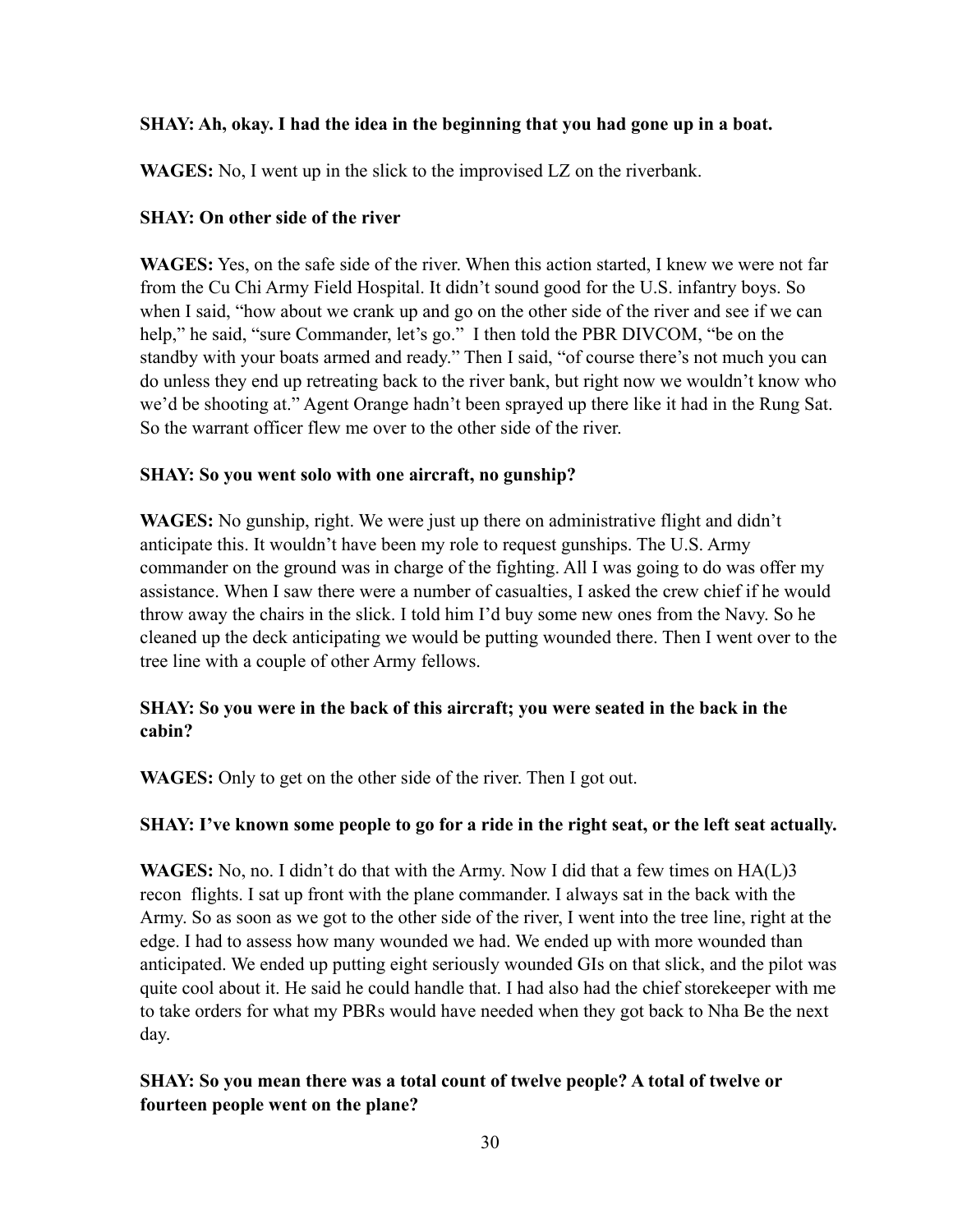### **WAGES:** Yeah.

#### **SHAY: Because there were also two crewmen, the pilots, you and the storekeeper.**

**WAGES:** I had eight serious wounded GIs, myself, the Navy chief and a crew of three. That's it.

### **SHAY: That's thirteen.**

**WAGES:** That's a big load, huh?

**SHAY: A big load.**

**WAGES:** And those were single-engine Hueys, you know.

#### **SHAY: I know, I know.**

**WAGES:** Well anyway… I made three or four trips under enemy fire back and forth from the slick on the riverbank over in to the tree line and helped bring out the wounded. Actually I refused to put one soldier on the slick. He had a nick but was obviously shaken up emotionally more than he was physically and I said, "son, you aren't hurt that bad. You go over to one of those Navy boats and there's a chief corpsmen over there. He'll take care of you. He'll give you something, aspirin or something. We need all the room available on the slick for the more seriously wounded."

# **SHAY: So you were still not too far from the shoreline at this point? In other words, this incident occurred not too far from the shoreline, if you were going to send him over to a PBR?**

**WAGES:** The Saigon River up there is quite different from where you and I spent our time down in the Rung Sat. There the trees came right up to the banks. Up in this case the bank area was fairly firm. It was firm enough for a makeshift LZ but…you had another, let's say, thirty-five or thirty yards before you hit the tree line.

# **SHAY: Is that also where the helicopter landed?**

**WAGES:** Yeah. That's where the helicopter landed and stayed there with its door-gun at the ready while we went to the tree line to get the casualties. Of course there was a lot of firing going on. Later I learned that we were in the area of these famous caves and tunnels, the "Tunnels of Cu Chi." That's what put these U.S. Army guys into harms way. They had a prep; I don't know if it was fast-movers or gunships, but they had an aerial prep of the area. When they crossed the river, it was a routine trip, going over on the PBRs from the other side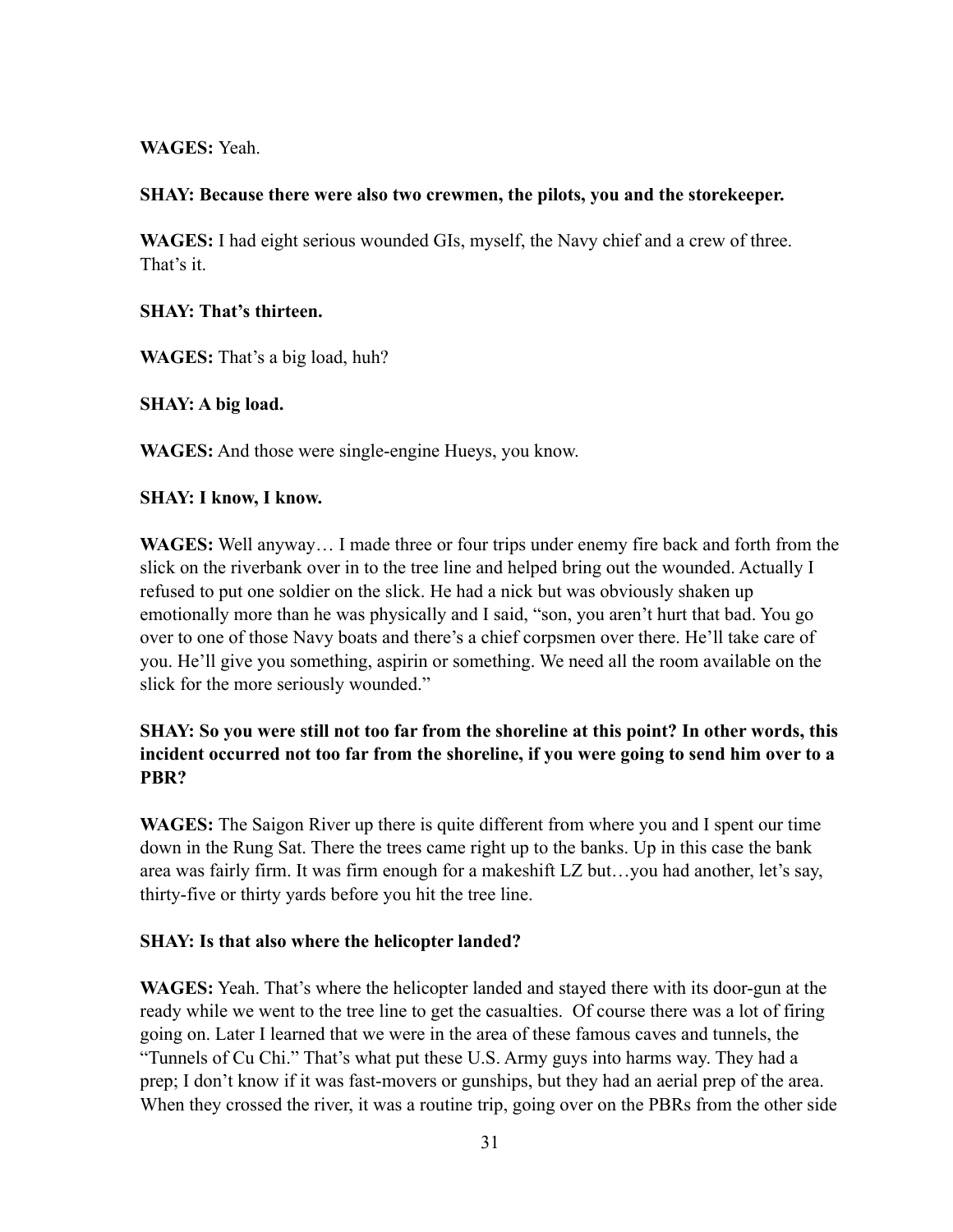of the river. Then they began to maneuver inland and as they did, they started taking heavy fire. Later on I learned that the VC had gone down in those tunnels during the prep attacks and then came up to greet the GIs. In my role, we recovered a total of eight and they were all badly wounded. We put them all on the deck of the slick including the company commander. I saw his West Point ring. He was severely wounded.

#### **SHAY: Was he a captain?**

**WAGES:** Yeah. Then we took off, and there still was firing going on, but you couldn't see very far because of the trees. When I asked the pilot, "can you make it?" He said, "I've got a few needles up there bouncing around in the red, but we can make it." So off we went. We hadn't cleared twenty-five or thirty feet, when, "swoosh!" I'm glad it wasn't a heat seeker because they fired RPGs at us too. Then we proceeded on and radioed to the Cu Chi field hospital that we were coming. When we got to the hospital's LZ, those corpsmen and female nurses, they were out there, waiting for us just like in MASH. I'll tell you, it was really inspirational to see them. We took all these young fellows off. One of them didn't make it, but seven did!

**SHAY: I see. When we had insertions in the Rung Sat, normal procedure was, because the most dangerous time of course, was when the SEALS exited the aircraft. Even if they wanted to go out somewhat clandestine, there were always some gunships on the ready if they needed them during the insertion. Did the Army in this particular case, was it felt that it was that safe; that they were just going in for like a sweep? Or… It didn't sound like there were many gunships around supporting this operation.**

**WAGES:** No, tactically, it has always been an argument about gunships, vis a vis the gunships going in and prepping the area and leaving. That's what they did here. It really depended on the tactical situation.

#### **SHAY: Oh, they had been here?**

**WAGES:** They had been there and they prepped the area.

#### **SHAY: And they weren't loitering about?**

**WAGES:** No. As you know, loitering gunships run out of ammo and they run out of fuel.

**SHAY: But do you agree with me that in the Rung Sat on all SEAL missions there were two HA(L)3 aircraft on the stand by or flying nearby in support in case they were needed during the insertion.**

**WAGES:** In the Rung Sat on SEAL missions and later when we got the RF troops moving, especially if it was a good size operation, we'd have the gunships airborne. If however, it was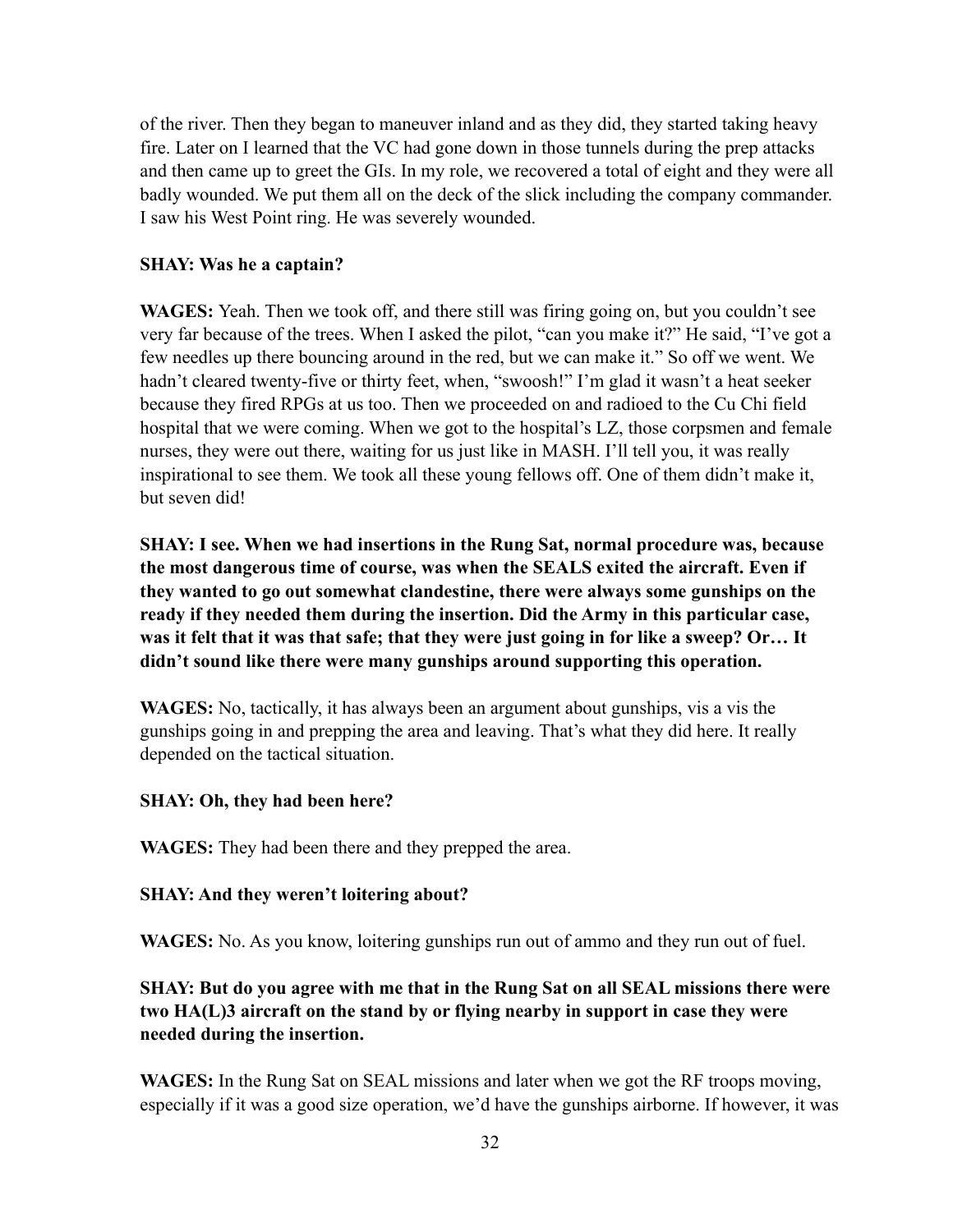a small operation, hovering helos could be a giveaway! Now looking back on your days in the Rung Sat when you only had two gunships, you can't keep them hovering all the time.

# **SHAY: We were on standby. We could be off… If there was a mission, we could be off in less then three minutes.**

**WAGES:** That was standard for me down there, too. I wanted them moving in three minutes.

# **SHAY: I'm sure there was still that Seawolf bunker adjacent to the helicopter pad.**

# **WAGES:** Yup.

**SHAY: I don't know if it still existed, green, with sandbags and the Seawolf emblem on the front** 

# **WAGES:** Sure.

**SHAY: And on the other side of it was the outpost where they had a machine gun, like a vantage point, high, like a nest, which the Army manned, or maybe the Navy manned. So we used to hang out inside that shack, ready, if we weren't flying, when we had the duty. So we were ready to be off in a minute. But it didn't sound like the Army came too fast unless they were pretty busy.**

**WAGES:** I'm not being critical of the air side of that Army operation, which I didn't participate in the planning or anything else. That was their show. Our PBRs were in a support role. However, it appeared to me that these fellows, as much as you love these guys flying helicopters, fast-movers, etc., they usually always do it better in their PR pictures than they do for real. You just can't take the chances of putting troops in all huddled up close together. We have all heard, "no body can survive that." We've known pre-assault preps since Tarawa, Iwo Jima, Okinawa, and all these other places in the Pacific. You can drop a lot of ordnance on them but these people we fight in the Orient, seem to know how to hide quite well. And I think that's what happened here. Once you get inside that thick jungle that you've already prepped, it's hard to differentiate who's good and who's bad. So you've got to be careful when you bring in additional helicopter gun runs.

# **SHAY: Once they're up there making noise though…**

**WAGES:** Yeah.

# **SHAY: It usually keeps the other guy's heads down.**

**WAGES:** That's right. But in this case the Army helicopters had already done their thing and returned to base. If we're going to be critical of that op it might have been that this Army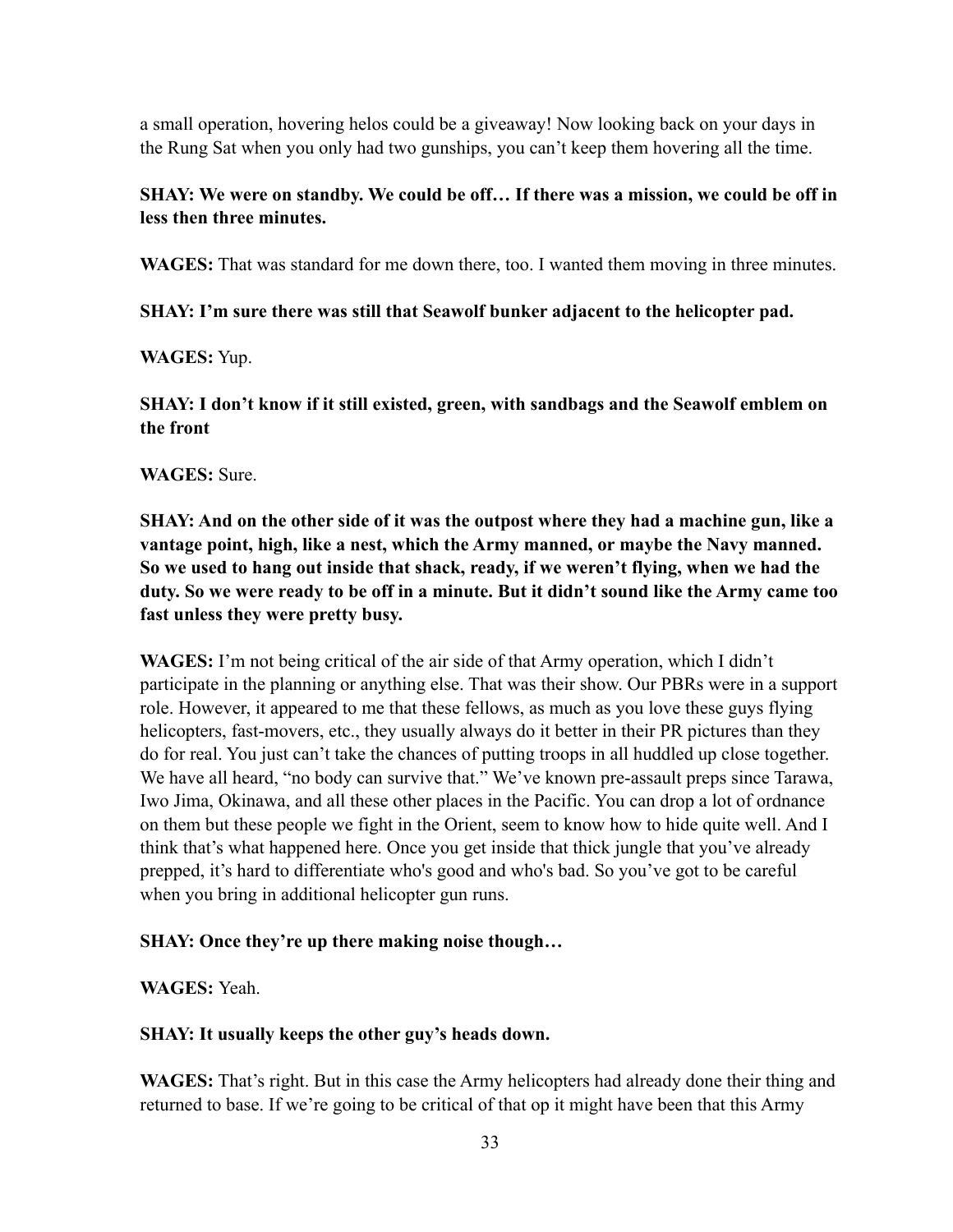unit, which I heard later, hadn't been in country very long. They might not have been anticipating the strength that the Viet Cong still was able to muster after that pre-assault prep.

**WAGES:** To wind up what we were talking about in June 18. The assistant division commander for the Big Red One showed up soon as he learned about the operation at his headquarters. By that time, we had taken the eight guys to the Cu Chi field hospital and I had come back to finish up some business I had with my PBR commander. Then General Wolf, brigadier general and assistant division commander of the Big Red One, thanked me very much and…

# **SHAY: W-O-L-F?**

**WAGES:** Yes, maybe WOLFE, might have been an "E" at the end. I'm not sure. He was very appreciative and thanked me for not hesitating to leave my safe position on the other bank and moving over there where the action was. Of the eight seriously wounded GIs, he confirmed that seven of them had survived. In fact, he wanted to put me in for a decoration. I thanked him of course and I said that I felt sure that when the NAVFORV saw the after action report, and if they saw something special there they would take appropriate action. So that's where I got the Bronze Star for heroic achievement.

# **SHAY: So it was written up by the Navy, instead of by the Army?**

#### **WAGES**: Yes.

# S**HAY: Technically, if you wanted to you could have wound up with an Army Bronze Star, right?**

**WAGES:** Well..sure.

#### **SHAY: Technically. It was possible.**

**WAGES:** It takes longer paper-wise you know. It might have been interesting to let him do it since Brigadier General Wolf was on the scene later that day. But anyway, I wasn't over there to see how many medals I could win. I really felt good that of those eight wounded young American soldiers, we participated in saving seven of them. So that was my adventure on June 18th.

I'd do it again. I wasn't in command, but I was there on the scene, I was the senior guy, so I was going to do something about it instead of just watching from a safe position.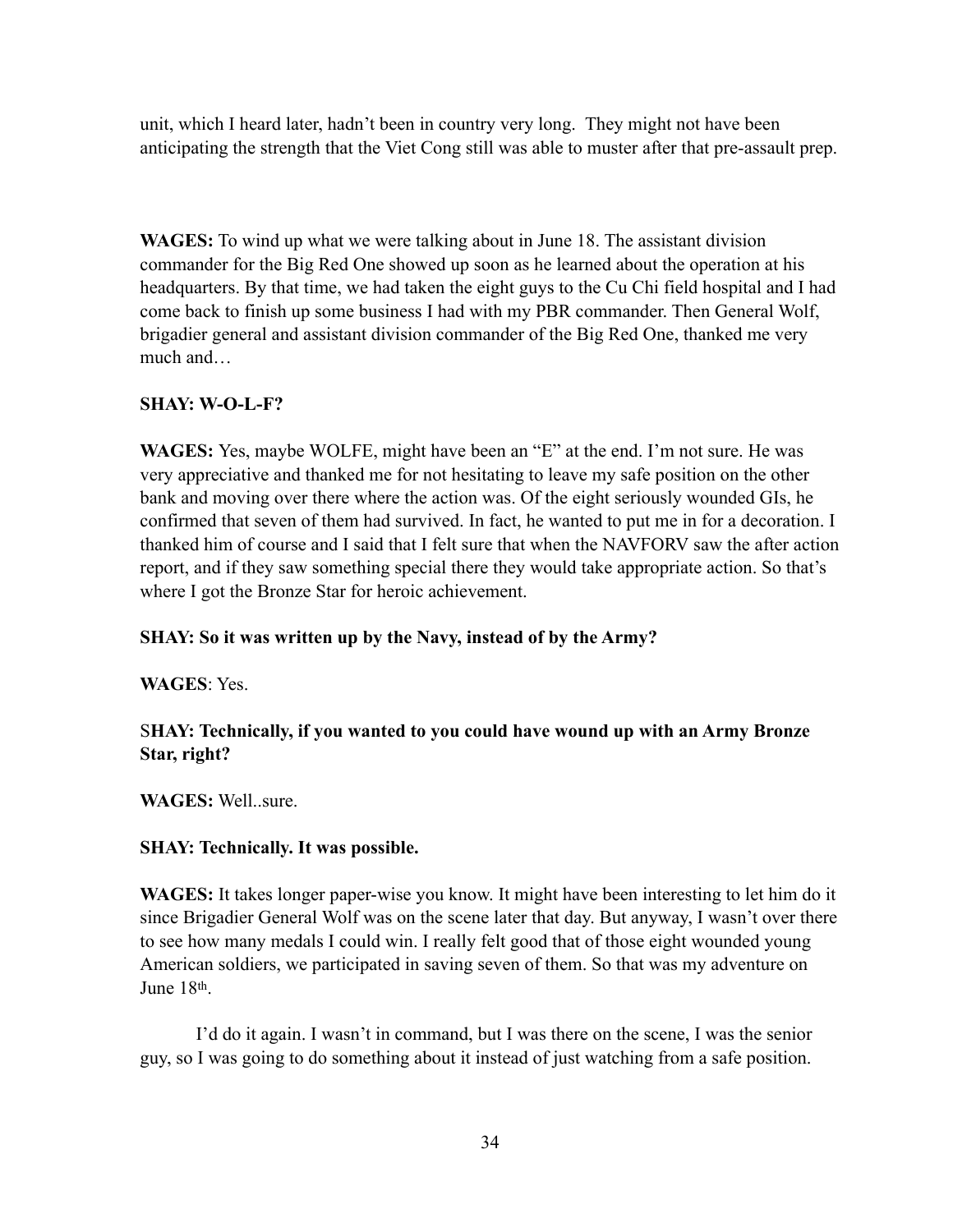On August 27th of '69, I was put in a very similar circumstance. In the Vietnamization process, as we turned over these PBR units over to the VNN we had Vietnamese commanders, and this was new to them. To the best of my knowledge in Task Force 116 the VNN officer got orders as the prospective commanders of these various PBR units. But, the U.S. guy didn't give them the conn until all the boats were transferred. It was just not sound to have a split command relationship of a PBR unit. These PBRs had formerly been tactically assigned to me and there were still some USN crewmembers assigned as advisors aboard. Junior officers and petty officers, helped with the engines, guns and comm. gear. There was one newly formed VNN unit assigned to the upper Saigon River Area that had a USN turnover Deputy with no PBR combat experience. So I went up there to the same area in August just to see how things were progressing.

# **SHAY: Upper Saigon.**

**WAGES:** Upper Saigon River, yeah.

# **SHAY: How far north by the way was this? Do you have any recollection?**

**WAGES**: I don't remember. Thinking back, it was no more than twenty miles up to the Trapezoid; that's what they called that area. When I got up there, it was a very similar situation to the other place on the upper Saigon River except it was clear of trees. There was a camouflaged VC heavy weapons position there that caught the U.S troops coming across a field in the open. That wasn't the only enemy position, but that was the one that was giving us the most trouble and the GIs were taking a lot of casualties.

# **SHAY: You were up there in a slick at that same time?**

**WAGES:** Yeah, a slick, the same thing as I was before.

# **SHAY: Supervising the PBRs.**

**WAGES:** Actually no, this time I didn't command them anymore, so I wasn't supervising. The VNN had taken over command and they were still shaking down! Of course if you're not in tactical command, you're not sure what all the problems are. I'd know what I'd do in the Rung Sat. I would have already had HA(L)3 gunships there, already had requested Black Ponies for support and probably gone to III DAS for USAF fast-movers to come down from Cam Ranh Bay. That's what I would have done. But of course, I wasn't in command; I was just observing what was happening to my former PBRs, as well as the USN advisors aboard them. That was what was happening!

# **SHAY: Do you recall what unit that was?**

**WAGES:** Only that it was Big Red One's (First Infantry Division) operating area.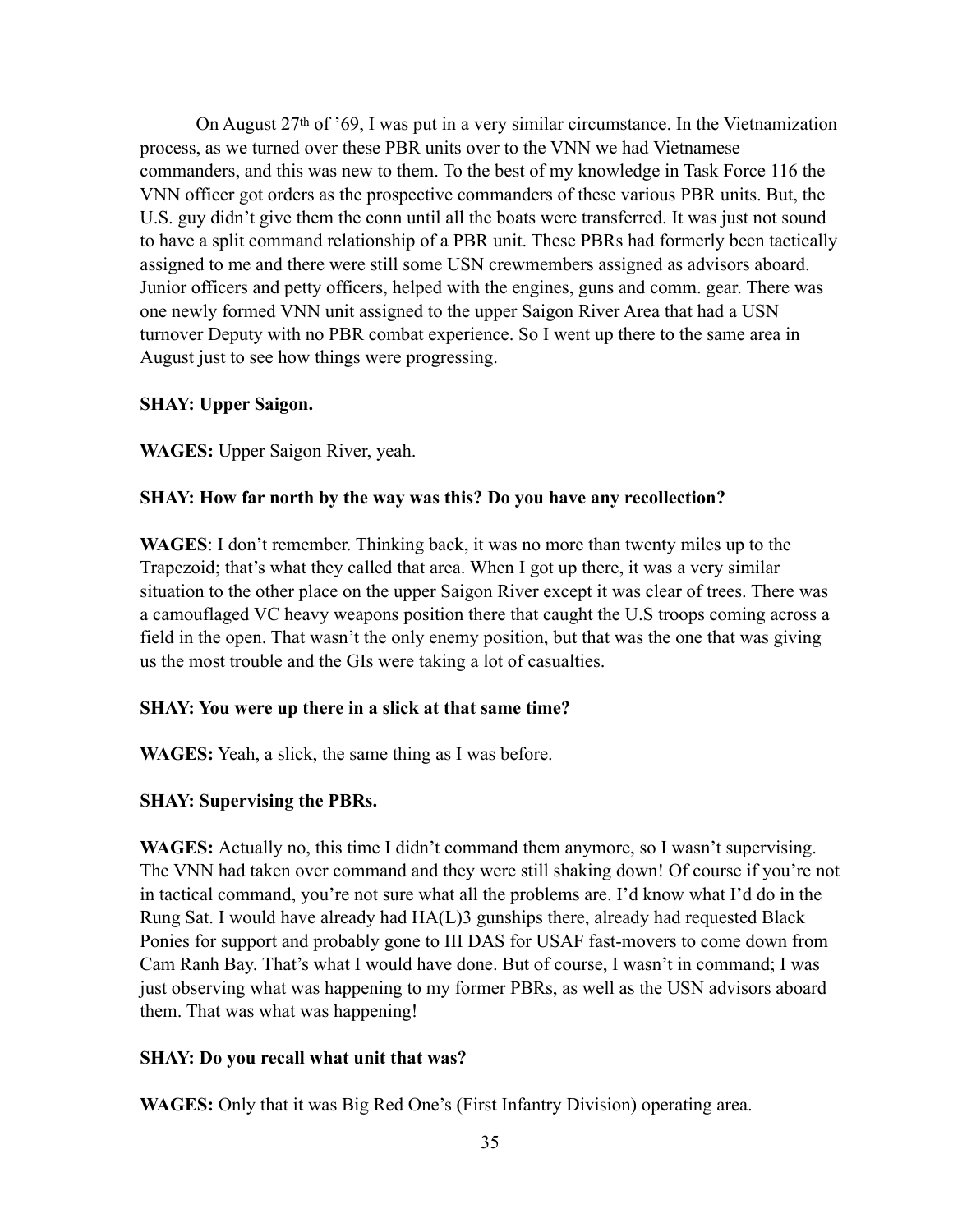### **[END OF SIDE B OF TAPE # 1]**

#### **BEGINNING OF SIDE A OF TAPE #2**

**WAGES:** The specific battalion I'm not sure.

#### **SHAY: And it was also a company-sized operation?**

**WAGES:** Yeah, maybe more. Anyway, I saw what that was happening there to that one group and I talked to the slick warrant officer pilot. Those young guys were all single because they were always ready for the action. So we went down low at ground level and silenced the heavy weapon with the door gunner's fire. Since I wasn't sure that we silenced him just temporarily or not, I got up close enough to fire WP M79 grenades into the bunker. This enabled those GIs that were pinned down to clear out of the area of the enemy fire. Then I had the slick take me back to where another U.S. Army unit had gathered and I convinced the company commander right away that they needed help over there I said "don't worry about protocol, here's a slick that can take eight of your boys over there right now." That's kind of what the operation was like on the 27<sup>th</sup> of August 1969. When I got an award from the previous operation, the deputy NAVFORV commander, Admiral Flanagan, had given me a stern "Be Careful", but this particular time I was there and U.S. Forces needed some help, so I was able to help 'em,… That was the one in August, the Silver Star award.

#### **SHAY: What happened in April 1970.**

**WAGES:** Oh, April of '70…

#### **SHAY: A week before you were due to leave country.**

**WAGES:** Yeah, this was a typical Rung Sat experience. By that time we really had, as I said in the first interview, we had beefed up our advisory role there. I'd gotten several requests approved for more Marines. We had a series of very successful operations down there using the regional force troops under the command of Tan and having my Rung Sat Marine advisors in the field. Of course, they were accompanied by Navy corpsmen. Things really started going good by then and we were getting good support from General Ewell's forces. In this operation, we put three RF companies in with a U.S. Army Assault Helicopter Company. Slicks and gunships got them in but then they had to maneuver. This was near the T-10 area. Shortly after our unit made contact with the VC, I got a report from the Marine advisors on the ground that we had a U.S. casualty. Now, if one of my senior guys on the ground had gotten incapacitated from a wound, I should be there right away to assess what the situation was and what action we should take. Again I talked to the Army warrant officer pilot to take me into a LZ that may get hot. Incidentally, those Army warrant officers flying out of Long Binh, used to volunteer for Rung Sat duty because they said the Navy chow was so good.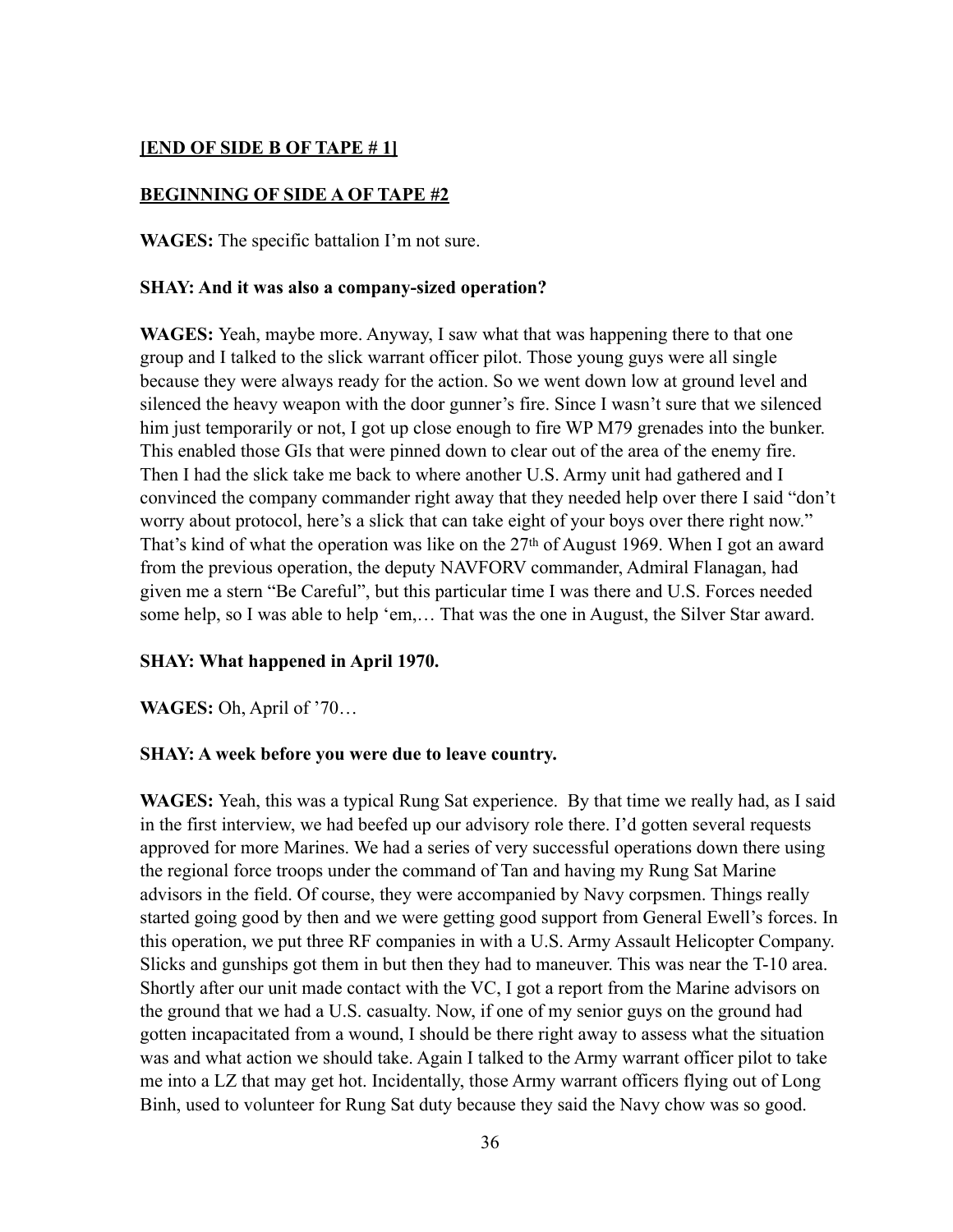#### **SHAY: Absolutely; it was the same when I was there.**

**WAGES:** One time I told a visiting Army general that, "it's Navy cooks General, but we get our food from the Army." But anyway, in this particular case, it was my last week in the field. It was an LZ that we figured was secure but as we went down we started taking fire. It was the pilot's discretion whether he wanted to go in or not, but he went on in. He said to me on the intercom, "we're not going to land Commander, we're just going to let you get out real quick." Well I got out too quick. It was one of those areas where there are marshes all around but there are also these hard sandy spots. They were like concrete. I hit one of those spots real hard and then crawled to the tree line under fire. I just thought I had myself a bad bruise or back strain. Later on I started having more trouble and back spasms. Then, I had follow-up X-Rays, tests and all that. The APCs made the pain stop temporarily, so I wasn't MEDEVACd. I went on with a bad backache. The injury eventually ended me up in Bethesda Naval Hospital for a month. I had crushed two discs back there and then the fragments began to maneuver into my sciatic nerve so I was pretty miserable after a while.

When you're there in combat you don't worry about things like that. Later on Admiral Zumwalt said, "Jerry, you know you've got a combat injury. The bullet doesn't have to go in you. You've got a combat injury, indirectly from the enemy fire. You should put in for a Purple Heart." So I put the facts together, got a couple of witnesses, a Marine captain and the Navy lieutenant back at the TOC and sent it in and BUPERS approved my Purple **Heart**.

# **SHAY: Okay.**

**WAGES:** But it doesn't look good or smart, does it happening during my last week in the field, two weeks before I go home. And I've had a bad back ever since!

# **SHAY: No, it doesn't look good for you. You should have been breaking your relief in. Where was your relief at that time, back at the office?**

**WAGES:** I'm not sure if he had gotten there yet**.** He was the kind of guy who would have been with me if he'd been there. Maybe he was checking in at Saigon or getting a TF 116 briefing over at Binh Thuy.

# **SHAY: Still processing.**

**WAGES:** Maybe he was getting his field gear and processing up at NAVFORV.

#### **SHAY: What was his name?**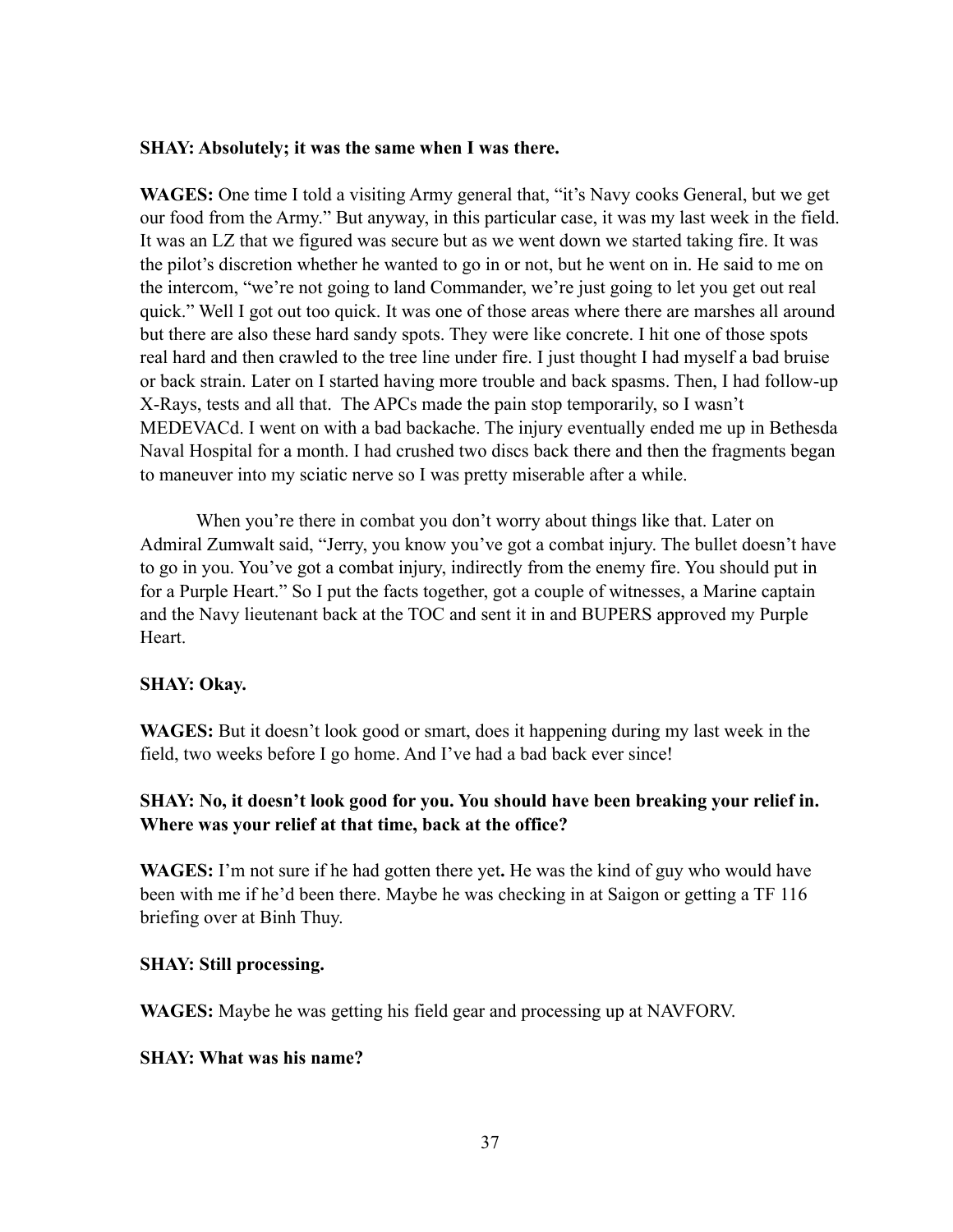**WAGES:** Williams, Commander James G. Williams; he was one of the finest naval officers I'd ever served with.

**SHAY: Well, let's move on to my second question, because I listed these first. Can you tell me about the rules of engagements and how the directives for those were promulgated and enforced and the reporting about incidents that resulted in friendly casualties.** 

**WAGES:** Sure Peter. Before we shift from awards I want to go on the record and say that the award that I am most proud of during my time in the Rung Sat, which was March '69 to May of '70. The award I am most proud of is the Presidential Unit Citation that we got specifically for extraordinary heroism for the Rung Sat Special Zone River Patrol Group.

# **SHAY: I see.**

**WAGES:** We got awarded the PUC for the period of 24 June '69 to 28 February of '70, when we made significant hit on the VC sapper threat to merchant ships going up and down the Long Tau Shipping Channel. So many people participated in and contributed to this that I'm more proud of that PUC than any other award I received. Incidentally, I did get two Gallantry Cross medals from the Vietnamese for advisory duties in combat operations. I don't have those citations in front of me; they're written in Vietnamese. Then I got the Vietnamese Distinguished Service Order when I was relieved. So that's all the medal activity I can think of.

# **SHAY: Okay.**

**WAGES:** Okay, now let's talk about rules of engagement.

**SHAY: How were the directives promulgated and enforced and tell me about the reporting of incidents that resulted in friendly civilian casualties? And, as you had briefly said that your predecessor really didn't do…, you couldn't get much information, since there was nothing passed down to you I assume from his time there.**

**WAGES:** I pretty well knew most of the rules when I went down to relieve Commander Straney. I knew I was going down to that Rung Sat job when I received my orders from BUPERS. I knew that Admiral Zumwalt was relatively new on the job there and had changed some things. I had a good feel about what he wanted. I read a lot of the MACV directives too. While some naval officers might have just rushed through the Army directives, I knew if something goes wrong in your area, General Abrams is not going to be growling at me or a PBR skipper or a HA(L)3 pilot, he's going to be growling at Admiral Zumwalt. So I got very familiar with the MACV directives as well as with the ones from NAVFORV.

# **SHAY: You know they went back to July or early of 1965, those directives.**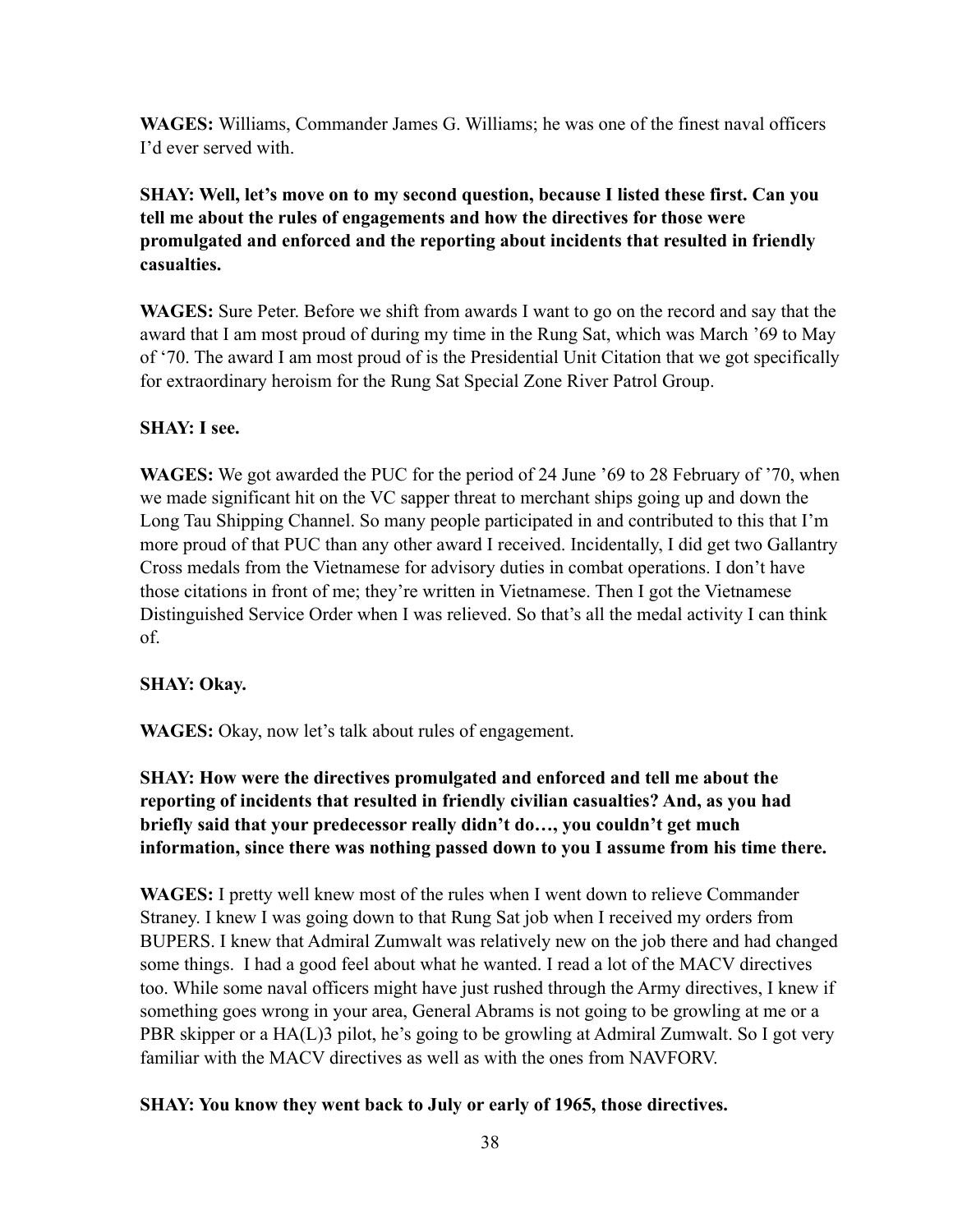**WAGES:** Well they had new people. Abrams was there a good while as Westmoreland's deputy, as you know, but he made changes when he took over. And the free fire zone thing went away. There was no longer a "free fire zone" in the Rung Sat Special Zone.

# **SHAY: Really. Did the rules end while you were there or before you were there?**

**WAGES:** When I was there the "free fire zone" policy had been done away with where I was. In fact, I think this was the policy throughout Vietnam.

# **SHAY: Really.**

**WAGES:** We had a TOC, a Tactical Operations Center that was jointly manned by one of my officers and several enlisted men, as well as my counterparts people. In the case of NGFS or air support, unless the targets were fragged, we couldn't attack them.

### **SHAY: They were what?**

**WAGES:** You just couldn't go start shooting at anything you saw.

# S**HAY: Unless they were what?**

**WAGES:** Unless they were fragged, or you were defending yourselves.

# **SHAY: I'm not sure if I know what that means.**

**WAGES:** It's called a fragmentary order, a pre-arranged target tasking order. It was routinely called a "frag order."

#### SH**AY: I never heard of that.**

**WAGES:** Peter, you frag a particular area in the Rung Sat for pre-assault prepping, or whatever. It's a pre-planned mission. Now, when you're out on the boats, you still can return fire, no matter what. I learned a long time ago by U.S. Navy Regulations, which have been around a long time, you can defend your boat or ship and your men anytime anybody takes an aggressive action toward you. So you don't have to rediscover the wheel there. But by the same token, if you see a guy walking along in a black pajamas with a flock of geese you can't go shoot him either. That's not the way to win friends and influence people and you can't do that and expect to win a counter-insurgency war. Also there is always the possibility that there will be friendly troops in the area---including me!

# **SHAY: So if there was a case where they had suspected VC's, how would they go about getting clearance in cases where say the PBRs or say, units of HA(L)3 were not under**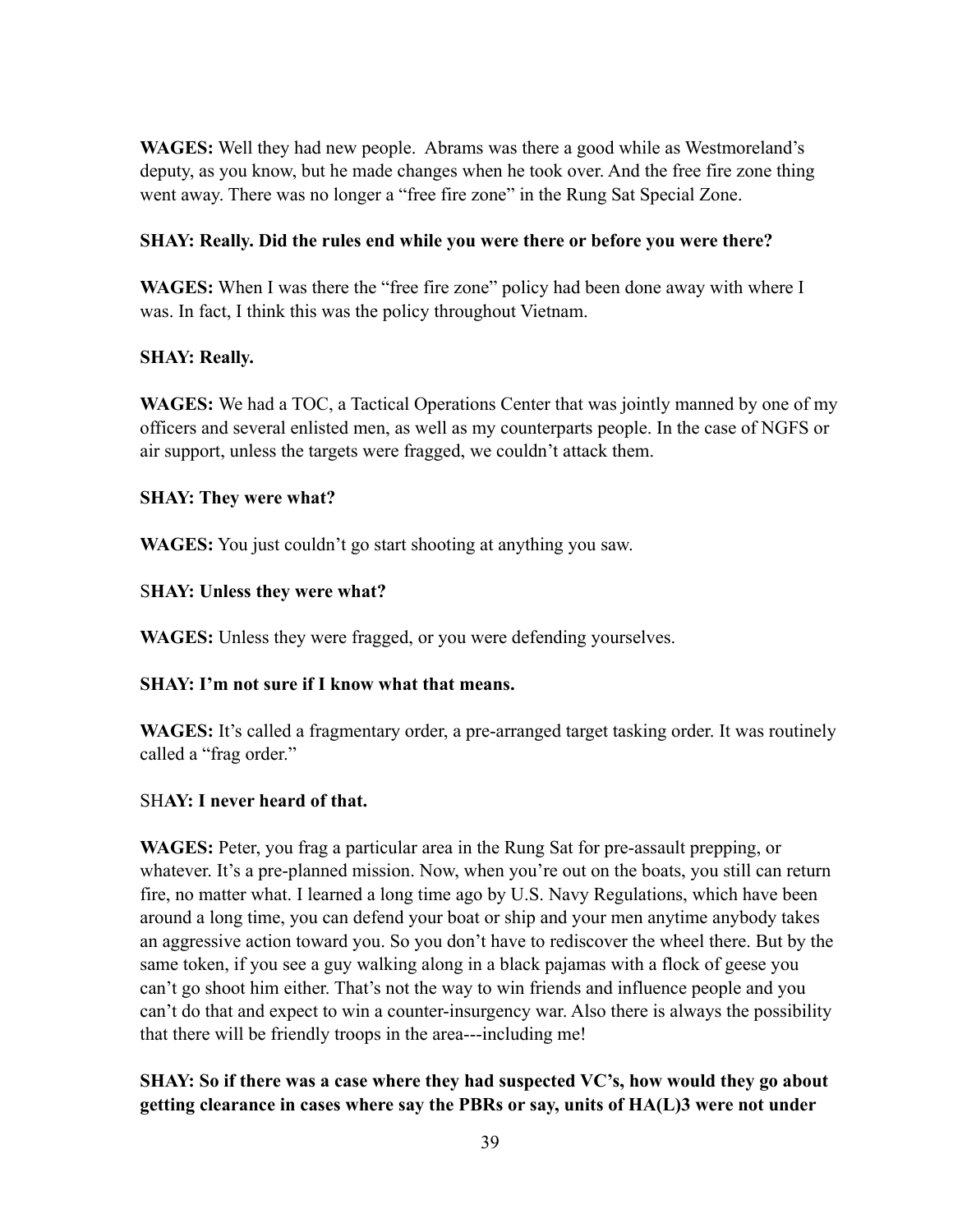# **fire, were not being assaulted or pre-assaulted? How would the clearance work to be able to pursue them?**

**WAGES:** If you had intelligence on this village or these particularly people, that they were Viet Cong or Viet Cong sympathizers, generally they were taken on by the PRUs. I wish you could have been there later and seen the improvement that Ambassador William Colby made with the Phoenix Program. It was his operation and it really began bearing fruit in late '69 when they had the intelligence setup in place. Their people, the PRUs, would be the ones that would go after the suspected Viet Cong. This was a CIA program and it was highly successful.

**SHAY: I'm not talking about in the plans, I'm talking about in incidents where a PBR would run into something and see a movement or see some people along a river bank that didn't look right. And let's say they saw somebody carrying a weapon, what would they do? In other words, if you had a counterpart and in most cases if it was near a village, would you get clearance from him?**

**WAGES:** My counterparts wouldn't be in every village. However, he or his representative would be at the TOC, the Tactical Operations Center. My PBR people, if they saw something that didn't look right, looked suspicious, they would call in to the USN officer on watch there, who represented me and say, "we see this and this." And he may say, "well thank you very much, we are aware of that activity." For instance, if CDR Tan's PRUs put people in the field, they would be toting AK-47s and they'd have on black pajamas!

### **SHAY: Of course.**

**WAGES:** You can't take a soldier, I mean a PBR sailor or a chief or a junior officer and have him look out and immediately assess the situation, unless somebody is shooting at him. We in the TOC at Nha Be always knew what was going on; we had to!

# **SHAY: It would seem as though you had very few, if none, incidents where PBRs would take anyone under fire, unless they were fired at first based on what you are saying about friendly personnel being in the field.**

**WAGES:** You must remember that our Rung Sat Marine advisors were usually on the ground with the RF troops. Also, there might have been a SEAL mission in the field too. I occasionally went on these RF patrols myself, at night. So I could have been in the field too. There's a big distinction to make here Peter. Is it night or day? I wasn't satisfied with the lack of night operations when I took command of the Rung Sat. And I'm not criticizing the guy I relieved, but that's the way he ran it. So I told my guys right away that you're going to spend a lot more time out at night than you have been in the past. And sometimes I'll be with you, but you gotta control the night as well as the day. In the Rung Sat as you know, keeping that busy channel to Saigon clear was our primary mission. I even took issue with Commodore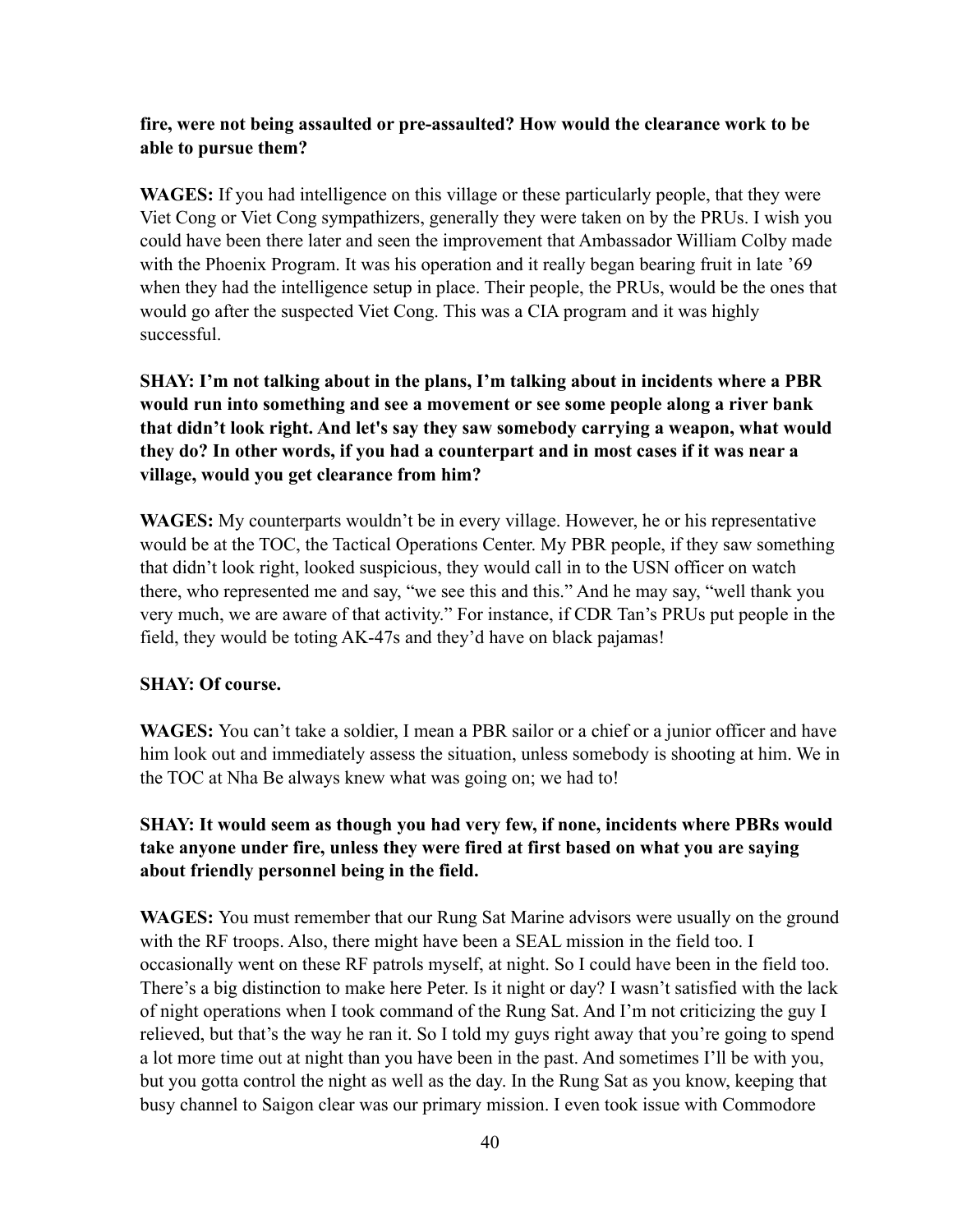Chun, the CNO of the Vietnamese Navy who wanted to put armed soldiers on the merchant ships. I strongly opposed that and in a nice way, I told him why. Admiral Zumwalt agreed with me. We had to have positive control in the daytime. After all, the civilian population in the Rung Sat did have to go fishing and they did have to get their charcoal products to market and that sort of thing.

# **SHAY: So in other words if… I assume HA(L)3 still went out on patrol during the daytime or were they just for training and they did most of their night work.**

**WAGES:** Sure. They always went on patrol, day and night.

**SHAY: Now if they reported a suspicious sampan in the middle of a river when they weren't far from T-10 area, what would… Let me give that as an example. Say there are two sampans with some males on them crossing a river, let's say the Dong Tranh River which was right near the T-10 area.**

**WAGES:** Well, if there are no villages there, we turned to the Vietnamese watch officer, a lieutenant, and say…"should we take these sampans under fire?"

# **SHAY: Would he call the district chief? I just want to understand how somebody verifies that. In other words if free fire zones were gone…**

**WAGES:** Right. The two district headquarters were always in radio contact with our TOC in Nha Be.

**SHAY: I'm glad of that, personally. But so how would… Seawolf identify a couple of boats on the river, suspicious males, if that's all they would see?** 

**WAGES:** At night?

# **SHAY: No, no, no. Daytime. I'm talking about daytime.**

**WAGES:** Daytime. They'd report that too, but in all probability those boats were authorized. If there was any doubt, we would order one of our PBR patrols to investigate. We always had twelve PBRs on patrol on the Long Tau River, day and night.

# **SHAY: Well I'm talking about T-10 area, which was away from any village.**

**WAGES:** Well, it's hard for me to give you a specific answer for an unspecific scenario. Let's do it this way. At night there was what was called "restricted areas" and they were in essence free fire zones. If you go in the south 40 or T-10 or anywhere else at night, the HA(L)3 patrol could roll in on a target. However, even then, they would have to get permission because it could be a covert friendly mission. The HA(L)3 patrols were briefed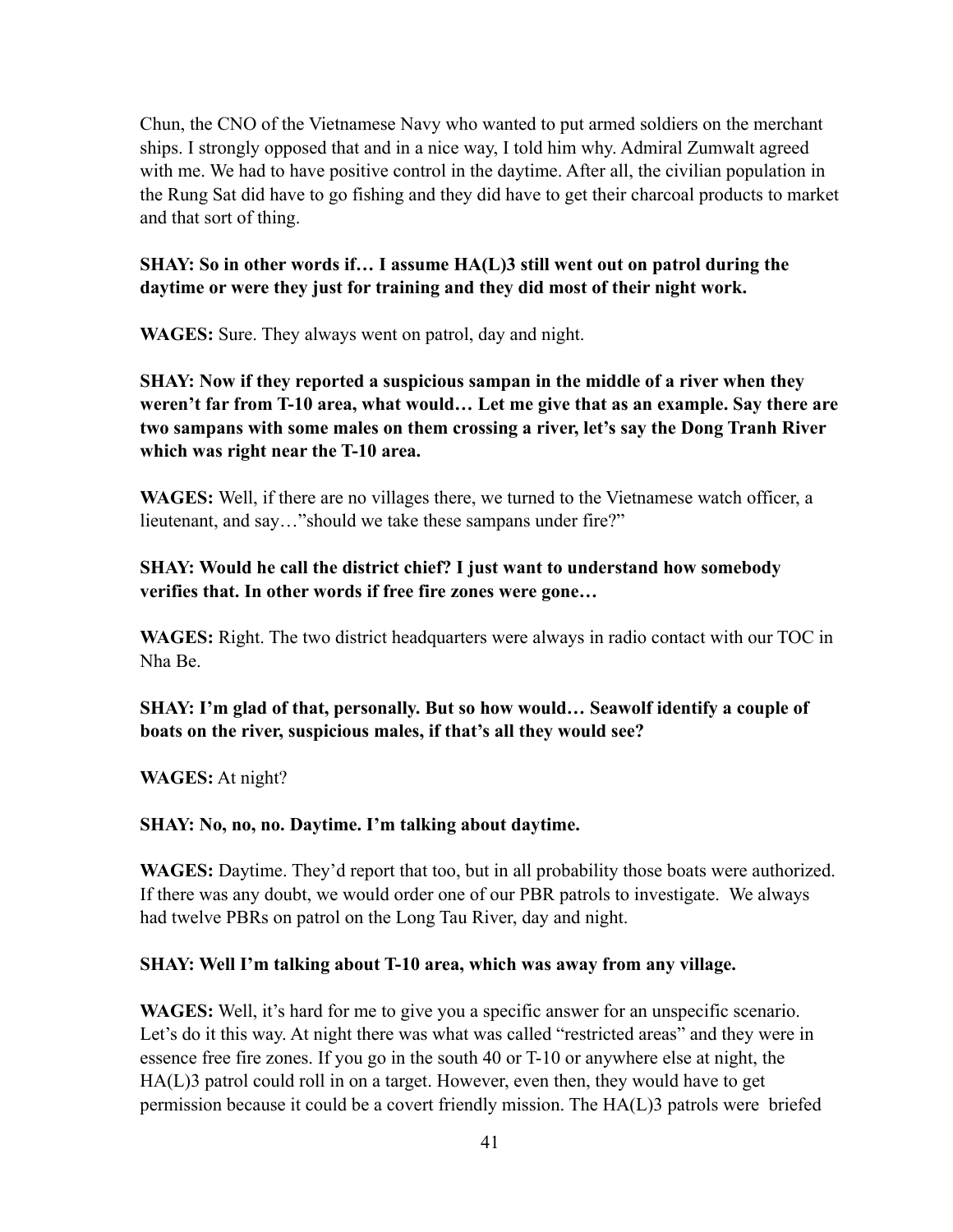on the SEALS' missions of course, but it could also be U.S. Marine advisors and a platoon of RF troops.

# **SHAY: But they would be briefed before they went out.**

**WAGES:** Yes, uh, huh.

# **SHAY: On any activity?**

**WAGES:** In the restricted zone, in essence it was, you know, blast away if anyone was there without authorization, but you still had to get clearance from the TOC.

# **SHAY: Okay.**

**WAGES:** Also, you might have hot intelligence that VC were going to be in this village sometime tonight, that there is going to be a heavily loaded sampan coming in with arms. Now I participated in one of those ops. That night, I embarked in the HA(L)3 aircraft with the OINC of the det. We didn't use the rockets because it was too close to the village. So we used the door gun M-60 and my M-16 to polish off a good-sized sampan full of Viet Cong, ammo and weapons.

# **SHAY: At night?**

**WAGES:** Yeah. We knew from intelligence reports that some VC were going to be making a move that night…So we caught these guys crossing a small river, and it was dark but we got 'em. We sent them to the happy hunting grounds.

# **SHAY: Okay.**

**WAGES:** But with those sort of things… you had to eliminate indiscriminate firing. You also know the organization you set up is not going to be foolproof. On one occasion we did have an inadvertent firing of rockets from a HA(L)3 bird that was rolling in on an enemy position as it came back around for another firing run. I don't recall what the electrical system problem was, but anyway, the other twelve rockets were salvoed and some hit near an old man and a young girl on a sampan. We treated them just like they were U.S. wounded.

# **SHAY: That was daytime?**

**WAGES:** Yeah. We got them up to a hospital in Saigon, and we sent out incident reports, as required to MACV, copy to NAVFORV.

# **SHAY: Oh, you did.**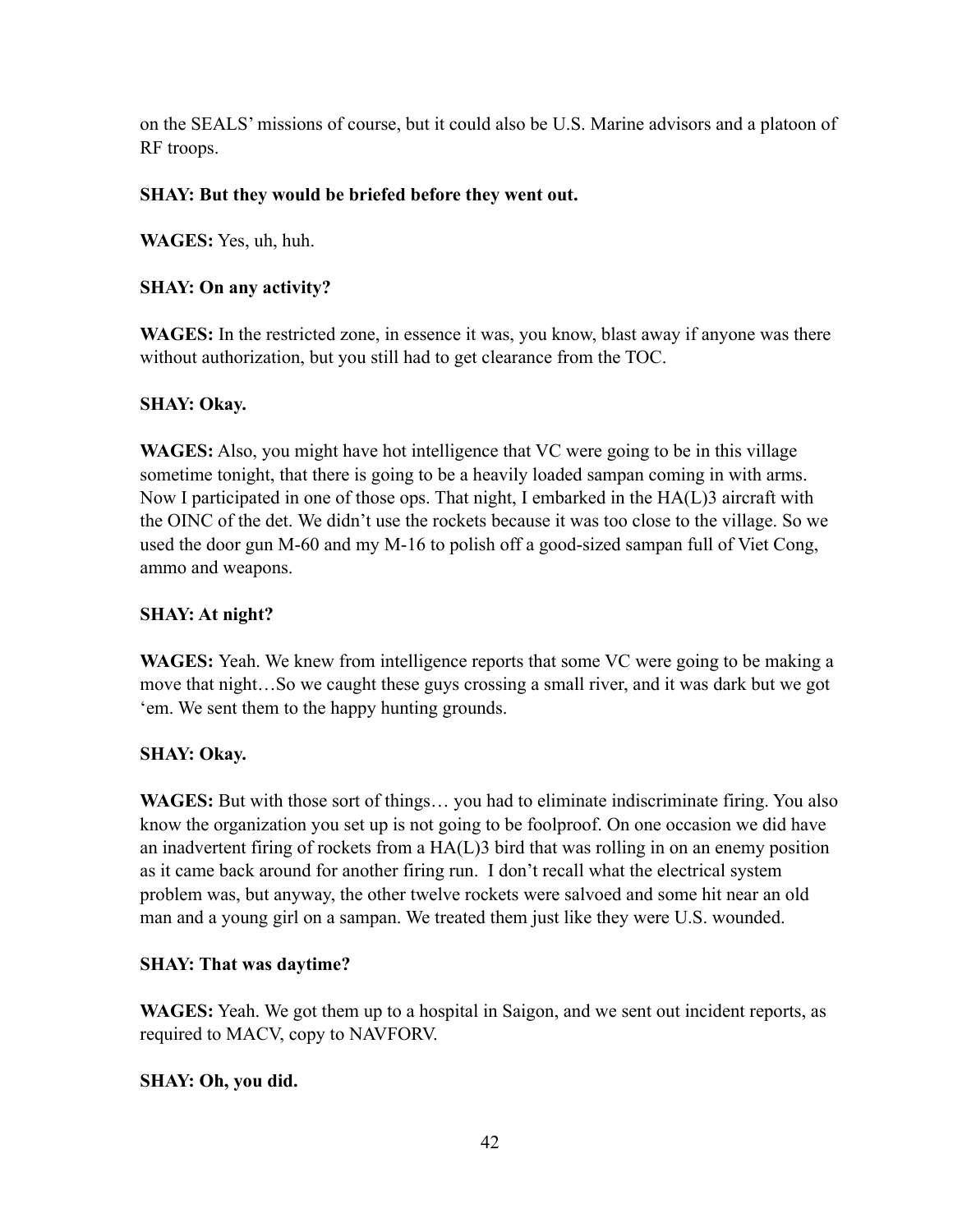**WAGES:** Yeah.

### **SHAY: So in other words then, any civilian casualties were reported.**

**WAGES:** Absolutely.

### **SHAY: By the book?**

**WAGES:** Yes. By the book. That's right. You see, in the other areas of the Delta (actually the RSSZ was near but not in the Mekong), the U.S. Navy guys didn't have that reporting responsibility. They made inputs, yes, but the Province Senior Advisor (PSA) had that responsibility. He was the one who made the reports to MACV-CORDS (Civil Operations for Revolutionary Development Support). In the case of the Rung Sat, I was in the CORDS chain. For example, if, in Long An, the province on the other side of the Soi Rap River, that's near the Vam Co River, had a US supported ARVN operation in which civilians were wounded, then the US Army advisor team at the district level reported it to the PSA and he followed it up with a report to MACV-CORDS. There was a fund available for these wounded civilians. I forgot what it was called.

### **SHAY: Solatium; does that sound right?**

**WAGES:** That's it, a word that comes from SOLACE---I've never used it since I left Vietnam!

#### **SHAY: I know, solatium, because that's something that Kirk Ferguson referred to.**

**WAGES:** Yes, that's it. We would give them whatever amount of money that was required after checking on their condition. That's what my psychological officer, CWO John Haferkamp (now LtCol, USMC, ret.) did, or one of the many things he did.

# **SHAY: Do you know what village that was or town?**

**WAGES:** No, I don't remember. But it was in the area near the old French Fort.

#### **SHAY: It was on a river.**

**WAGES:** Yeah, it was on one of the rivers. You see, the fact that I was the Rung Sat Senior Advisor, not just the senior naval advisor, but the senior advisor, period, I had responsibility to make sure those reports went into the CORDS chain and that progress reports followed up.

**SHAY: But why did you say that down in the Delta they didn't have that responsibility when that was put out by DOD that all civilian casualties had to be reported?**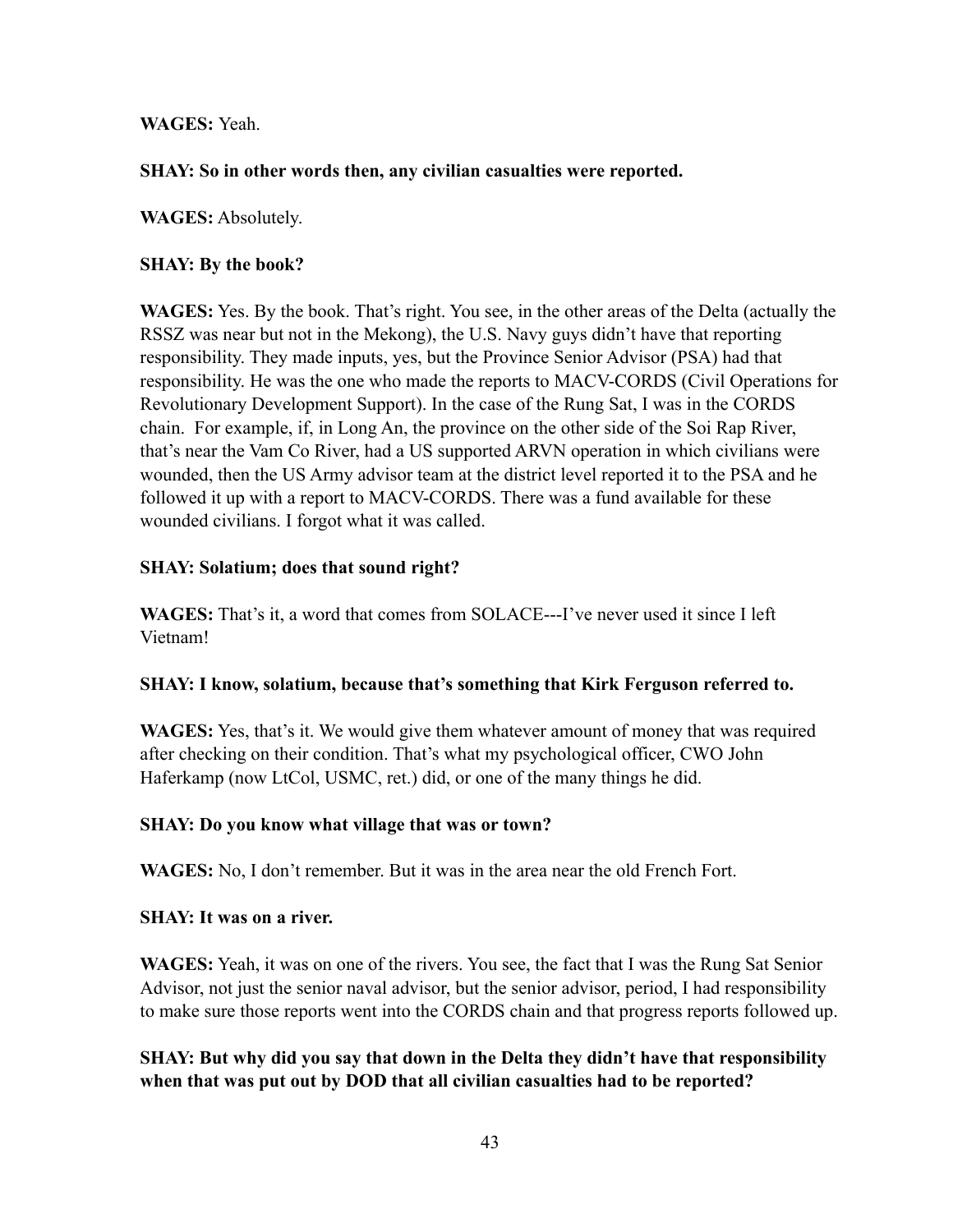**WAGES:** Well, DOD says all civilian casualties are to be reported. That doesn't mean that you send a message to McNamara you know.

# **SHAY: No, no. I don't mean to him but that was a rule that Americans had to report civilian casualties.**

**WAGES:** Well, that's right and USN units in the Delta made inputs too. What I'm saying is the follow-up solatium money to the families or the wounded, their care, and the progress reports, were the responsibility of the advisory people. The Navy tactical units obviously reported civilian casualties that they were aware of, but the follow-up reports and actions were usually carried out by US advisory group personnel—some were military and some were US civilians.

# **SHAY: Okay.**

**WAGES:** That's the point I'm trying to make, the uniqueness of the Rung Sat, where I was the senior advisor, not the senior naval advisor. I had to insure that there was a follow up inquiry, medical treatment provided and the solatium payment. We had in place a very clear set of rules of engagement. Also, MACV had designated the Rung Sat an Air and Artillery Warning Center (AAWC), which meant that there were restrictions of how high we could fire ordnance. Also, that all transiting aircraft were required to check in with our TOC.

# **SHAY: Okay.**

**WAGES:** I think with the more junior people in the field when they saw these guys out there tromping through the field, quote "looking suspicious." Well…

# **SHAY: Suspicious, right?**

WAGES: You just don't know, unless you have the whole story you don't know who these folks are.

**SHAY: Was the reason that… It seems to have been stricter… You know I'm… In my mind I can't avoid comparing what you were doing in '69 to what I was doing in '67 and '68, but it seems to have gotten stricter. Do you know, was there any reason behind it? Did you read any reports about incidents prior to your taking command, and that was the reason they made it stricter, because of previous experiences?**

**WAGES:** Well, I think all over country it got stricter. I think that it became better organized too. I'm speculating now, but I would say it was the Abrams influence. We had an interesting incident in my time that I remember. As you know, Vung Tau was the Army's location for helicopter depot level repairs.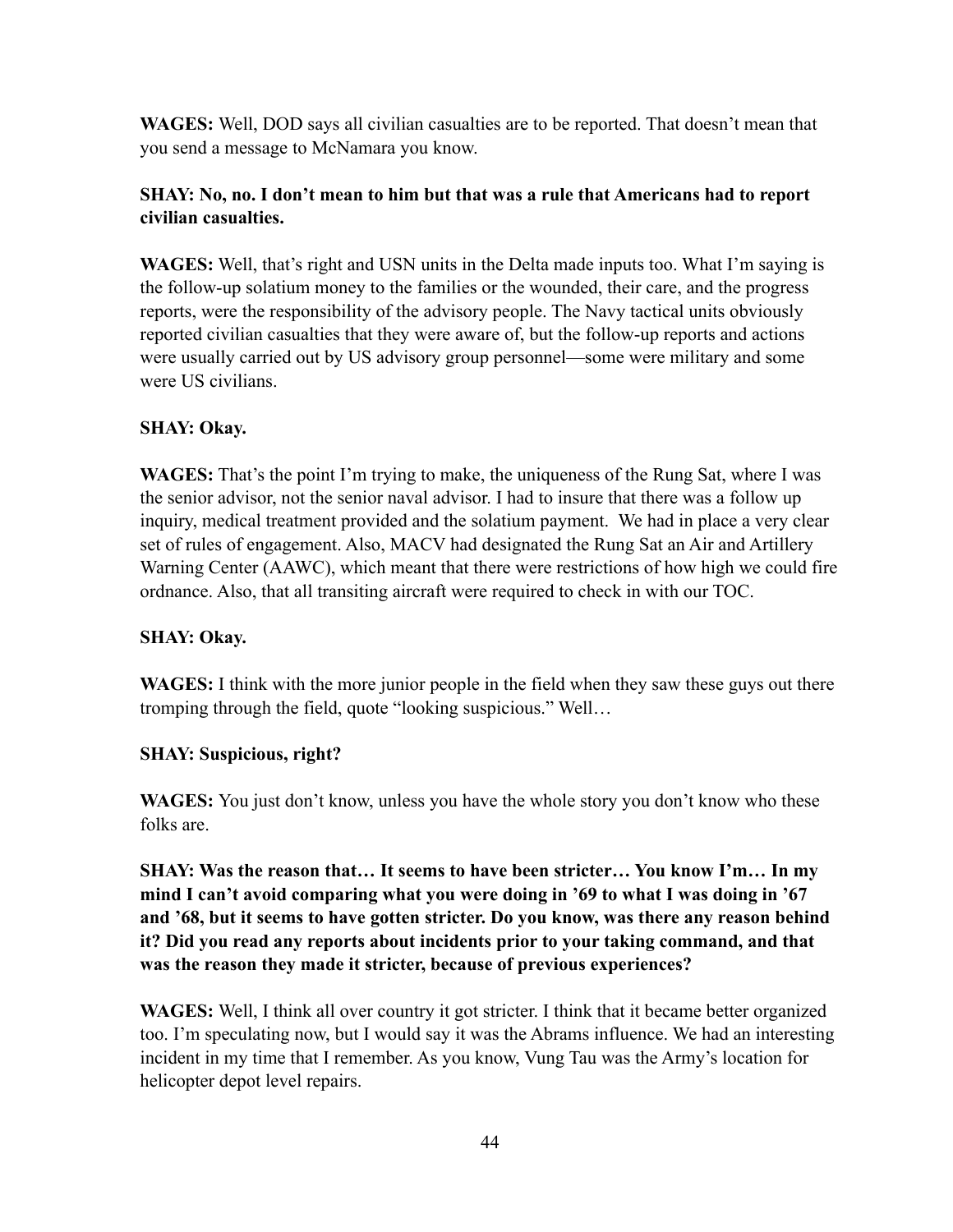# **SHAY: Right.**

**WAGES:** Frequently the Army birds that went down there to be turned over to the maintenance people transited through the Rung Sat. Well, occasionally some crews took pot shots at the local farmers' water buffaloes. This was terrible; it was like shooting at a U. S. farmer's tractor. Well, I had to send some nasty grams to NAVFORV and MACV to get it stopped.

# **SHAY: So it was stricter.**

**WAGES:** Yeah. There was a significant change in the two to three year period that we were discussing about when you were there in '67 and when I was there in '69 and '70, as far as firing and free fire zones 24 hours a day and this sort of thing.

# **SHAY: So I take it you didn't have many incidents of friendly civilian casualties?**

**WAGES:** No. We had a few and I investigated them and reported accordingly. We didn't have any case where there was a disregard of regulations or any case that warranted disciplinary action.

# **SHAY: How did you feel about body count reporting, especially what became of the results of night firefights?**

**WAGES:** My feel on body count is…

# **SHAY: And were they… Also, was it emphasized heavily like when I was there? Body count, was that the magic number of success?**

**WAGES:** No, my magic number was VC attacks on the merchant ships in the Long Tau River. That was how I got my grade. Body counts had to be related to some aggressive activity or carrying weapons or something like that. You know, don't tell me that you killed an old man and two little kids in a pirogue and call it body count. We followed up on that. I wanted to know that when various units including SEALS came in. Okay, you policed the area that you ambushed. Okay, what did you find? What did you recover? Did you get any weapons? Did you search them in accordance with instructions to see if they had any intelligence material on them? You know…this was routine in ground operations. So, body count was something important but it wasn't stressed.

# S**HAY: Who ran the debriefings on operations, when say the SEALS would come back with some results.**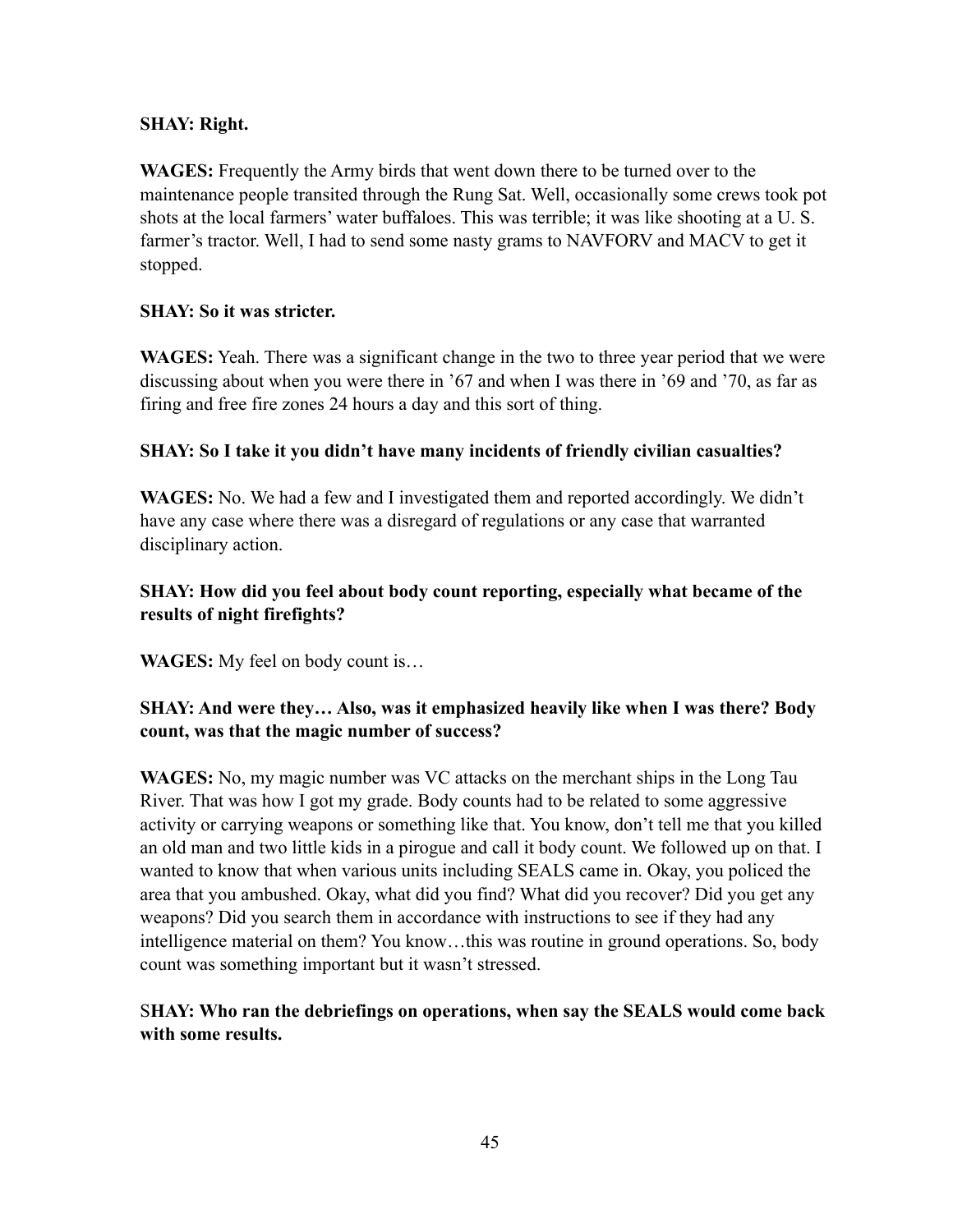**WAGES:** The SEALS were required like everybody else to do a report, an OPREP. All units did OPREPs, however the SEALS had their own terminology. And everyone would give a post-op debrief to my operations and intelligence guys.

# **SHAY: I see.**

**WAGES:** The SEALS did an awful lot of ambushing. That seemed to be their favorite. It had been a very effective tactic in the earlier Rung Sat days.

# **SHAY: Right.**

**WAGES:** However, I nudged them to occasionally get away from that. Every week I had a meeting of all of the OINCs, det OINCs, or COs, including the SEALS and my ops and intelligence officers. I asked what we had done in the past week. Well, here's the number of ops that this unit did, this unit did, that unit did etc. Here's where they were engaged with the enemy and here's the body count, and any thing else of significance. As we became more organized down there, I was able to see that our PBRs were being a lot more aggressive as I pushed for increased night operations. We would put two boats in night ambush positions at key choke points. I participated in some of these ops so I know they were effective. We started to really get achieve good results from the night PBR operations. So I nudged the SEAL lieutenant OINCs to do some other things. For instance, when we would do a ground operation with RF troops and our Marines, the "stay behind ambush" was perfect for SEALS. And I reminded them about that tactic and what page it was on in the NWIP that was supposed to be their bible. Sure enough, one platoon, I can't think of the lieutenant's name...

# **END SIDE A OF TAPE #2**

# **BEGIN SIDE B OF TAPE #2**

**WAGES:** …Oh yeah, it was, Doug Ellis.

#### **SHAY: You named another one didn't you?**

**WAGES:** No, Herb Ruth was the XO. He is deceased now.

#### **SHAY: Right.**

**WAGES:** Chief warrant officer, later a lieutenant.

#### **SHAY: Herb Ruth?**

**WAGES:** Herb was well known in the SEAL community. I think he was one of the SEALS' top operators and a great naval officer. But anyway, I said, "hey, you guys, that's one of your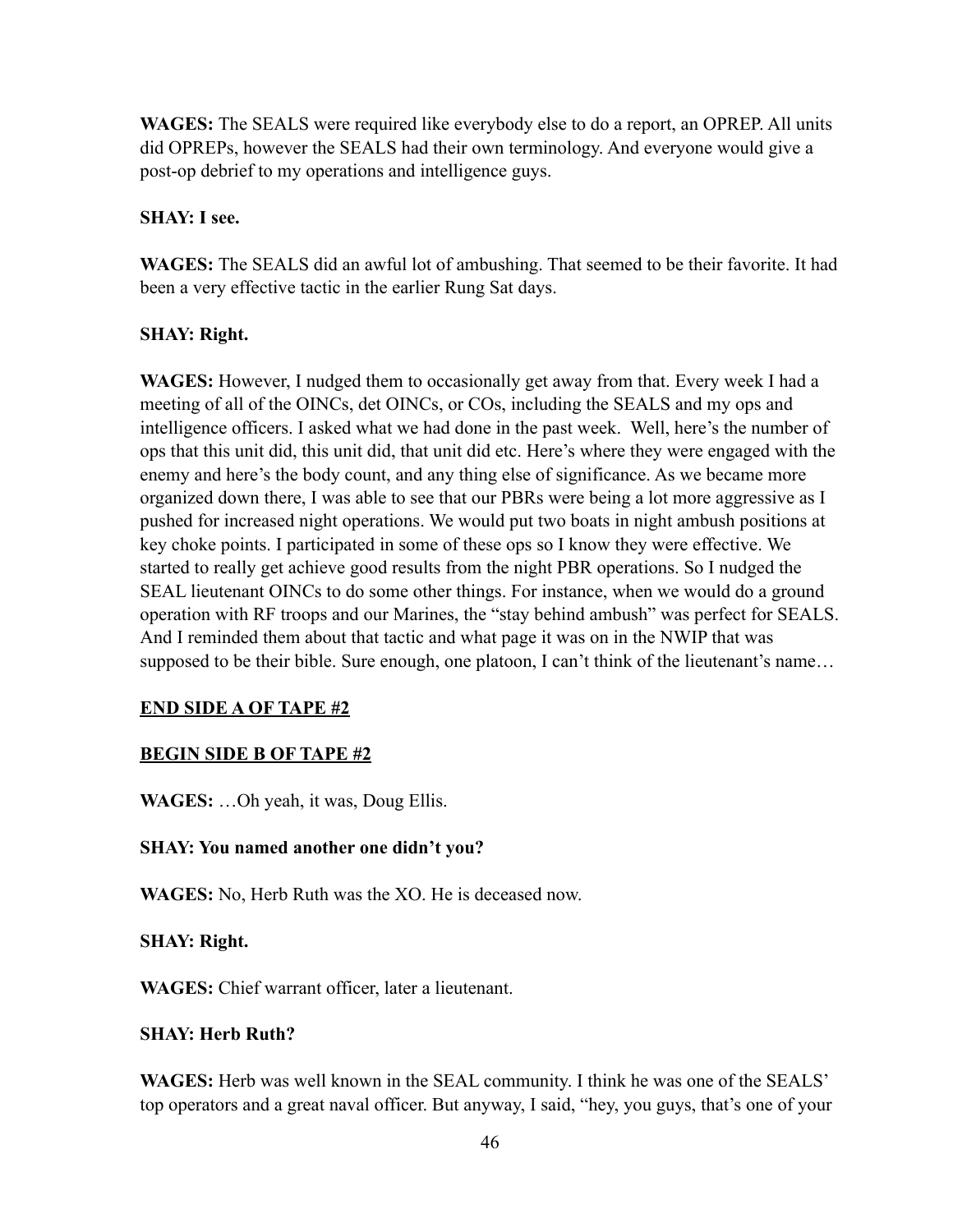advertised skills. Let's do it." Then I told him about the situation. Sure enough we made a big hit, I mean his unit made a big hit when.... we came in to extract several of companies of RF troops with U.S. Marine advisors, and usually when they leave an LZ they've been operating out of three or four days, they always leave things behind that the Viet Cong are interested in, for example, ammo and rations, etc. This time the SEALS had some very nice stuff to leave for them; you know some funny ammo.

# **SHAY: You mean some Claymores?**

**WAGES:** Things from the classified dirty trick department. Anyway, Doug Ellis' team made a real good hit there. So my feeling was, it's okay for ambushes, you know for different units to do ambushes, but I was getting more success out of the PBRs, because we had a pretty good idea where the VC logistic trails would be and where their boats were going to be. That was a perfect place for the PBRs to ambush them.

# **SHAY: You mentioned intelligence. Two questions. Who ran the intelligence? And did you think it was very effective, the intelligence that you received?**

**WAGES:** Yes. Who ran it? Well, there were different intelligence agencies there. NAVFORV had a captain, assistant chief of staff for intelligence.

# **SHAY: They had a captain at Nha Be?**

**WAGES:** No, no. At Admiral Zumwalt's headquarters in Saigon.

# **SHAY: Okay. It came down from headquarters, but…**

**WAGES:** I actually had several staff intelligence officers, full time USN and USMC. Also we had the DIOCs and the PIOC. You don't know what those are, do you? They were new groups.

# **SHAY: No.**

**WAGES:** Well, it was the CIA money that put these intelligence centers in place. The DIOC was for District Intelligence Operational Center. There were two of those in the Rung Sat, in the two biggest villages, Can Gio and Quang Xuyen. At Nha Be was the PIOC, which was a Province Intelligence Operations Center. This CIA run operation was our best source of intelligence.

# **SHAY: In the villages, the DIOC?**

**WAGES:** The DIOC. We had one in each of the two district headquarters in the Rung Sat. They each had a DIOC.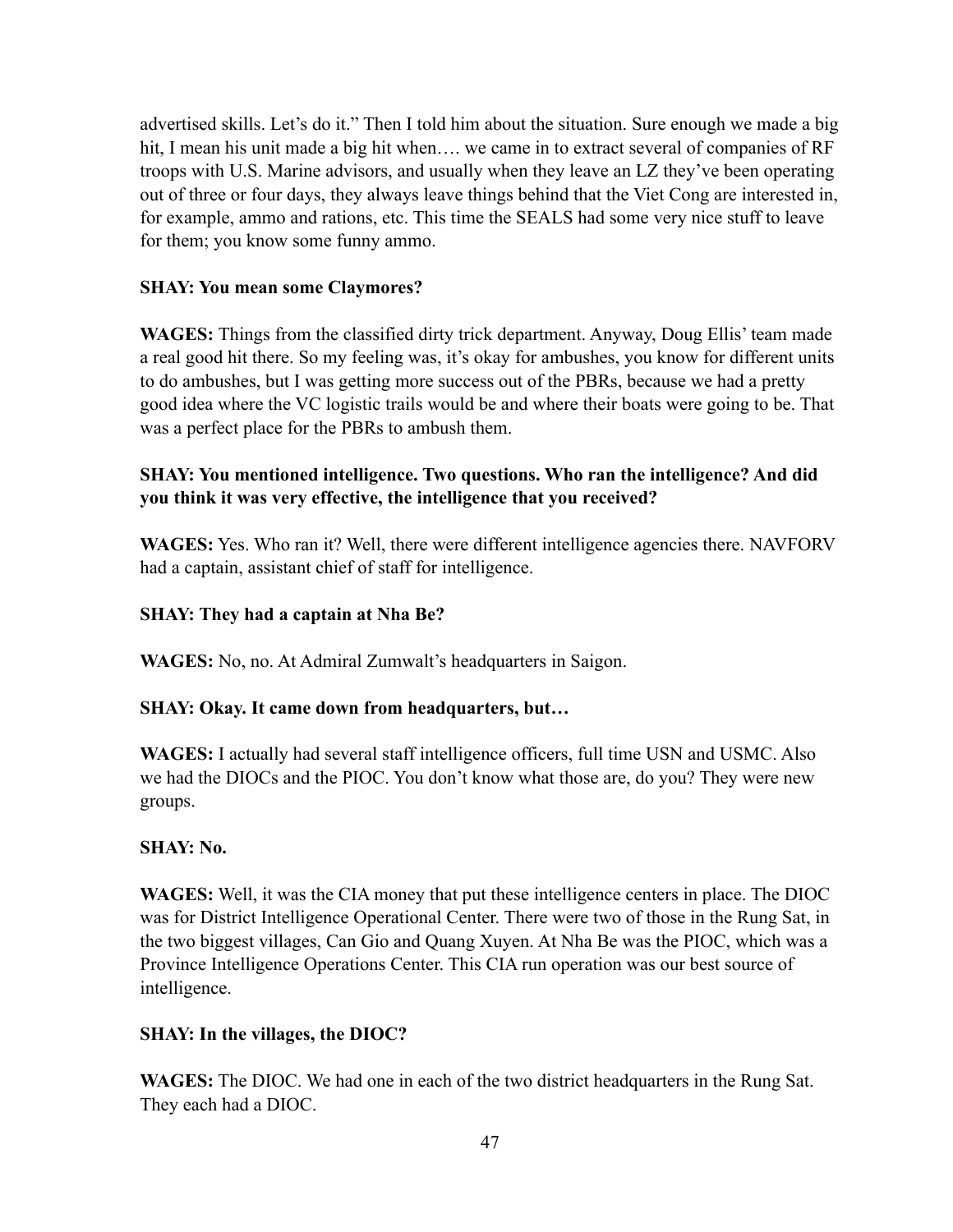#### **SHAY: Do you remember where they were, which towns?**

**WAGES:** Can Gio and Quang Xuyen were the two district headquarters in the Rung Sat. Each had a DIOC and they reported to the PIOC in Nha Be.

#### **SHAY: Okay.**

**WAGES:** Okay. The CIA money or I should say the CORDS/CIA money. This was part of Operation Phoenix. They organized it and hired people. We had local fisherman who actually carried out transponders and put them underneath their sampans. When the Viet Cong came around to collect taxes, the fisherman turned the beeper on and one of our operational units would get involved, usually PBRs or HA(L)3 gunships. Operation Phoenix was funding all of that and providing the equipment. So we got good local intelligence from them. Also, the 525th Military Intelligence Group in Saigon; our Marine advisors worked closely with them. Of course, the Marine advisors, being Marines, had a lot of friends and colleagues at the Marine Advisory Group in Saigon, which was also a source of intelligence. It was all agreed there in the Rung Sat that the 525th Military Intelligence Group were real pros in their business. They gathered a lot of hot intelligence and knew when things were to happen, the kind of intelligence an operator can jump on, like tonight, or tomorrow morning, or something like that. I gotta be honest, even though the man who ran intelligence for Admiral Zumwalt subsequently became a flag officer, I did not get the best intelligence from NAVFORV, but I think it was due to our unique tactical situation in the Rung Sat.

# **SHAY: I see.**

**WAGES:** The thing to remember about my counterpart, he was a VNN commander, but he had been ARVN intelligence officer for most of his military career. Then he transferred to the VNN. The VNN headquarters felt that with his Army intelligence background, he would be the ideal choice commander for the Rung Sat, and he was!

# **SHAY: That's Commander Tan?**

**WAGES:** Yeah. Captain Tan. He was a commander with me and then made captain later. He had replaced a Navy fellow who had gone to a French naval academy and stuff like that, but it was more of a ground environment down there in the Rung Sat as you know. For a long time they didn't utilize the regional force troops that they had. They didn't train them adequately. They gave them carbines and green uniforms and didn't do much else. So, those are the different sources we got intelligence from. I'd say as for effective intelligence, number one was what we got from the Operation Phoenix operations. Because I was tasked to support their field ops with boats and helos I had an officer that was assigned to the PIOC full time, a Marine officer. The second source of good intelligence was the Army's 525th Military Intelligence Group. Last was the Navy.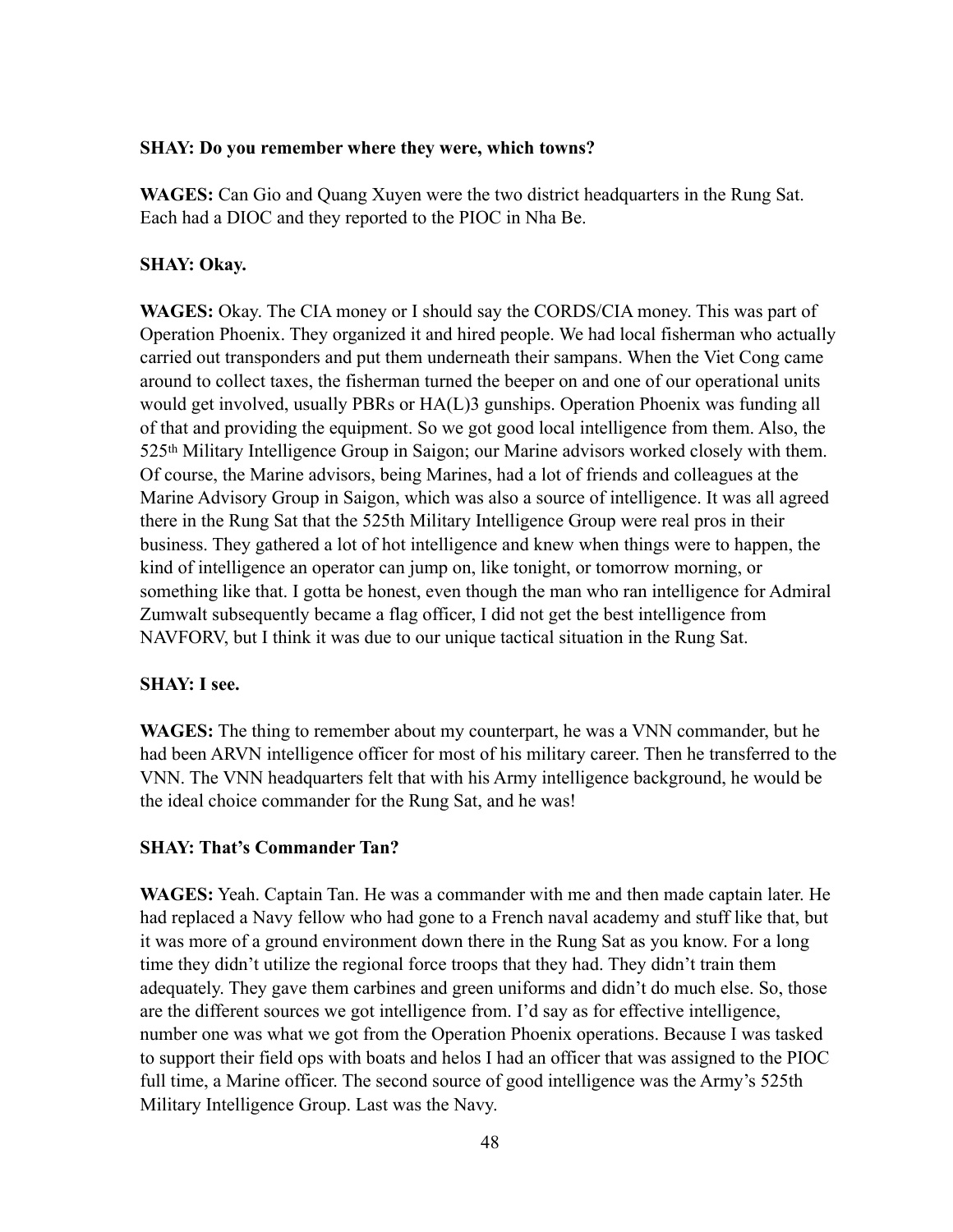I think the Navy did a very commendable job in other areas of the Delta operation, but since the Rung Sat was so inter-wound with army ops, it was a bit out of their league. I felt the Navy, U.S. and VNN were the least effective providers to us down there. I'm just looking at it from my viewpoint in a five hundred square mile area of responsibility.

# **SHAY: Okay. What was the status of the civilian population in the town of Nha Be? In other words, when you were there, did you think they shared their loyalties, or were they 100% pure American? We know of course that a lot of the employees, the base employees came from the town.**

**WAGES:** I had advisors right there in town with their counterparts. I think the majority of the people in the Rung Sat and in Nha Be in particular were pro-American, pro-South Vietnamese government. Of course a number of them made their living off of us. You know, starting with the Cos and Bas (slang for the Vietnamese girls and women that came to clean the rooms and take out the trash and that sort of stuff). They all made very good pay down there working for the Americans.

# **SHAY: Some VC used to also, at least when I was there, used to come from the town and go and do some work. Did you get much feedback about that?**

**WAGES:** Not in Nha Be. Now we knew from the enemy order of battle that there was some support of guerillas in a few of the Rung Sat villages. Those guerilla units were not organized Viet Cong main force units, but they were guerillas nevertheless. When we sorted out everything, intelligence-wise and got the facts instead of a lot of speculation, we are talking about maybe a squad of guerillas that were supported by this village or that village. That's where these DIOCs came in. They did a tremendous amount of research on local people and they made dossiers on all the officials. Then if there were people down there that were bona fide Viet Cong supporters, the PRUs [Provincial Reconnaissance Units] went in and you didn't see those guys any more. I really don't know where they took them or what they did with them.

# **SHAY: That was the Phoenix program.**

**WAGES:** This was all set up by Ambassador Colby after Tet 68. It was very well organized and very well run. Yes, there were VC supporters down in some villages in the Rung Sat, but I'll tell you, they were on thin ice there when I left in '70.

**SHAY: Briefly, since I have about fifteen minutes left, could you tell me, what was your relationship as Rung Sat leader, which you explained was a little bit different because of its proximity to Saigon, what was your relationship with Roy Faulk, who was the task force commander?**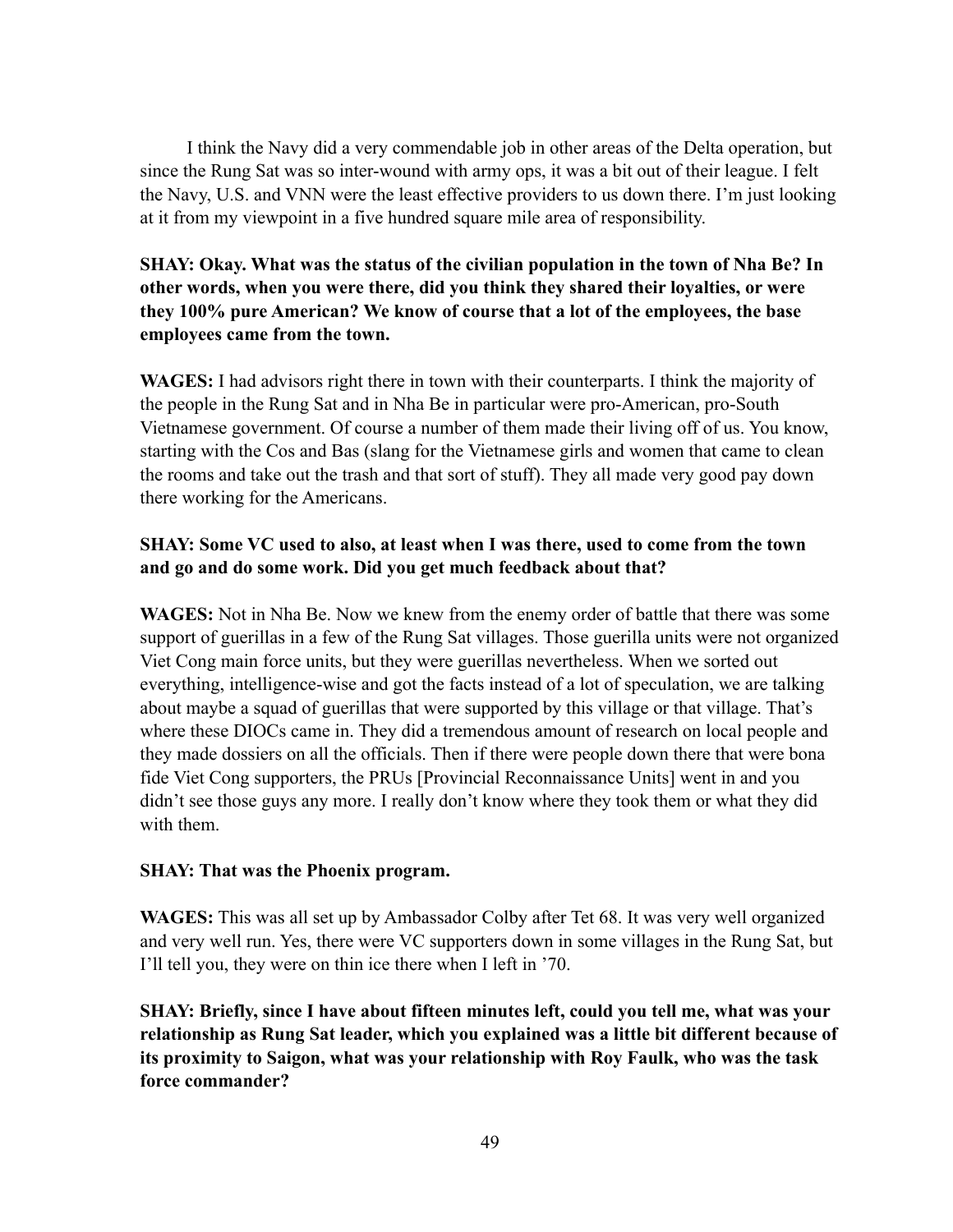**WAGES:** Roy Faulk**,** and I'm repeating what you know to make sure it gets in the record. Captain Roy Faulk, as you know, was Commander Task Force 116, and as such, he also commanded Operation Game Warden. Later he also became the field commander of Operations Sea Lords, but I wasn't involved in those operations.

# **SHAY: You fell under him?**

**WAGES:** Administratively, he was Commander River Patrol Flotilla Five. But that's on the TYCOM admin side. In that role Roy Faulk saluted COMPHIBPAC back in Coronado. As an additional duty, I was an operational commander under Roy for all the TF116.9 assets. I went to commander's conferences and I gave him and his staff my pitch as to why I ought to have zippo boat instead of some of the other task group commanders and I bargained back and forth with TF 116 assets. But my regular reporting senior was not Roy Faulk; it was Vice-Admiral Elmo Zumwalt. A lot of people forget this because the Rung Sat was so unique. I was in a billet that was specifically for the Senior Advisor of the Rung Sat Special Zone. For a number of years, before the PBRs and HA(L)3 got there, the guy was just the Senior Advisor- Rung Sat Special Zone. This was before the USN TF 116 operating units came. You probably were in the first group to come over there with the HA(L)3, weren't you?

# **SHAY: Yes.**

**WAGES:** When the build up started with the TF 116 assets, I think for the first few months there was a separate lieutenant commander who was called CTG 116.2 in those days. When I got there, for several years the Senior Advisor also had additional duty as Commander Rung Sat Special Zone-River Patrol Group (CTG 116.9).

# **SHAY: So you reported directly to Admiral Zumwalt?**

**WAGES:** Yes. But I did have TF116 collateral duty responsibilities to Commodore Faulk.

**SHAY: I see. Okay, my last question. Actually I have two more questions. While you were there, what did you think about whether we won the local war? I think you might have already answered this. Do you think we won? Also maybe you want to compare this to when you arrived and when you left. Do you think we won the loyalty or lost it of the civilian population in your area?**

**WAGES:** Yes, I think we won tactically, meaning militarily, without a doubt. I think overall we won the decision. I think tactically we won by a knock out and I think the winning the friendship and the loyalty of the people there, we won that too, but by decision. It was something you had to continually work on; you couldn't take it for granted. We had cases of Charlie knowing that we were getting intelligence that had to have been provided by locals. Once the VC held, and I'll never forget this, because I had a daughter about the same age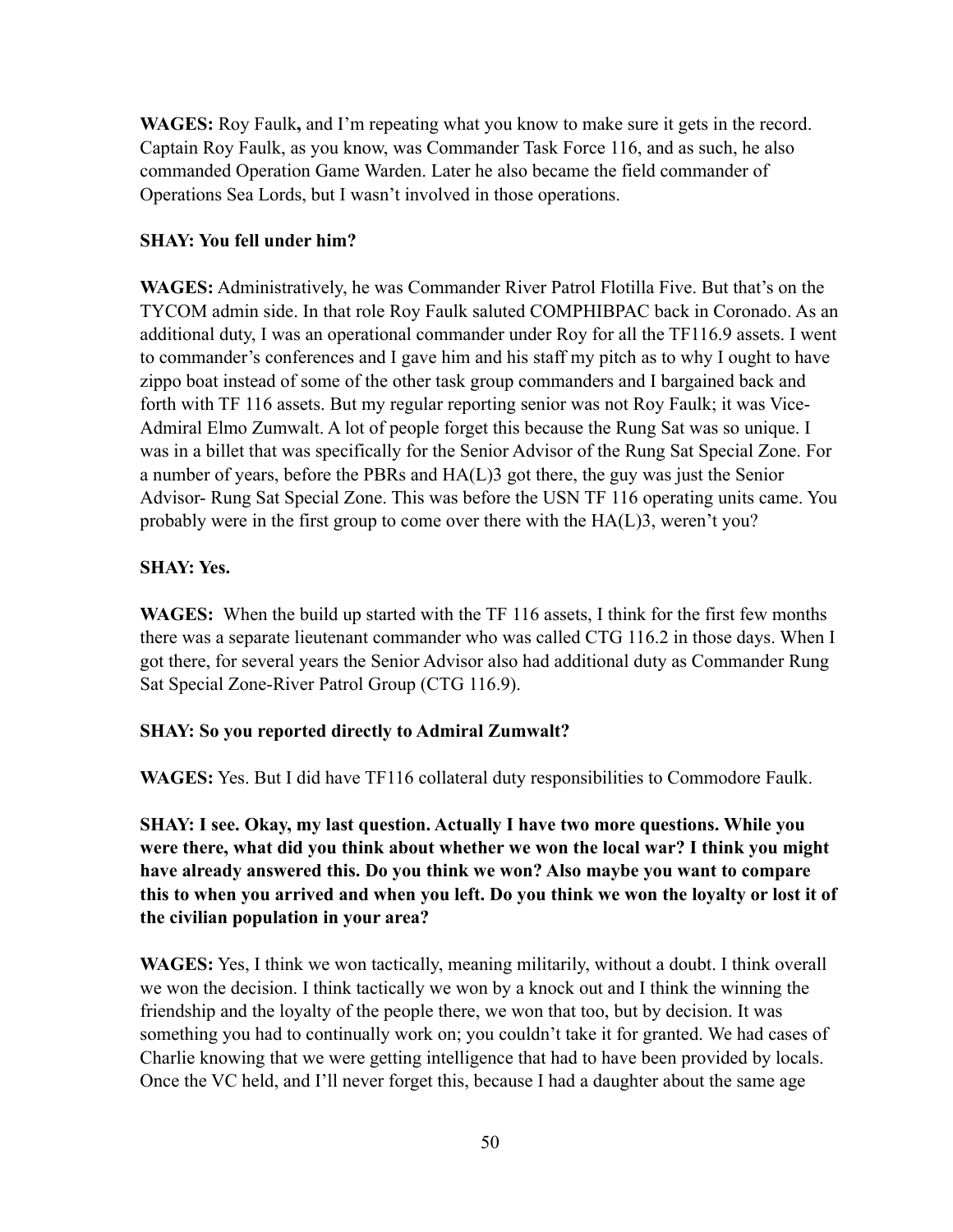back in Honolulu, an impromptu kangaroo court that lasted less then an hour. Anyway, they decapitated this young girl for being suspected of reporting locations of VC tax collectors.

# **SHAY: What town was that in?**

**WAGES:** It was on the edge of a riverbank. It wasn't in a town. We'd been on top of it in a town, because we had advisors there. They, the VC, just pulled a couple of fishing boats over on the bank and set up a little court. The local populace were taking their hits from the Viet Cong too, even little eleven year old girls!

# **SHAY: So we had Phoenix on one side and they had the VC on the other side doing dirty business.**

**WAGES:** Uh huh.

# **SHAY: Right.**

**WAGES:** Yeah. Counter-insurgency war is a dirty business, a very dirty business.

# **SHAY: I know.**

**WAGES:** About loyalties, I see what you mean, yeah

# **SHAY: I'm talking about the people… I just finished reading a book called "When Heaven and Earth Divide." They made a movie out of it. It's about the Vietnamese population caught in the middle between the VC and their government at that time. They had to play two roles sometimes.**

**WAGES:** Well, yeah, I'm sure. There is another thing that I tell people frequently, when I get asked, or if I give a little talk on my Vietnam experiences. I say, I can tell you that for almost fourteen months in an area of Vietnam that most Americans never heard about, I can tell you all about the Rung Sat Special Zone operation and how we did it and that we were winning there. We did well, you would proud of our young men there. I can't tell you, however, specifics about many other places in Vietnam. I knew what was going on generally. I knew what kind of forces were there. I knew that in the river wars we did a great job overall, but I said, the area that I am particularly knowledgeable about is the RSSZ.

# **SHAY: Right. So my last question would be, is there anything you would have done differently if you had the opportunity to repeat your tour?**

**WAGES:** I don't think so. If there's anything I might say it wouldn't have been anything tactical in the field, but in the preparation for service there. I would have given a bit more training to people going to the key positions over there and taken advantage of those